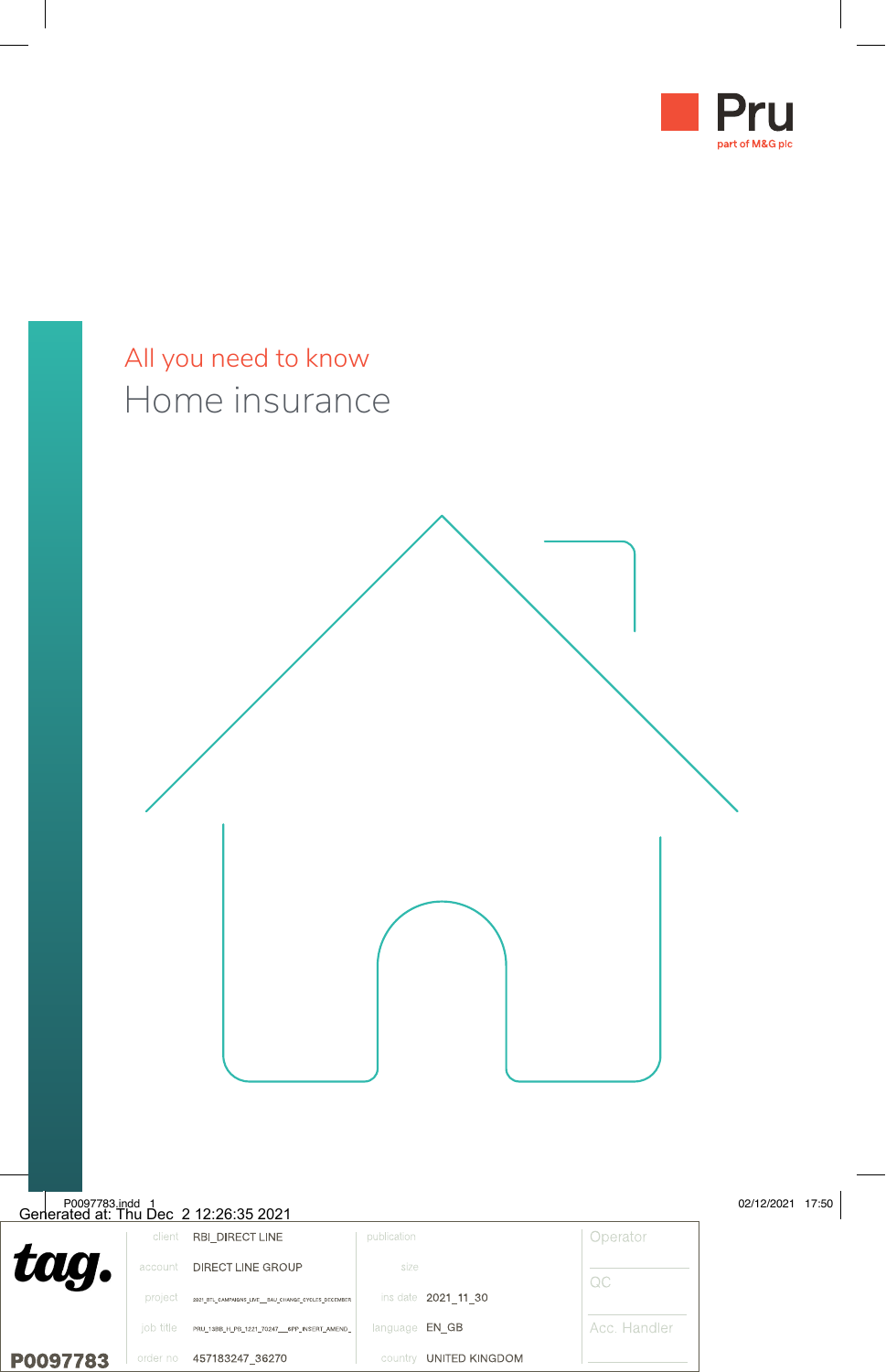# Contents

|              | <b>Welcome to Prudential</b>          |    |
|--------------|---------------------------------------|----|
|              | Hints and tips                        | 3  |
|              | Summary of policy limits              | 4  |
|              | Policy conditions                     |    |
|              | Important information                 | 5  |
| How to claim |                                       | 6  |
|              | This policy doesn't cover             | 7  |
|              | Section 1 Buildings                   |    |
| А            | Core cover                            | 8  |
| R            | Additional cover                      | 9  |
| C            | Accidental damage                     | 10 |
| D            | Property owner's liability            | 11 |
| E            | If you claim                          | 12 |
|              | Section 2 Contents                    |    |
| А            | Core cover                            | 13 |
| B            | Additional cover                      | 14 |
| C            | Accidental damage                     | 16 |
| D            | Personal liability                    | 17 |
| E            | Employer's liability                  | 18 |
| F            | Tenant's liability                    | 18 |
| G            | If you claim                          | 19 |
|              | <b>Section 3 Personal Possessions</b> |    |
|              | A Coro covor                          | つの |

| A Core cover       | 20 |
|--------------------|----|
| B Additional cover | 20 |
| $C$ If you claim   | 21 |

| Section 4 Home Emergency          |    |
|-----------------------------------|----|
| Legal Protection                  |    |
| The cover we provide              | 22 |
| A Core cover                      | 22 |
| B.<br>If you attend jury service  | 25 |
| If you claim                      | 25 |
| Conditions and losses not covered | 26 |
| Section 5 Home Emergency          |    |
| If you have an emergency          | 30 |
| Home Emergency cover              | 31 |
| Conditions and losses not covered | 32 |
| Other conditions                  |    |
| Claims conditions                 | 34 |
| General conditions                | 35 |
| General exclusions                | 38 |
| Policy definitions                | 39 |
| How to make a complaint           |    |
| Everything else                   |    |
| Our regulators                    | 45 |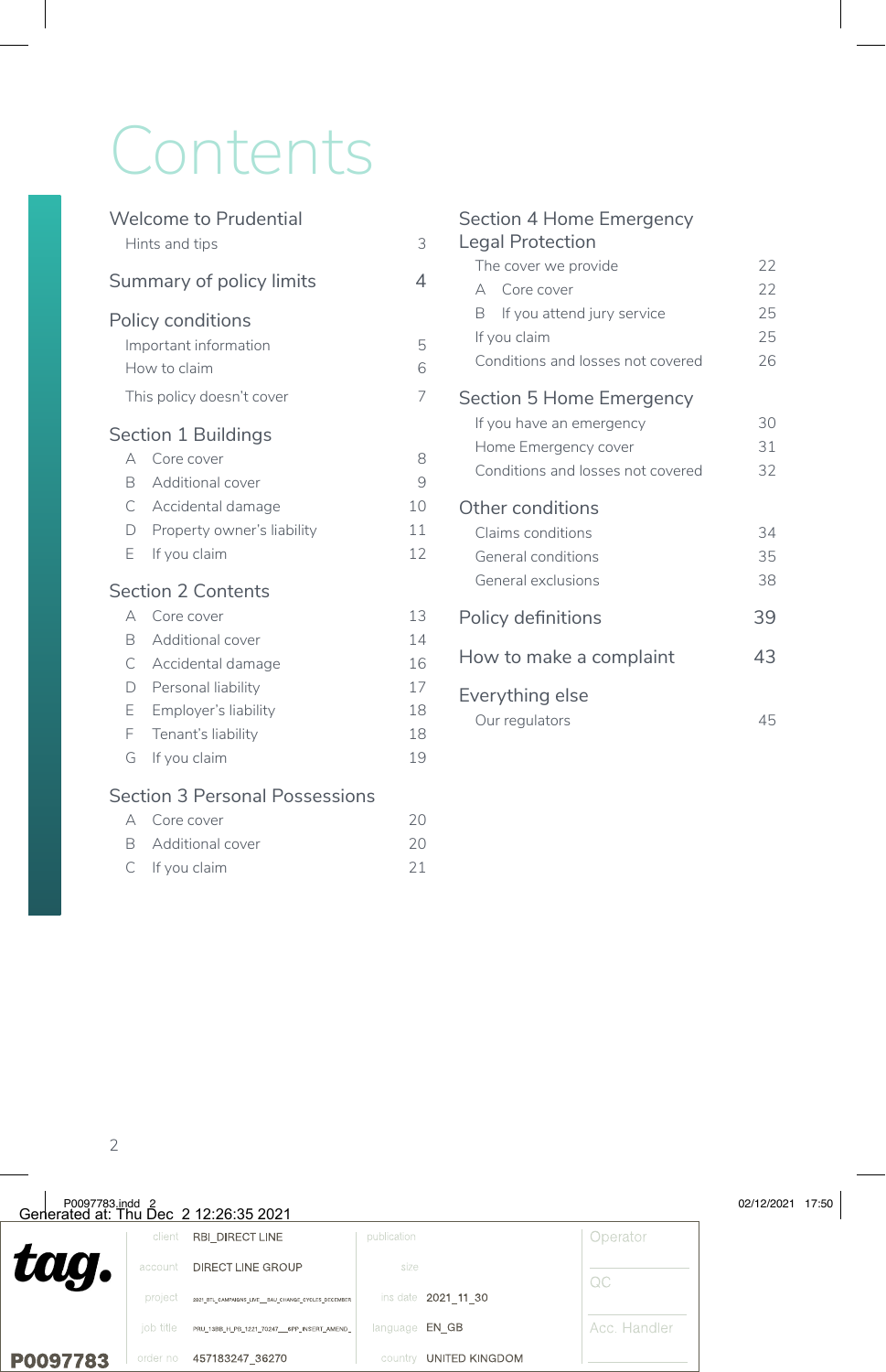# Welcome to Prudential

Thank you for insuring your home with Prudential insurance, which is underwritten by U K Insurance Limited. We are determined to provide you with outstanding customer service at all times and to make insuring with us as easy and trouble-free as possible.

This policy booklet provides all the details you need to know about your insurance policy. Please read this alongside your schedule and home proposal confirmation.

We hope that you will insure with us for many years to come.

### **Hints and tips**

Claim phone numbers **>** see the **back cover** What you need to do if you make a claim **>** see page **6** List of defined words **>** see page **39** Leaks and burst pipes **>** see page **8** Conditions of the policy **>** see page **34** Changes to the policy you should tell us about **>** see page **36** If your bike is stolen away from home **>** see page **20** Cover for your children in lodgings at school/university **>** see page **15** If your set or suite is damaged **>** see page **19** What is not covered that applies to the whole policy **>** see pages **7** and **38**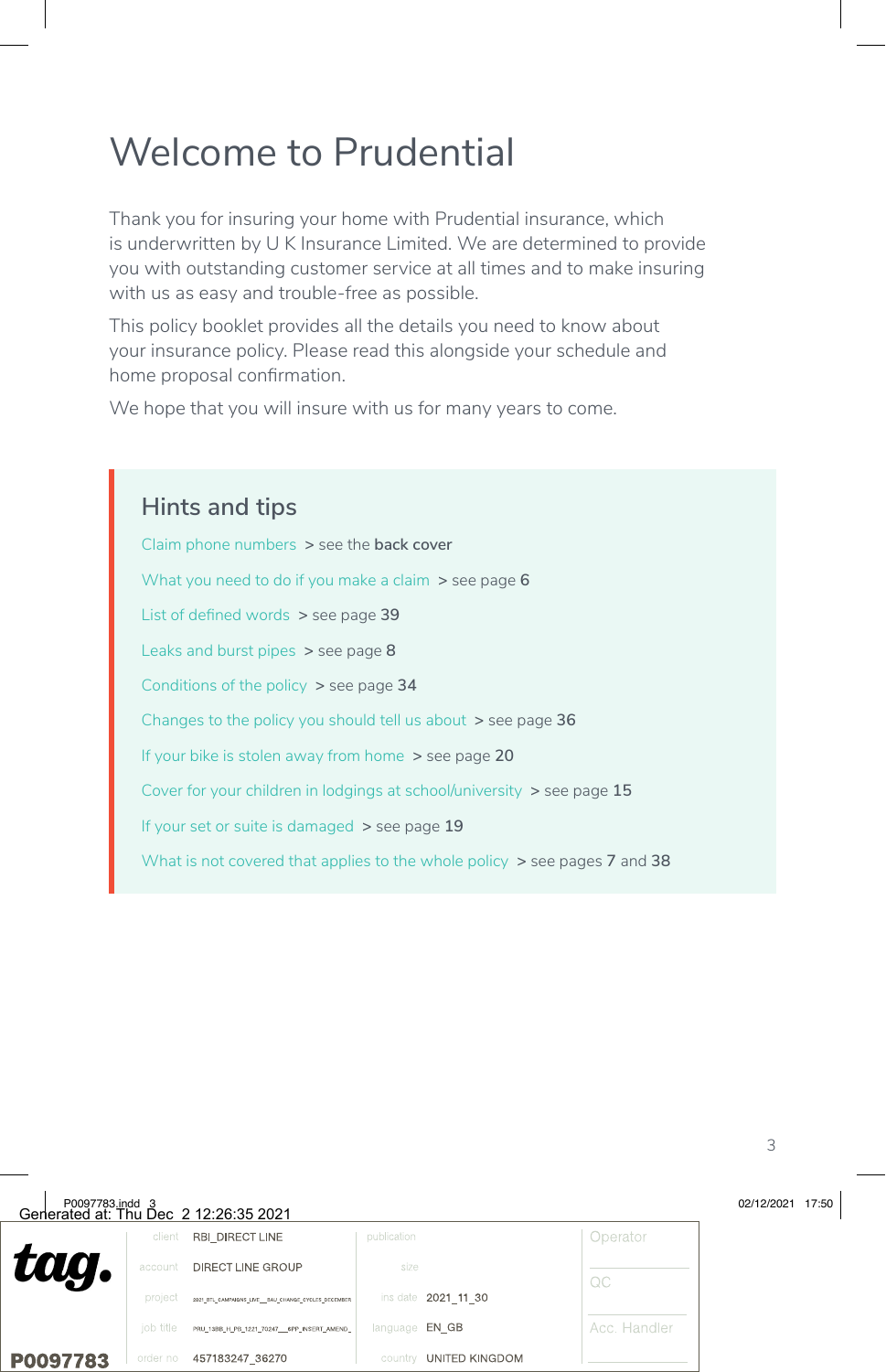# Summary of policy limits

The following is a summary of the main policy limits. You should read the rest of this policy for the full terms and conditions.

| <b>Buildings (if selected)</b>                                              |                                   |
|-----------------------------------------------------------------------------|-----------------------------------|
| Alternative accommodation and rent                                          | £25,000                           |
| Trace and access                                                            | £5,000                            |
| Property owner's liability                                                  | £2,000,000                        |
| <b>Contents (if selected)</b>                                               |                                   |
| Valuables inner limit                                                       | Up to 30% of Contents sum insured |
| Valuables single item limit                                                 | £2,000                            |
| Alternative accommodation and storage                                       | £15,000                           |
| Theft from outbuildings/garages                                             | £2,500                            |
| Contents outside                                                            | £1,000                            |
| Garden plants                                                               | £1,000 per claim, £250 per plant  |
| Money in the home                                                           | £500                              |
| Contents at university, college or boarding school                          | £5,000                            |
| Contents temporarily away from the home                                     | £5,000                            |
| Downloaded content                                                          | £1,000                            |
| Business equipment                                                          | £5.000                            |
| <b>Guests Belongings</b>                                                    | £500                              |
| Birth of a child, religious festivals<br>and weddings or civil partnerships | 10% of Contents sum insured       |
| Tenant's liability                                                          | £5,000                            |
| Employer's liability                                                        | £5,000,000                        |
| Personal liability                                                          | £2,000,000                        |
| <b>Personal Possessions</b>                                                 | <b>Optional with Contents</b>     |
| Single item limit                                                           | £2,000                            |
| Pedal cycles (per cycle)                                                    | £500                              |
| Money                                                                       | £500                              |
| Theft from unattended motor vehicle                                         | £1,000                            |
| <b>Home Emergency Legal Protection</b>                                      | Optional                          |
| Legal costs and expenses                                                    | £100.000                          |
| <b>Home Emergency</b>                                                       | <b>Included</b>                   |
| Emergency call out                                                          | £500                              |
| Replacement boiler                                                          | £250                              |
| One night emergency accommodation                                           | £250                              |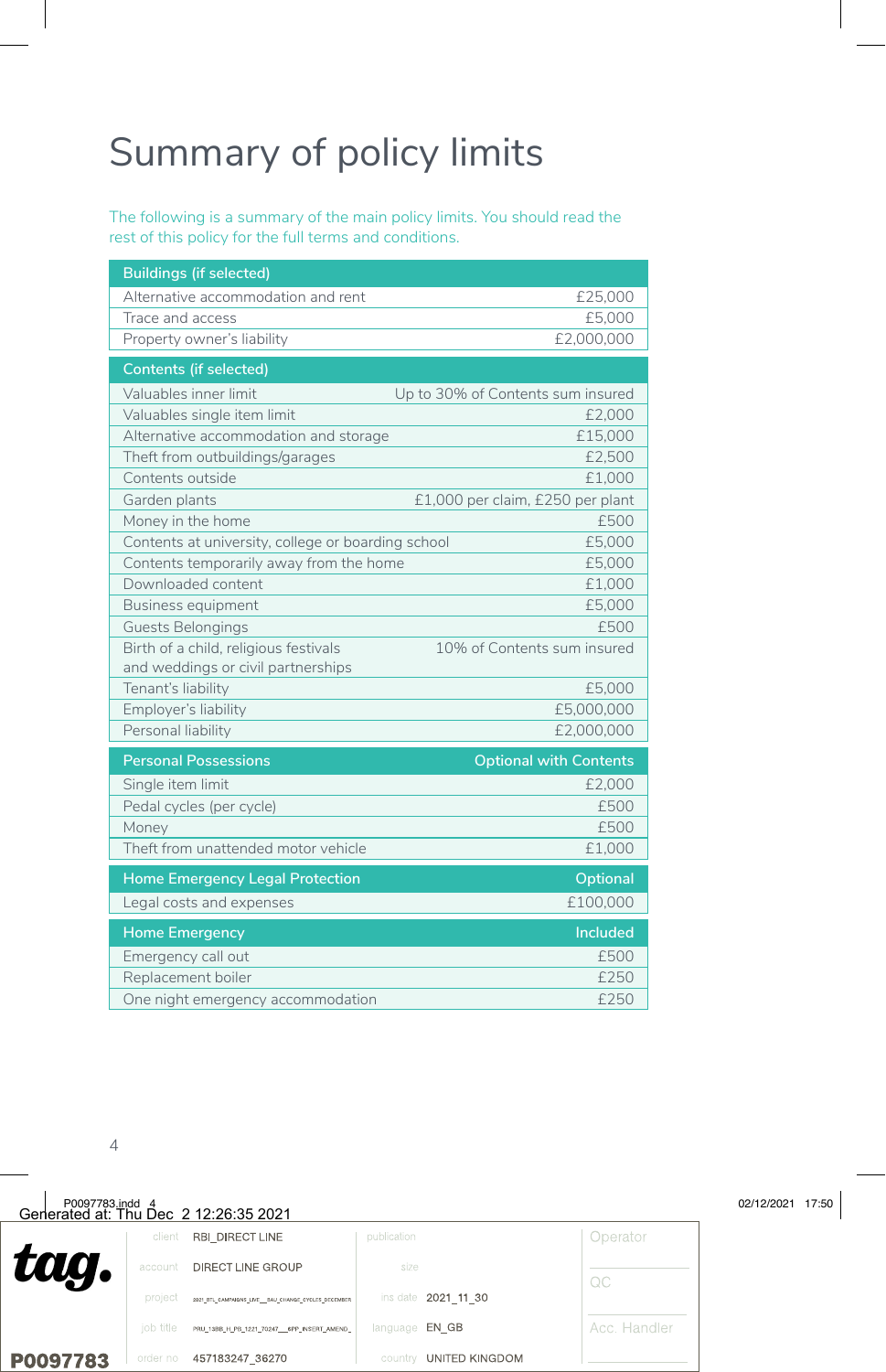# Policy conditions

## **Important Information**

#### Your home insurance contract is made up of

- this policy booklet
- **• your** schedule
- **• your** proposal confirmation.

#### What you need to do

- Please read this policy booklet and **your** schedule to make sure **you** know exactly what **your** insurance covers.
- Check **your** proposal confirmation and **your** schedule, which sets out the information **you** have given **us**, carefully.
- If **you** think there is a mistake, or if **you** need to make changes, **you** should tell **us** immediately.
- If **you** don't give **us** correct information, or if **you** don't tell **us** about any changes:
	- − your policy may be invalidated
	- − we may reject your claim
	- − we may not pay your claim in full.

#### Meeting your needs

**We** have not given **you** a personal recommendation as to whether this policy is suitable for **your** specific needs and just to let **you** know **our** consultants may receive a bonus if **you** purchase any cover with **us**.

#### The law that applies

**You** and **we** may choose which law will apply to this policy. Unless both parties agree otherwise, English law will apply.

**We** have supplied this policy and other information to **you** in English and **we** will continue to communicate with **you** in English.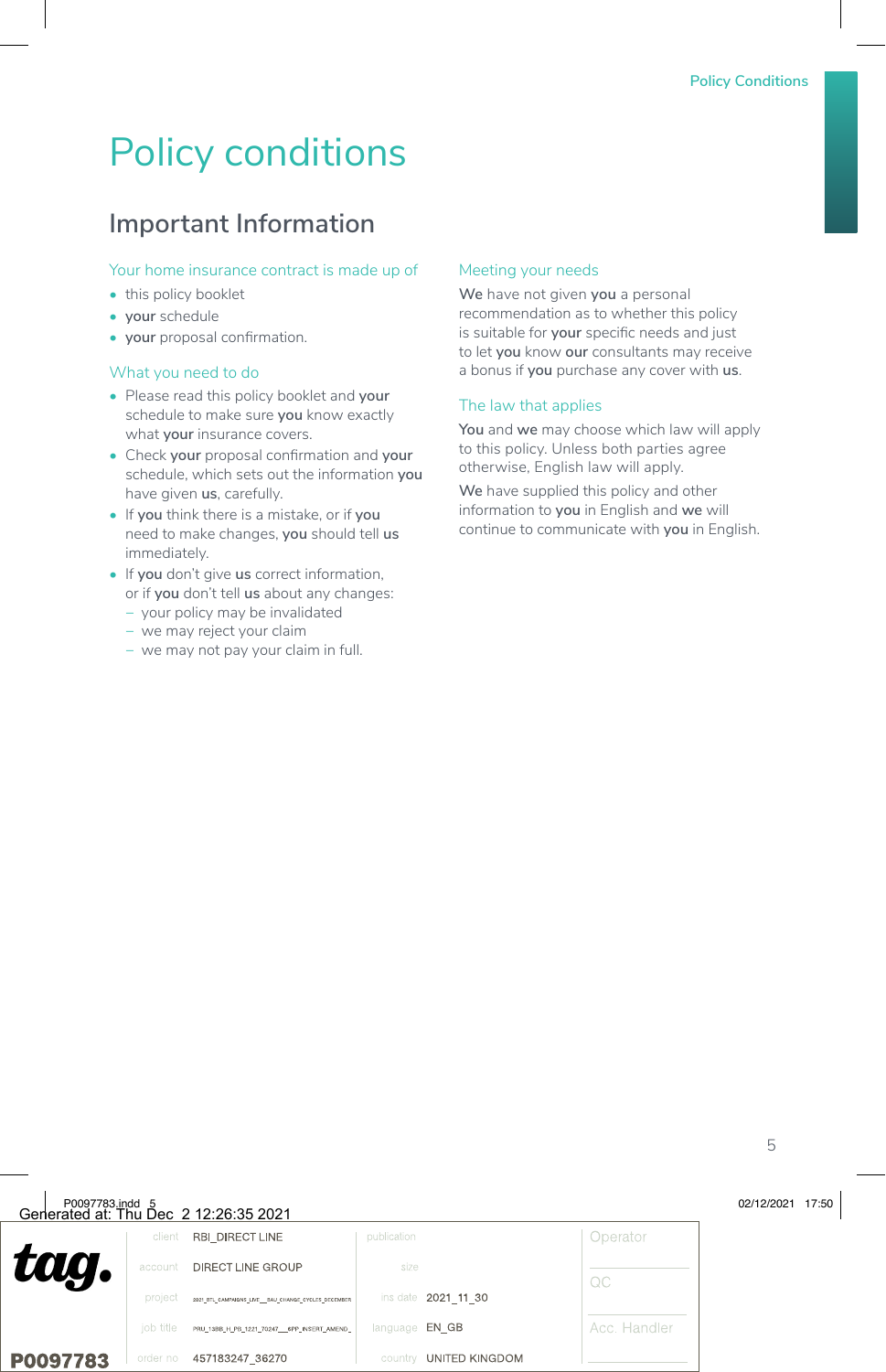### **How to claim**

#### Buildings, contents or personal possessions **0345 605 9267**

If **you** need to claim:

- call the **home** insurance claims number as soon as possible
- don't make any arrangements for replacement or repair before **you** call
- when **you** call **we**'ll ask for:
	- − your policy number
	- − information about the extent of the loss or damage
	- − your crime or loss reference number (if relevant).

#### Home Emergency Legal Protection claims and legal advice line – Section 4

#### **0345 605 9268**

**We**'re open 24 hours, 365 days a year.

### Home emergencies – Section 5

**0345 878 5122**

**We**'re open 24 hours, 365 days a year.

#### Glass Replacement Helpline **0800 032 4165**

The glass replacement helpline will arrange for any glass forming part of **your home** or furniture to be replaced if it gets broken. If the damage is covered under **your** policy, **you** will only have to pay the **excess** shown in **your** schedule. If the damage is not covered under **your** policy, **you** may receive a discount.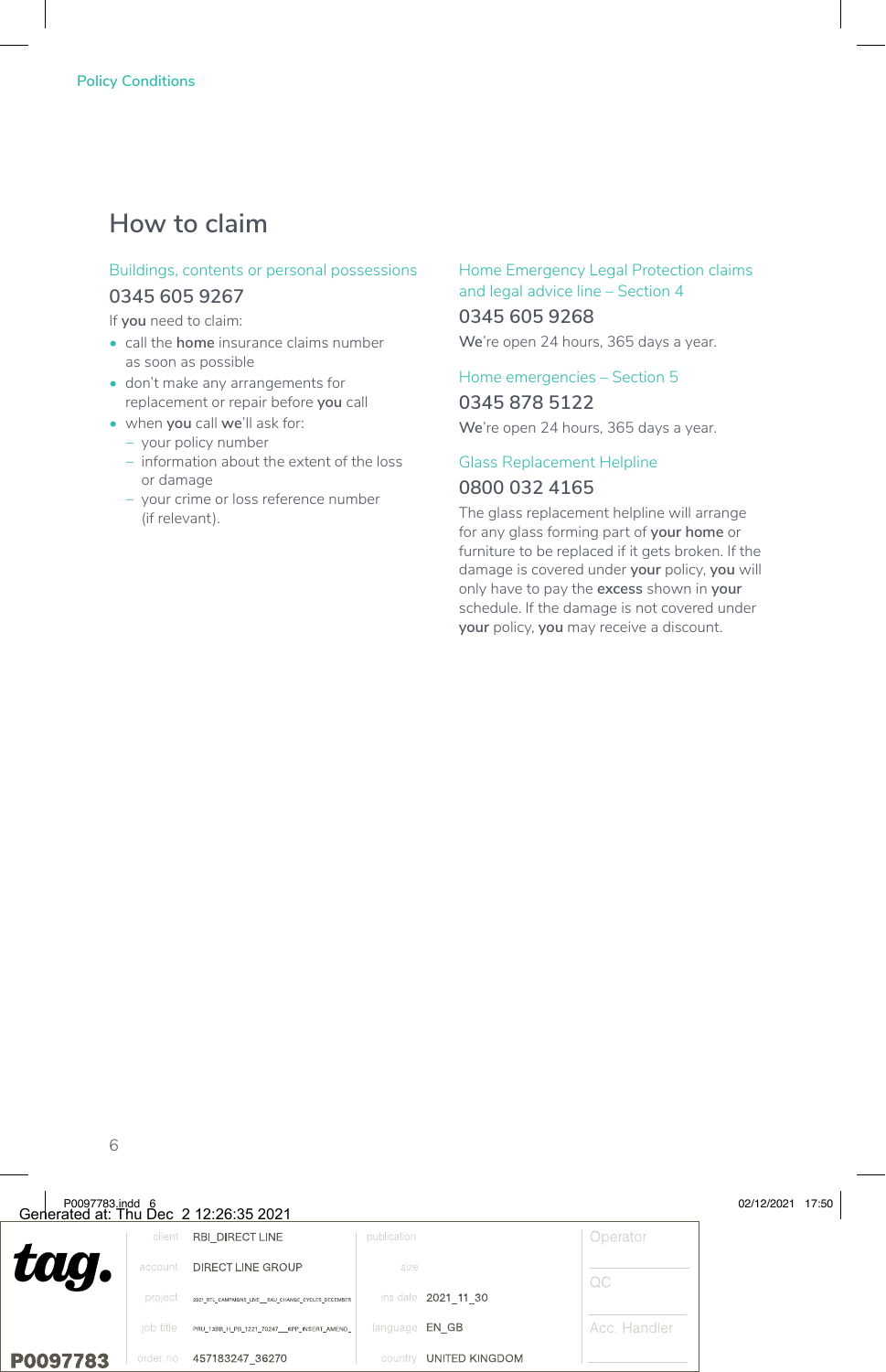### **This policy doesn't cover**

- ✘ Just like most insurers **we** don't cover:
	- Wear and tear.
	- Maintenance and routine decoration.
	- Loss or damage as a result of the lack of maintenance and/or routine decoration.
	- Reduction in value.
	- Damage caused by rot, fungus, woodworm, beetles, moths, insects or vermin.
	- The cost of repairing or replacing any item following a mechanical or electrical fault or breakdown, or where it has failed or stopped working despite there being no apparent damage (note this does not apply to Section 5 Home Emergency).
	- Damage caused by cleaning, dyeing, renovating, altering, re-styling, repairing or restoring an item.
	- Tearing, scratching, chewing, vomiting, fouling, urinating or denting by any domestic animal.
	- Any damage caused gradually.
	- Faulty workmanship, faulty design or the use of faulty materials.
	- Items held or used for **business** purposes except those listed as **business equipment** in the definitions.
	- Any drop in the market value of **your home** caused by rebuilding or repairing damage to **your buildings**.
	- Any loss, damage or legal liability caused, or allowed to be caused, by the deliberate, wilful or malicious act of **you** or any paying guest or tenant.
	- Any loss, damage or legal liability resulting from the illegal acts of **you** or any paying guest or tenant.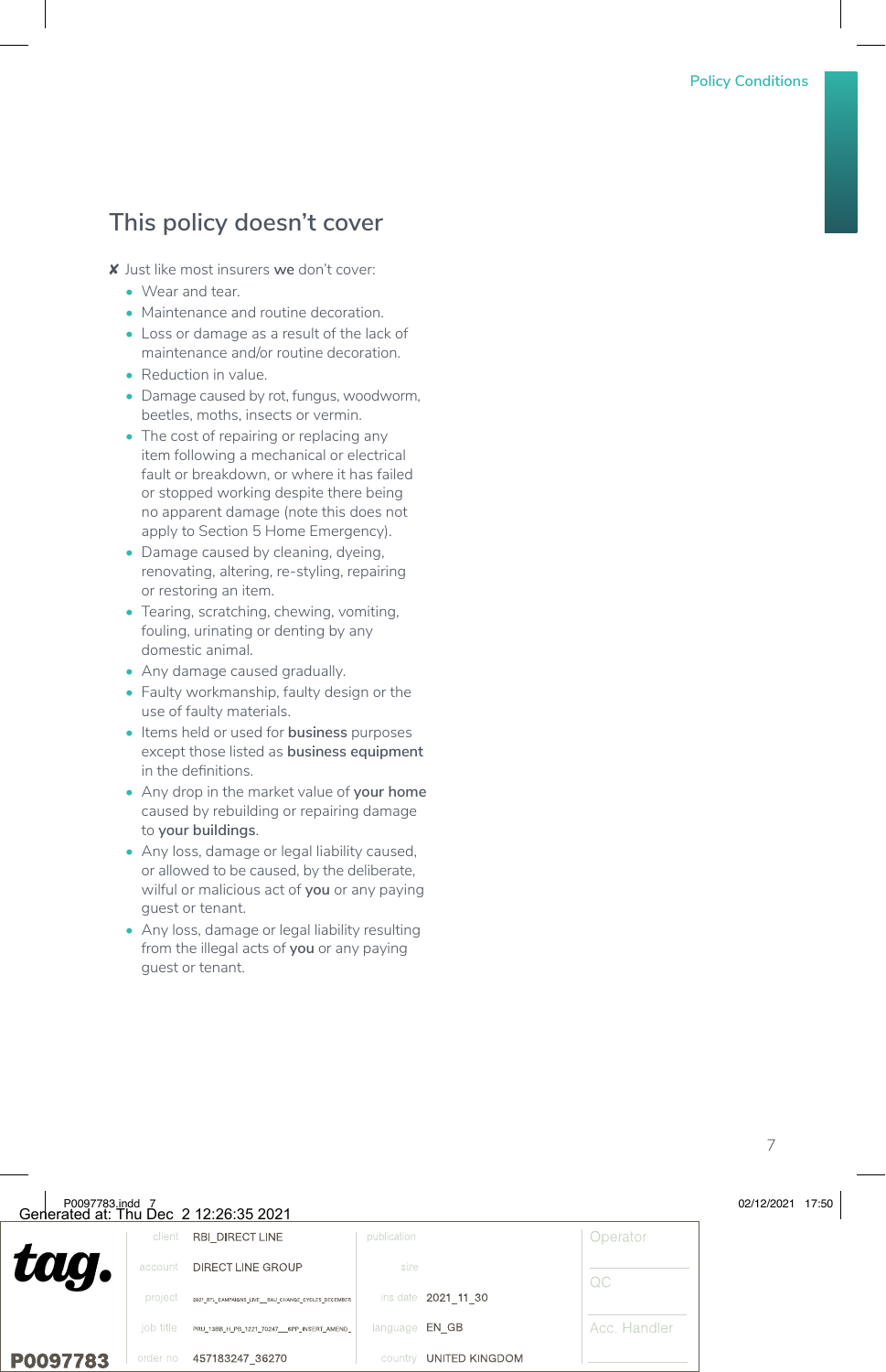# Section 1 Buildings

**!** Defined words appear in **bold** – see page 39 for definitions. **Your** schedule will show if **you** have this cover.

### A **Core cover**

### **Your buildings are covered for loss or damage caused by**

#### ✔ **Storm or flood**

✘ **We** don't cover:

- damage to fences, gates or hedges
- damage from frost.

#### ✔**Water or oil escaping from fixed water or heating systems**

**We** also cover water or oil escaping from:

- underground drains and pipes
- domestic appliances
- storage tanks.
- ✘ **We** don't cover:
	- subsidence, heave or landslip damage caused by escaping water or oil under this section. However, **you** may have cover under the section 'Subsidence or heave of the site on which **your home** stands, or landslip' below
	- tanks, pipes, appliances or heating systems themselves
	- costs to remove and replace any part of the **buildings** to find and repair the source of any water or oil leaks. However, **you** may have cover under the Trace and Access section below
	- damage caused by the failure, wear and tear or lack of grouting or sealant
	- loss or damage caused by water overflowing from sinks, wash basins, bidets, showers and baths as a result of taps being left on in **your home**. However, **you** may have cover under Section 1C Accidental damage. **Your** schedule will show if **you** have this cover.
	- loss or damage when it has been more than 60 days since **you** last slept at **your home** on a regular basis (which doesn't include occasional visits or stays).

#### ✔ **Trace and Access**

**We** will also pay up to £5,000 to remove and replace any part of the **buildings** to:

- find the source of any water or oil escaping from tanks, pipes, appliances or fixed heating systems that is causing damage to the **buildings**.
- ✘ **We** don't cover:
	- tanks, pipes, appliances or heating systems themselves.

#### ✔ **Theft or attempted theft**

✘ **We** don't cover:

- damage caused by paying guests or tenants
- loss or damage when it has been more than 60 days since **you** last slept at **your home** on a regular basis (which doesn't include occasional visits or stays).

#### ✔ **Fire, explosion, lightning, earthquake and smoke**

- ✘ **We** don't cover loss or damage caused by:
	- heat distortion unless accompanied by flames
	- tobacco burns, unless accompanied by flames.

#### ✔ **Being hit by vehicles, aircraft, flying objects and animals**

**We** also cover damage from anything that drops from an aircraft or flying object.

#### ✔ **Subsidence or heave of the site on which your home stands, or landslip**

This includes cover for:

- solid floor slabs, but only if **your home**'s foundations are damaged at the same time and by the same cause
- outdoor swimming pools, tennis courts, patios, terraces, service tanks, drains, septic tanks, pipes and cables, central heating fuel storage tanks, drives, footpaths, garden walls, hedges, gates or fences – but only if **your home** is damaged at the same time and by the same cause.
- ✘ **We** don't cover damage from:
	- normal bedding down of new structures or shrinkage
	- settling of newly made up ground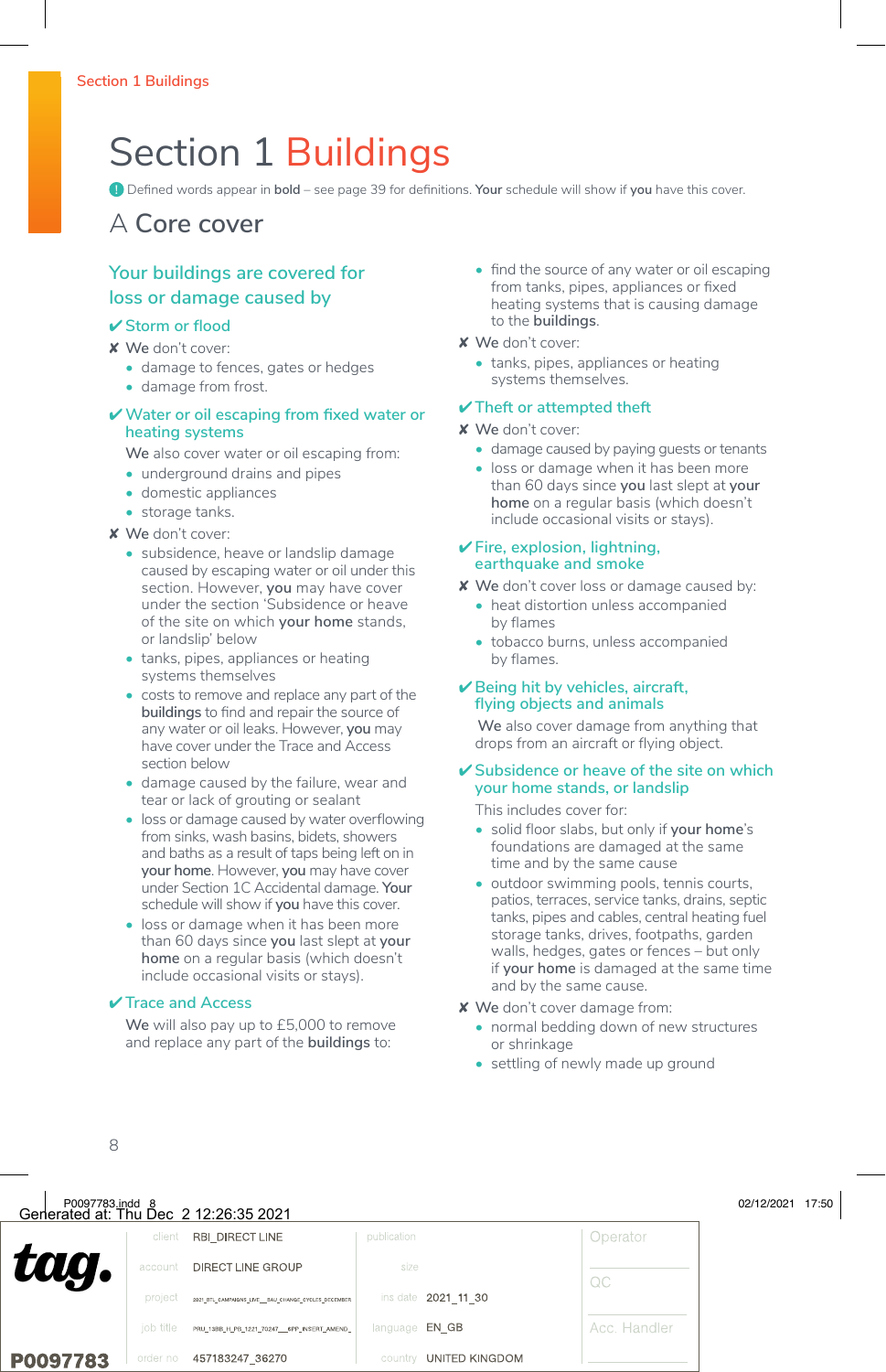- coastal or river erosion
- demolition or structural repairs or alterations to **your buildings**.

#### ✔ **Vandalism or malicious acts**

#### ✘ **We** don't cover:

- damage caused by paying guests or tenants
- loss or damage when it has been more than 60 days since **you** last slept at **your home** on a regular basis (which doesn't include occasional visits or stays).

#### ✔ **Falling trees or branches**

✘ **We** don't cover damage to fences, gates or hedges.

#### ✔ **Falling TV aerials, radio aerials, satellite dishes and their fittings**

Please note:

- if **you** have **our** Buildings cover, **your buildings** are covered for loss or damage caused by falling TV aerials, radio aerials, satellite dishes and their fittings. But **our** Buildings cover does not cover damage to TV aerials, radio aerials, satellite dishes and their fittings themselves
- if **you** have **our** Contents cover, this covers damage to **your** TV aerials, radio aerials, satellite dishes and their fittings themselves (see Section 2).

#### ✔ **Frost damage to water pipes and tanks**

- ✘ **We** don't cover:
	- water pipes or tanks that are outside
	- water pipes or tanks in outbuildings
	- loss or damage when it has been more than 60 days since **you** last slept at **your home** on a regular basis (which doesn't include occasional visits or stays).

#### ✔ **Riot, civil unrest, labour disputes or political disturbance**

#### ✔**Weight of snow**

This includes cover for garages and outbuildings, but only if they:

- are built of brick, stone or concrete, and
- have a tile or slate roof.

#### ✘ **We** don't cover damage to fences, gates and hedges.

### B **Additional cover**

#### **You're covered for**

#### ✔ **Service pipes and cables**

**We** will pay for **accidental damage** to underground drains, pipes, cables and tanks which **you** are legally responsible for and which provide services to or from **your home**.

✘ **We** won't pay for loss or damage when it has been more than 60 days since **you** last slept at **your home** on a regular basis (which doesn't include occasional visits or stays).

#### ✔ **Loss of keys**

**We** will pay to replace and fit locks:

- on the outside doors of **your home**; or
- to any safe or alarm system in **your home**

if the keys have been lost or stolen.

#### ✔ **Emergency entry to buildings and gardens**

**We** will pay for loss of or damage to **your buildings** or garden landscaping caused by the fire brigade, police or ambulance service making a forced entry because of an emergency involving **you**.

#### ✔ **Alternative accommodation, kennel fees and lost rent**

**We** will pay up to £25,000, in total, for alternative accommodation for **you** and kennel fees for **your** pets, and lost rent, if:

- **• your home** is uninhabitable while it is being repaired, due to a valid claim **you** have made under Section 1.
- **• your home** is occupied by squatters.

Alternative accommodation where appropriate will be reflective of the individuals' needs. Each claim will be reviewed taking into account the duration, location and occupancy and will continue for the shortest amount of time necessary to restore **your home** to a habitable condition.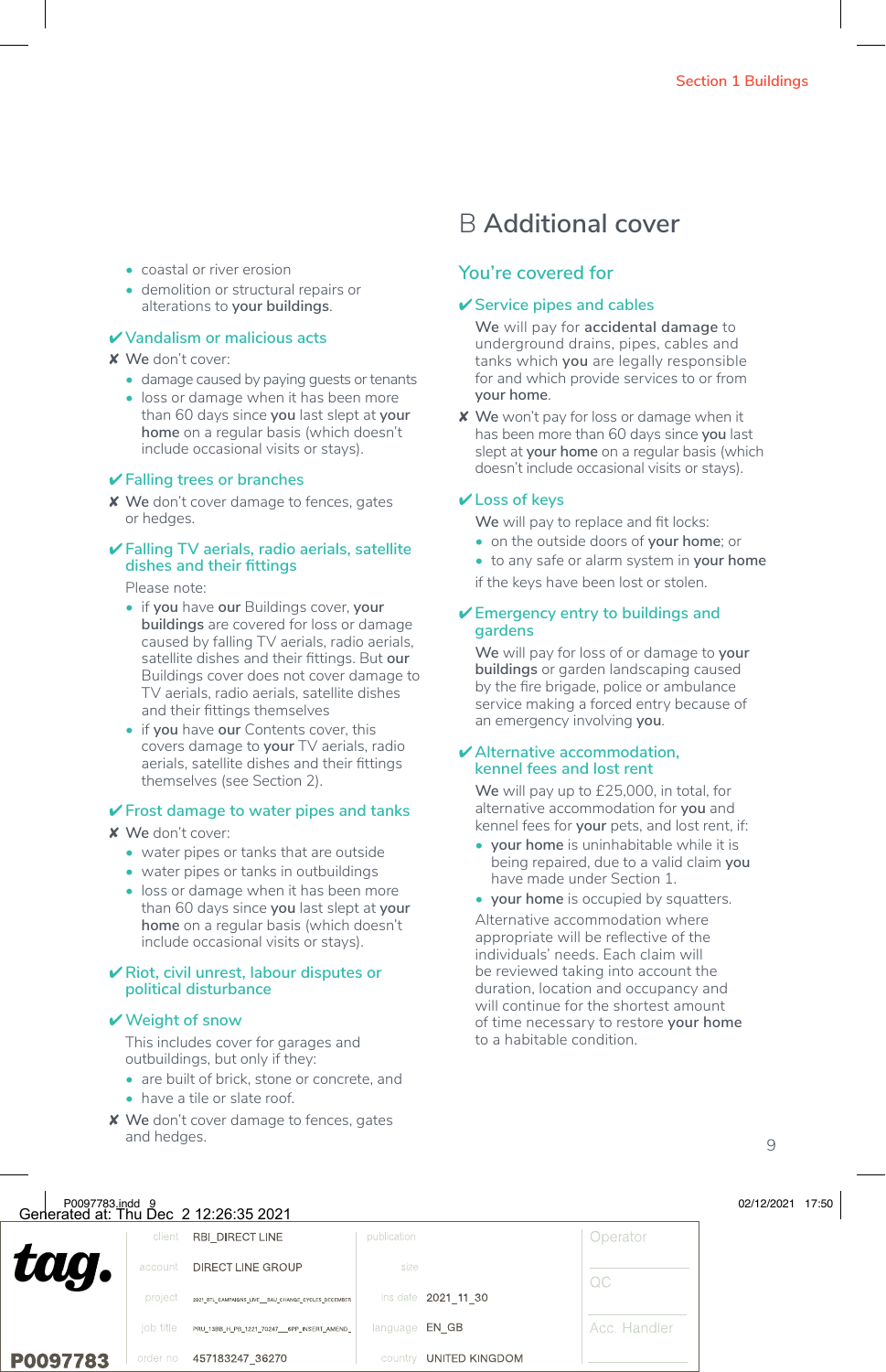### B **Additional cover continued** C **Accidental damage**

#### ✘ **We** won't pay for:

- Any subscription based services to **your** alternative accommodation
- Any costs associated with keeping livestock and/or horses

Please note **we** may not pay for costs **you** incur without **our** prior agreement.

#### ✔ **Clearance costs**

**We** will pay the costs of clearing the site and making it safe if **we** need to before repairing or rebuilding the **buildings** after damage covered under Section 1.

#### ✔ **Professional fees**

**We** will pay fees for chartered architects, surveyors, suitably qualified consultants and legal fees necessary for **us** to rebuild **your home**.

✘ **We** won't pay any fees for preparing **your** claim.

#### ✔ **Government or local authority regulations and requirements**

**We** will pay the additional costs of rebuilding or repairing the damaged part of the **buildings** only if this is necessary to comply with any government or local authority regulations and requirements after damage covered under Section 1.

✘ **We** won't pay if **you** were told about the requirement before the damage happened.

#### ✔ **The time between exchange and completion when selling your home**

**We** will cover the buyer of **your home** under Section 1 until the sale completes, as long as the property isn't insured under any other policy.

#### ✔ **Glass and sanitary fittings**

**We** will pay for accidental breakage of fixed glass in windows, doors or roofs, fixed ceramic hobs, sinks and bathroom fittings in **your home**

✘ **We** won't pay for:.

- breakages caused by any paying guest or tenant
- loss or damage when it has been more than 60 days since **you** last slept at **your home** on a regular basis (which doesn't include occasional visits or stays).

#### **This cover is optional**

#### **You're covered for**

#### ✔ **Accidental damage to the buildings**

**Accidental damage** is sudden and unintentional physical damage that happens unexpectedly.

- ✘ **We** won't pay for:
	- damage caused by any paying guest or tenant
	- loss or damage when it has been more than 60 days since **you** last slept at **your home** on a regular basis (which doesn't include occasional visits or stays).
	- damage by a cause listed in or specifically excluded by Section 1A, other than:
		- tobacco burns
		- loss or damage caused by water overflowing from sinks, wash basins bidets, showers and baths as a result of taps being left on in **your home**.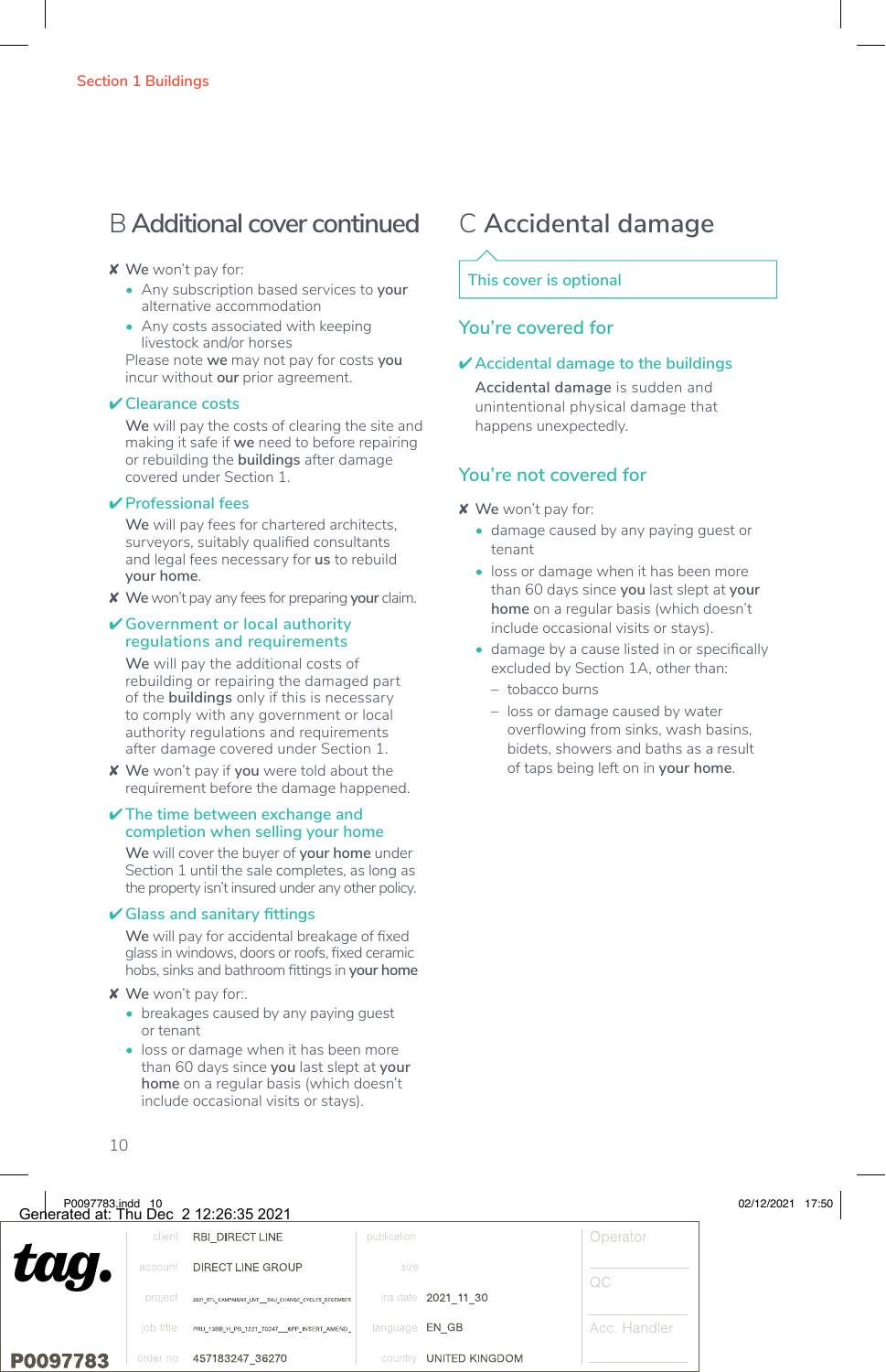## D **Property owner's liability**

#### **You're covered for**

#### ✔ **Property owner's liability**

**We** will pay up to £2,000,000 to cover **your** legal liability for damages **you** have to pay if someone makes a claim against **you** for:

- accidental death or illness of, or bodily injury to, any person
- accidental loss of or damage to property.

This will also include costs, expenses and legal fees for defending **you**, if **we** have agreed this in writing beforehand.

#### **We will pay if**

The death, illness, bodily injury, loss or damage must be caused solely by **you**, either:

- as owner of **your** current **home**, or
- by defective work carried out by **you** or on **your** behalf to any private residence within the United Kingdom that **you** used to own.

Any liability that arises solely from **you** occupying **your home**, but not as owner of the property, is not covered under this section. However if **you** have **our** Contents cover, this covers liabilities arising from **you** occupying **your home**.

#### **Previous homes**

If the claim is for a **home you** used to own and live in:

- **• you** must not be covered by any other insurance, and
- **• you** must no longer have any interest in that property.

- ✘ Damages resulting from claims made against **you** for:
	- death or illness of or bodily injury to **you** or **your** domestic staff
	- damage to property belonging to or in the custody or control of **you** or **your** domestic staff
	- death, illness, injury, loss or damage caused by any **business**
	- any liability created by an agreement. unless **you** would have had that liability anyway
	- any incident that happens outside the **period of insurance**.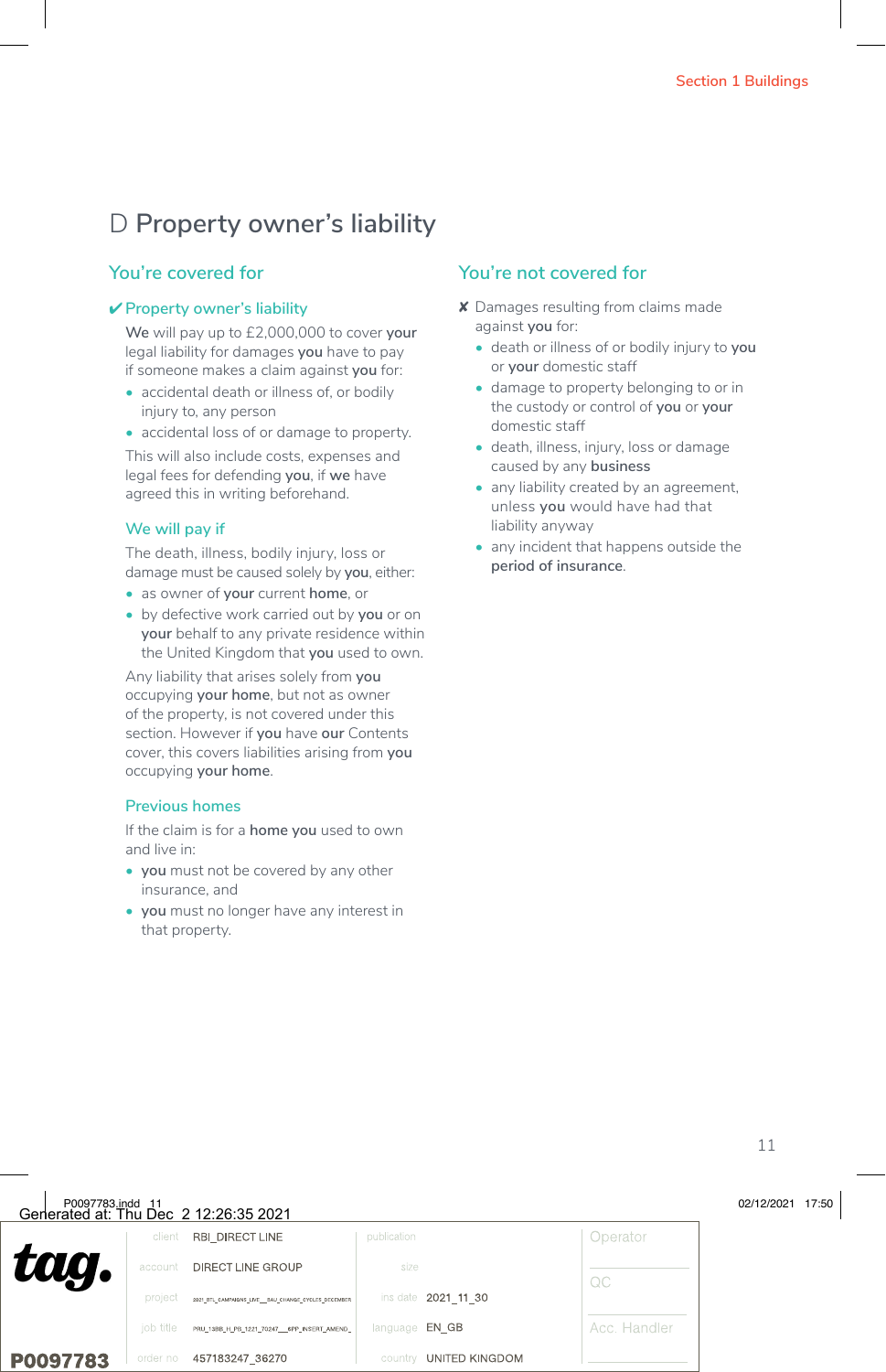## E **If you claim**

#### **How we settle claims**

If the **buildings** are damaged by any of the causes listed in [Section 1], **we** will either:

- repair or rebuild the damaged part using **our** suppliers
- pay to repair or rebuild the damaged part using **your** suppliers
- make a cash payment.

If **we** can repair or rebuild the damaged part, but **we** agree to use **your** suppliers or make a cash payment, **we** will only pay **you** what it would have cost **us** using **our** suppliers and therefore the amount **you** receive may be lower than the cost charged by **your** suppliers.

If **we** cannot repair or rebuild the damaged part, **we** will pay the full cost of rebuild or repair.

If the damage to the **buildings** isn't repaired or rebuilt, **we** may pay the difference between the market value of **your** property immediately before the damage and its value after the damage.

**We** may take off an amount for wear and tear if the **buildings** were not in a good state of repair at the time of the damage.

#### How much we will pay

The most **we** will pay for any claim will be:

- the total sum insured shown on **your** schedule or the full rebuild cost of **your buildings**, whichever is less, plus
- any amounts due under the following parts of Section 1B:
	- − Alternative accommodation, kennel fees and lost rent
	- − Clearance costs
	- − Professional fees
	- − Government or local authority regulations and requirements.

If the sum insured isn't enough to cover the cost to rebuild **your buildings**, **we** will reduce any payment in line with the premium shortfall.

For example, if **your** premium was 75% of what it would have been if the sum insured was enough to rebuild **your buildings**, **we** will pay no more than 75% of **your** claim.

#### Your excess

**You** will have to pay any **excesses** shown in **your** schedule. This includes the specific **excesses** for:

- subsidence, heave or landslip
- escape of water.

**We** will only take off one **excess** for each claim, unless there is an **endorsement** shown in **your** policy schedule to say otherwise.

If **we** have asked a supplier to deal with all or part of **your** claim, **we** may ask them to collect the **excess** from **you**.

#### Our guarantee

**We** guarantee any work carried out by **our** suppliers for 12 months. **We** don't provide any guarantee for work carried out by a supplier chosen and instructed by **you**.

#### Reducing your sum insured

**We** will not reduce the sum insured after paying a claim.

#### **What we don't pay for**

- ✘ **We** won't pay:
	- to alter or restore any undamaged part of the **buildings**
	- to replace or alter any undamaged items solely because they are part of a set, suite, group or collection.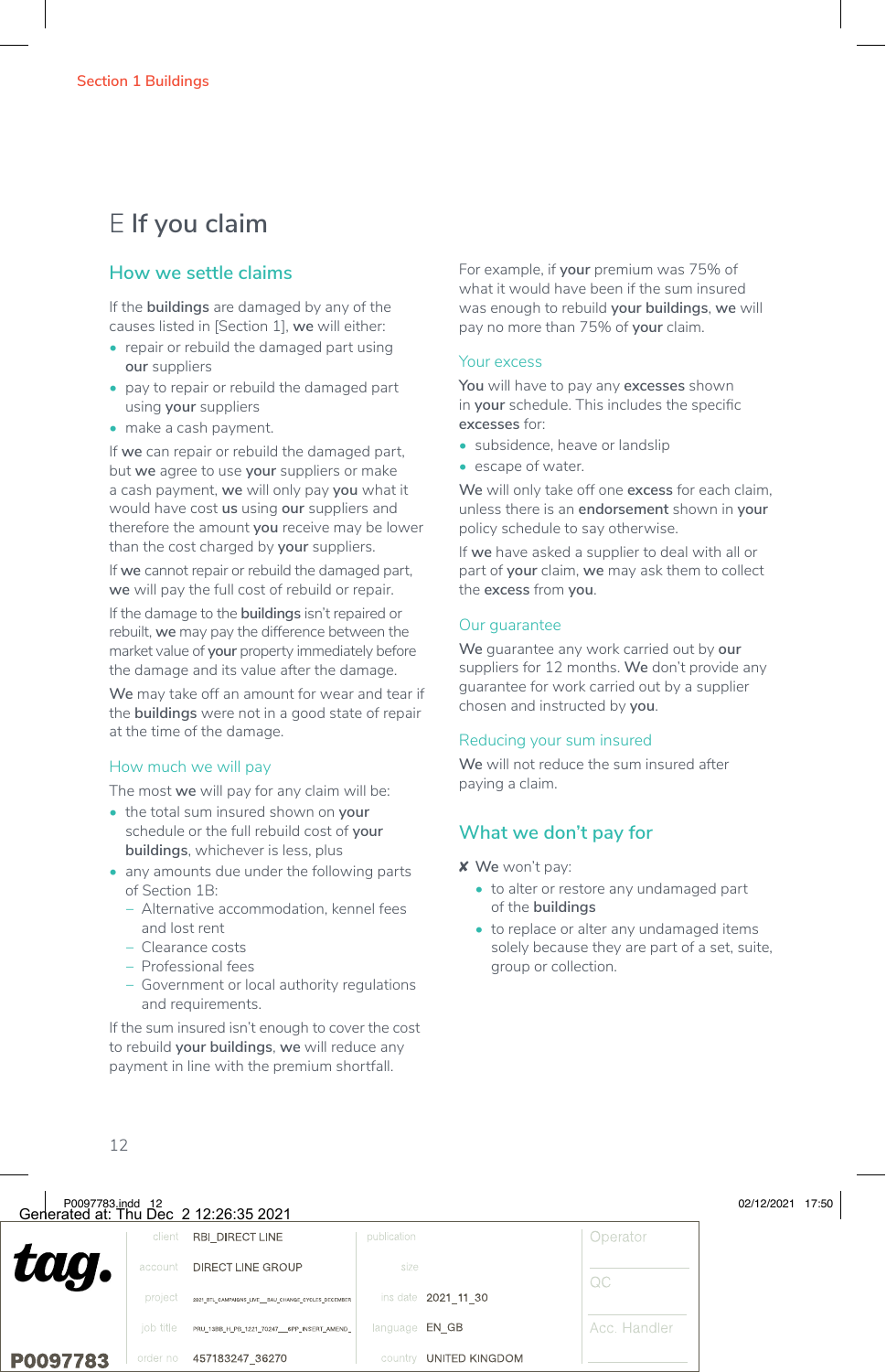# Section 2 Contents

**!** Defined words appear in **bold** – see page 39 for definitions. **Your** schedule will show if **you** have this cover.

### A **Core cover**

#### **The contents in your home are covered for damage caused by**

#### ✔ **Storm or flood**

#### ✔**Water or oil escaping from fixed water or heating systems**

**We** also cover water or oil escaping from:

- underground drains and pipes
- domestic appliances
- storage tanks.

#### ✘ **We** don't cover:

- subsidence, heave or landslip damage caused by escaping water or oil under this section. However, **you** may have cover under the section 'Subsidence or heave of the site on which **your home** stands, or landslip' below
- tanks, pipes, appliances or heating systems themselves
- damage caused by the failure, wear and tear or lack of grouting or sealant
- loss or damage caused by water overflowing from sinks, wash basins, bidets, showers and baths as a result of taps being left on in **your home**. However, **you** may have cover under Section 2C Accidental damage. **Your** schedule will show if **you** have this cover.
- loss or damage when it has been more than 60 days since **you** last slept at **your home** on a regular basis (which doesn't include occasional visits or stays).

#### ✔ **Theft or attempted theft from your home**

#### ✘ **We** don't cover:

- loss by deception, unless the only deception used is to get into **your home**
- loss of **money** unless force and violence is used to get into or out of **your home**
- loss or damage caused by paying guests or tenants, or while **your home** or any part of it is let
- loss or damage when it has been more than 60 days since **you** last slept at **your home** on a regular basis (which doesn't include occasional visits or stays).

**We** will pay up to £2,500 for any **contents** claim following a theft from **your** garages or outbuildings.

#### ✔ **Fire, explosion, lightning, earthquake and smoke**

✘ **We** don't cover loss or damage caused by:

- heat distortion unless accompanied by flames
- tobacco burns, unless accompanied by flames.

#### ✔ **Being hit by vehicles, aircraft, flying objects and animals**

**We** also cover damage from anything that drops from an aircraft or flying object.

- ✘ **We** don't cover:
	- damage caused by pets.

#### ✔ **Subsidence or heave of the site on which your home stands, or landslip**

- ✘ **We** don't cover loss or damage caused by:
	- normal bedding down of new structures or shrinkage
	- settling of newly made up ground
	- coastal or river erosion
	- demolition or structural repairs or changes to **your home**.

#### ✔ **Vandalism or malicious acts**

- ✘ **We** don't cover:
	- loss or damage caused by paying guests or tenants
	- loss or damage when it has been more than 60 days since **you** last slept at **your home** on a regular basis (which doesn't include occasional visits or stays).

#### ✔ **Falling trees or branches**

- ✔ **Falling TV aerials, radio aerials, satellite dishes and their fittings**
- ✔ **Riot, civil unrest, labour disputes or political disturbance**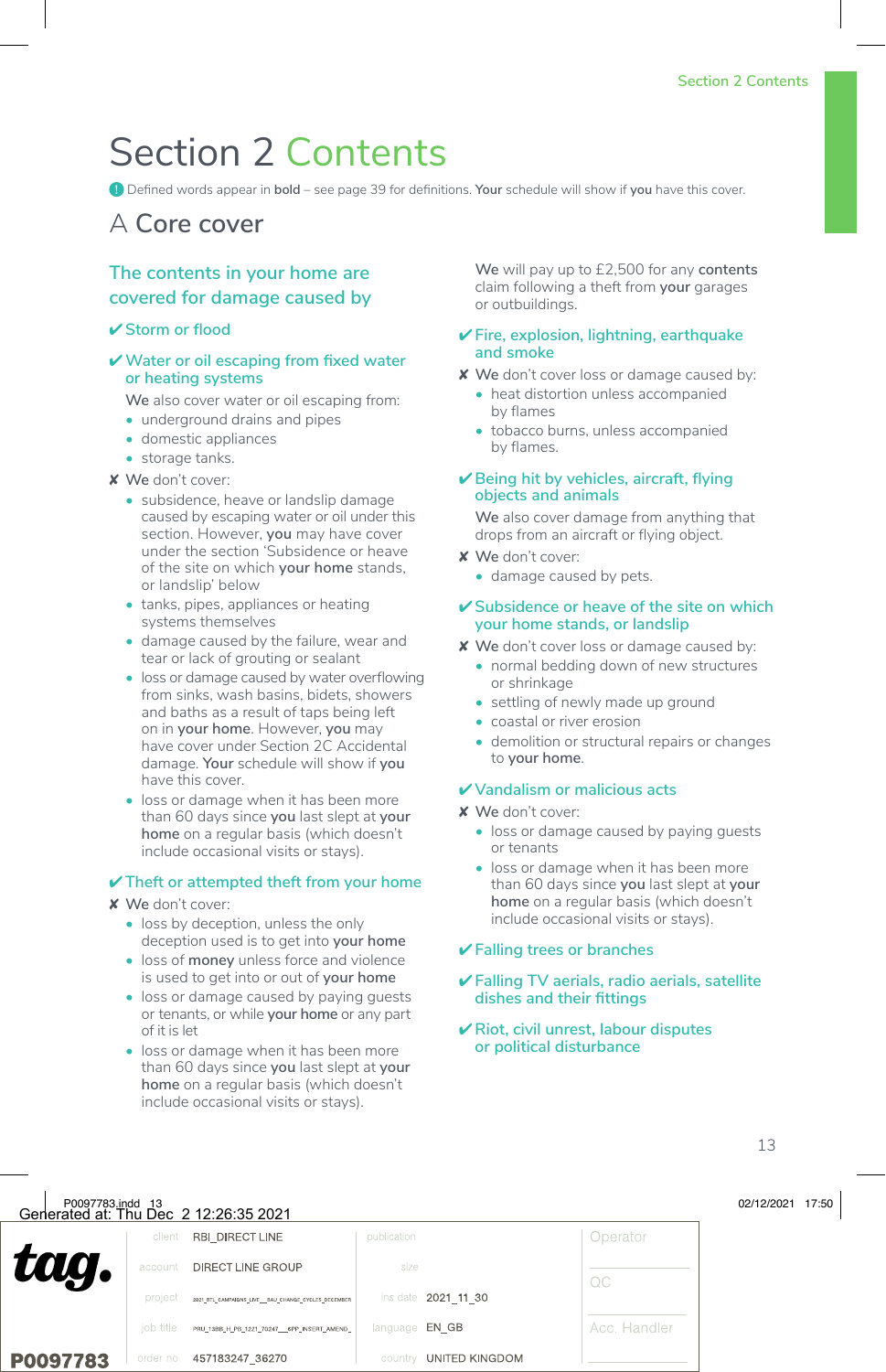### B **Additional cover**

#### **You're covered for**

#### ✔ **Frozen and chilled foods**

**We** will pay the cost of replacing any food in **your** freezer or fridge that is lost or damaged by:

- the temperature rising or falling
- the refrigerant or refrigerant fumes escaping.
- ✘ **We** won't pay:
	- if **your** freezer or fridge is over 10 years old, unless it is regularly serviced
	- for loss or damage resulting from a deliberate act or neglect by **you**, or by **your** electricity provider or their employees or agents
	- for loss or damage when it has been more than 60 days since **you** last slept at **your home** on a regular basis (which doesn't include occasional visits or stays).

#### ✔ **Loss of keys**

**We** will pay to replace and fit locks:

- on the outside doors of **your home**; or
- to any safe or alarm system in **your home**

if the keys have been lost or stolen.

#### ✔ **Moving home**

**We** will pay for loss of or damage to **your contents** by a cause listed under Sections 2A (and 2C, if shown in **your** schedule) while the **contents** are being moved from **your home** to another private property that **you** are going to live in permanently within the **British Isles**. This includes cover while the **contents** are temporarily stored for up to 72 hours.

- ✘ **We** won't pay for loss or damage:
	- to **money**
	- to china, glass, earthenware or other fragile items
	- to **bicycles**
	- caused by any paying guest or tenant.

#### ✔ **Oil and metered water**

**We** will pay for the value of:

- oil from a domestic heating installation
- metered water

that is lost by a cause insured under Section 2A.

#### ✔ **Alternative accommodation, kennel fees and storage**

**We** will pay up to £15,000 if **your home** is uninhabitable following a valid claim made under Section 2A or 2C for:

- the cost of providing alternative accommodation for **you** and kennel fees for **your** pets while **your home** is being repaired
- the cost of temporarily storing **your contents** while **your home** is uninhabitable.

**We** will only provide cover for **your contents** if:

- they aren't covered by any other insurance policy
- **• we** have arranged for their temporary storage

Alternative accommodation where appropriate will be reflective of the individuals' needs. Each claim will be reviewed taking into account the duration, location and occupancy and will continue for the shortest amount of time necessary to restore/replace **your contents** and/or to make **your home** habitable.

- ✘ **We** won't pay for:
	- Any subscription based services to **your** alternative accommodation
	- Any costs associated with keeping livestock and/or horses

Please note **we** may not pay for costs **you** incur without **our** prior agreement.

#### ✔ **Contents outside**

**We** will pay up to £1,000 for loss of or damage to **your contents** from any of the causes listed under Sections 2A (and 2C, if shown in **your** schedule) while they are outside but within the boundaries of **your home**.

- ✘ **We** won't pay for:
	- loss of **money**
	- loss of or damage to **bicycles**
	- loss or damage when it has been more than 60 days since **you** last slept at **your home** on a regular basis (which doesn't include occasional visits or stays).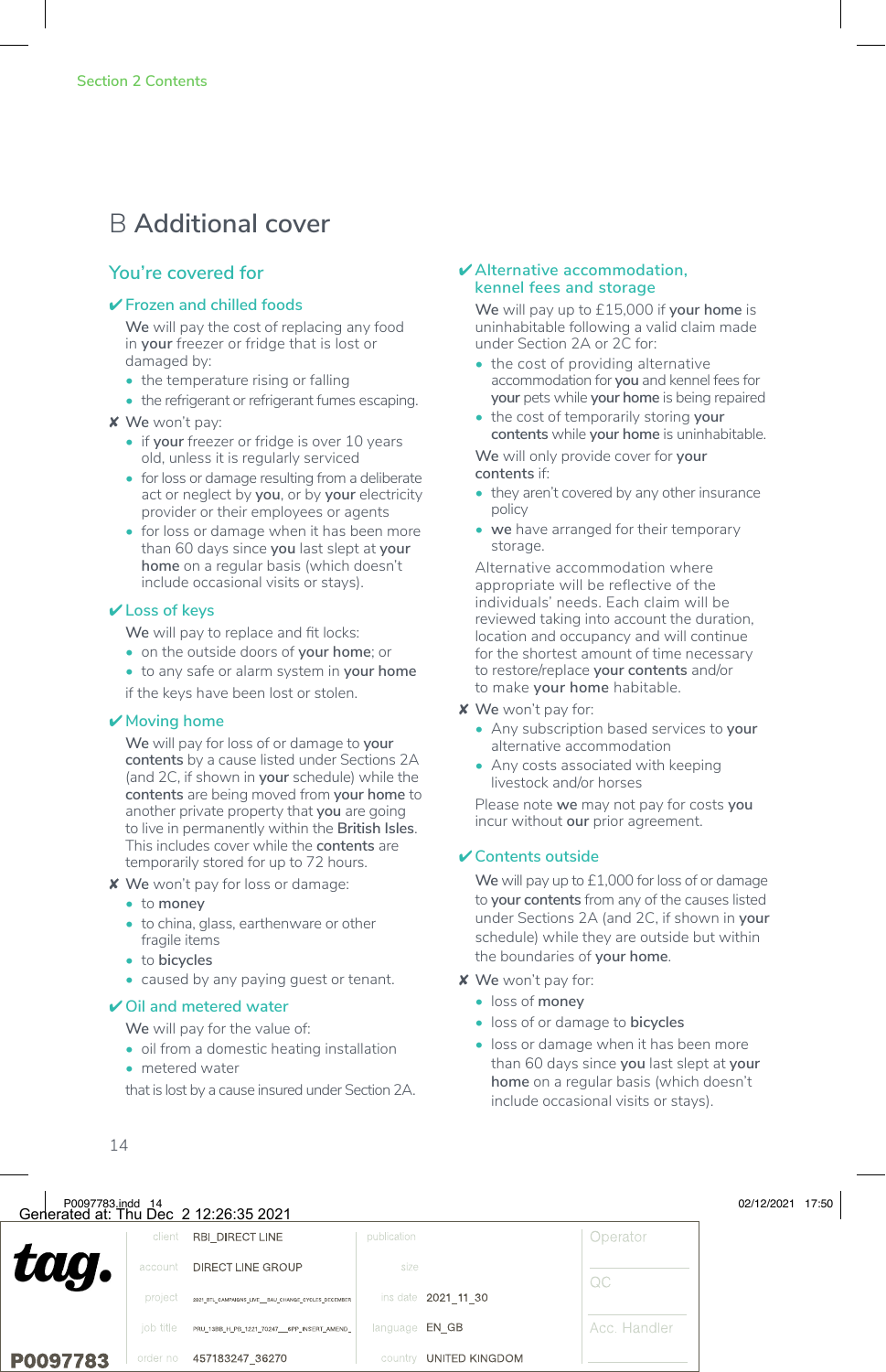#### ✔ **Contents temporarily away from your home**

**We** will pay up to £5,000 for loss of or damage to **contents** from any cause insured under Section 2A while the items are temporarily away from **your home** in the **British Isles**.

- ✘ **We** won't pay for:
	- **• bicycles**
	- camping equipment
	- loss of **money**
	- loss by deception
	- loss of or damage to guests' belongings
	- loss by theft, vandalism or malicious acts unless these happen in an occupied private home or building where **you** work, or force and violence is used to enter the building
	- **• personal possessions**.
- **• If you have our Personal Possessions cover, this covers damage to or loss of your personal possessions.**

#### ✔ **Contents at university, college or boarding school**

**We** will pay up to £5,000 for loss of or damage to **contents** from any cause insured under Section 2A while the items are being kept in **your** lodgings whilst **you**'re away at university, college or boarding school in the **British Isles**.

- ✘ **We** won't pay for:
	- **• bicycles**
	- camping equipment
	- loss of **money**
	- loss by deception
	- loss of or damage to guests' belongings
	- loss by theft, unless there is evidence of forcible and violent entry to **your** lodgings
	- **• personal possessions**.

#### **• If you have our Personal Possessions cover, this covers damage to or loss of your personal possessions.**

#### ✔ **Downloaded content**

**We** will pay up to £1,000 to replace content that **you** have bought and stored on **your** home computer, mobile phone or other

portable entertainment device that is lost or damaged by any cause listed in Section 2A.

✘ **We** won't pay for rewriting the lost information.

#### ✔ **Garden plants**

**We** will pay

- up to £1,000 for loss of or damage to trees, shrubs, plants and lawns at **your home** and any design fees necessary to put it right. Within this limit **we** will pay up to £250 for any one plant, shrub or tree.
- for loss of or damage to trees, shrubs, plants and lawns following subsidence, but only if **your home** is damaged at the same time and by the same cause.
- ✘ **We** won't pay for:
	- loss or damage caused by any pets, other animals, birds, insects, fungus, or frost
	- trees, shrubs, plants or lawns which die naturally, or die because **you** haven't looked after them properly
	- loss or damage caused by storm, flood, or weight of snow
	- loss or damage when it has been more than 60 days since **you** last slept at **your home** on a regular basis (which doesn't include occasional visits or stays).

#### ✔ **Birth of a child, religious festivals and weddings or civil partnerships**

**We** will increase the sum insured for **contents** by 10% for 30 days before and 30 days after:

- **• you** have a baby
- a religious festival that **you** celebrate
- **• your** wedding or civil partnership ceremony.

The date of the birth, wedding, civil partnership or religious festival and the 30 days periods, must be within the **period of insurance** on **your** schedule.

#### ✔ **Title deeds**

**We** will pay the cost of preparing new title deeds to **your home** after loss or damage by any cause insured under Section 2A while the deeds are in **your home** or in **your** bank for safe keeping.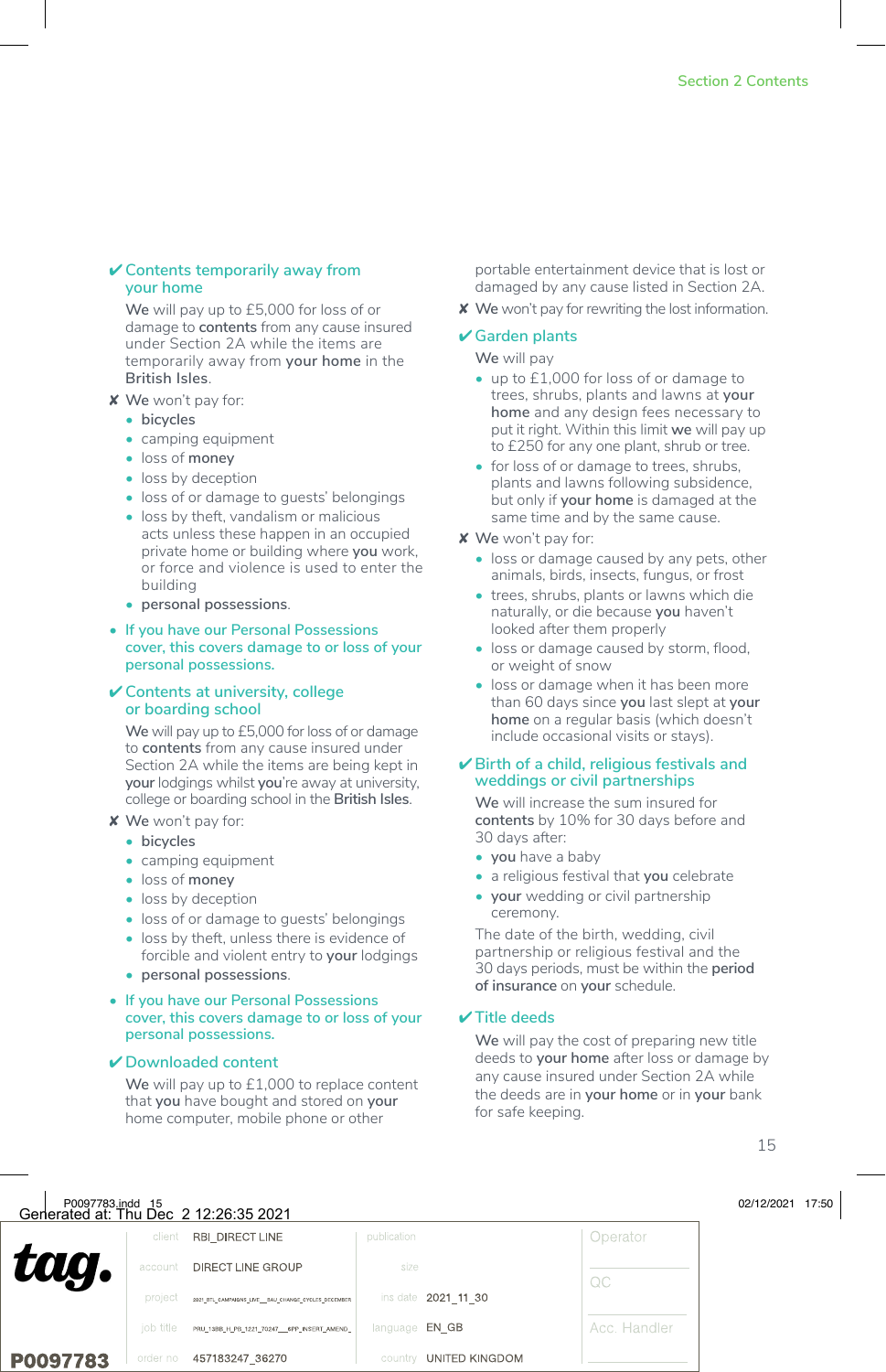### B **Additional cover continued** C **Accidental damage**

#### ✔ **Home entertainment equipment**

**We** will pay for **accidental damage** to any home audio, video or home computing equipment while in **your home**.

**Accidental damage** is sudden and unintentional physical damage that happens unexpectedly.

#### ✘ **We** won't pay for:

- loss of or damage to any discs, records, memory cards, USB drives or musical instruments
- loss of or damage to any audio, video or computing equipment designed to be portable other than laptop computers and tablets
- damage by any paying guest or tenant
- loss or damage when it has been more than 60 days since **you** last slept at **your home** on a regular basis (which doesn't include occasional visits or stays).

#### ✔ **Glass**

**We** will pay for accidental breakage of mirrors, fixed glass in furniture, pictures or ornaments, plate glass tops to furniture and ceramic hobs while in **your home**.

✘ **We** won't pay for:

- breakages caused by any paying guest or tenant
- loss or damage when it has been more than 60 days since **you** last slept at **your home** on a regular basis (which doesn't include occasional visits or stays).

#### **This cover is optional**

#### **You're covered for**

#### ✔ **Accidental damage to your contents**

**We** will pay for **accidental damage** to **your contents** while they are in **your home** or being moved to **your** new **home**.

**Accidental damage** is sudden and unintentional physical damage that happens unexpectedly.

- ✘ **We** won't pay for:
	- damage to **bicycles**
	- damage to **money**
	- damage caused by any paying guest or tenant
	- loss or damage when it has been more than 60 days since **you** last slept at **your home** on a regular basis (which doesn't include occasional visits or stays).
	- damage by a cause listed in or specifically excluded by Section 2A, other than:
		- tobacco burns
		- loss or damage caused by water overflowing from sinks, wash basins, bidets, showers and baths as a result of taps being left on in **your home**.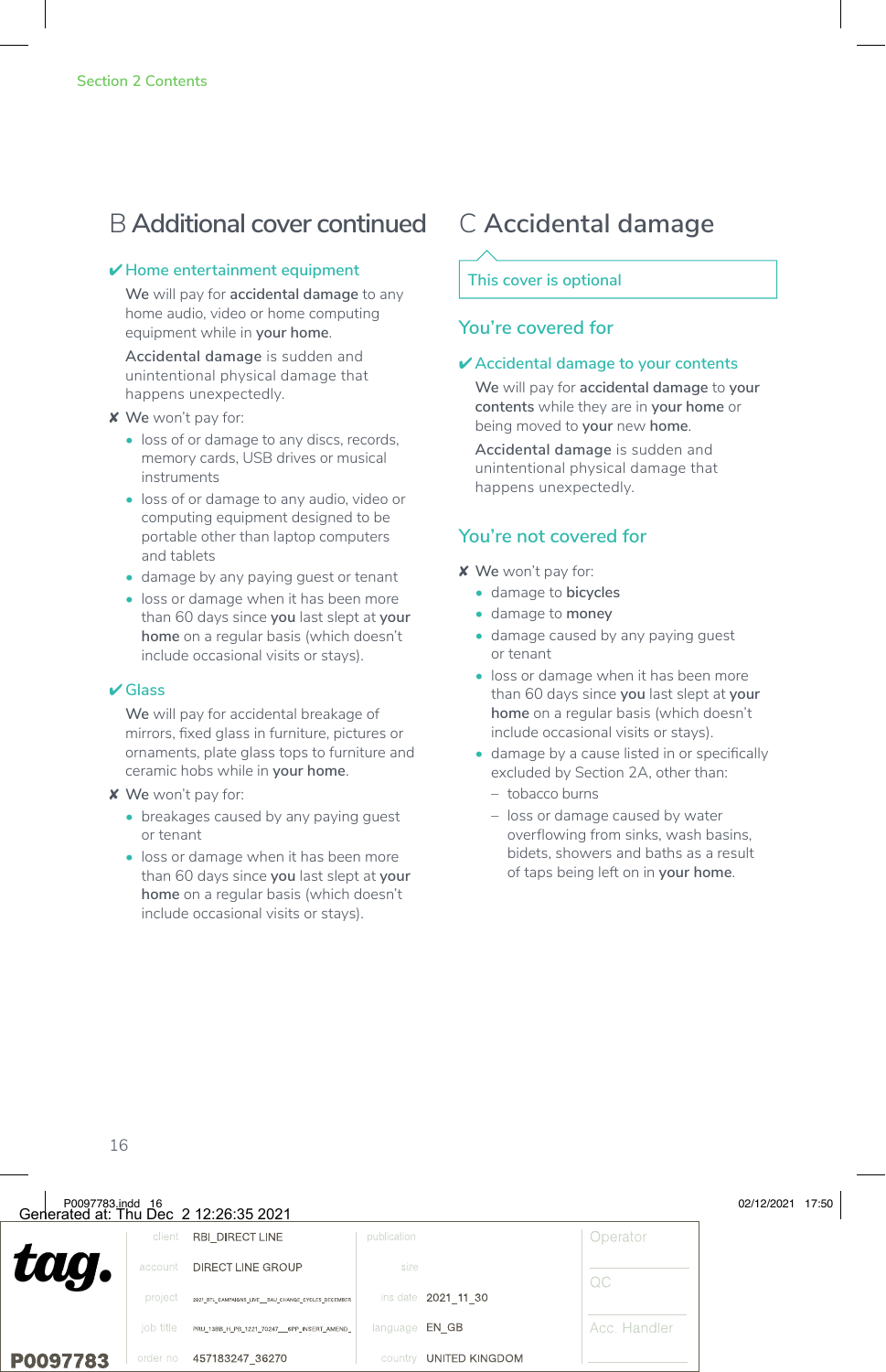### D **Personal liability**

#### **You're covered for**

#### ✔ **Personal liability**

Liabilities arising from **you** occupying **your home** and **your** personal liabilities as a private individual in and away from **your home**.

**We** will pay up to £2,000,000 to cover **your** legal liability for damages **you** have to pay if someone makes a claim against **you** during the **period of insurance** for:

- accidental death or illness of, or bodily injury to, any person
- accidental loss of or damage to property.

This will also include costs, expenses and legal fees for defending **you**, if **we** have agreed this in writing.

Any liability that arises solely from **you** owning **your home** is not covered under this section. However, **you** may have cover under 'Property owner's liability' if **you** have **our** Buildings cover.

- ✘ Any liability relating to:
	- death or illness of, or bodily injury to, **you** or **your** domestic staff
	- damage to property belonging to or being looked after by **you** or **your** domestic staff
	- death, illness, injury, loss or damage caused by:
		- − you owning or occupying any land or building except your home or temporary holiday accommodation
		- − any business
		- an agreement, unless that liability would have existed anyway.
	- **• you** owning, keeping or using any:
		- − vehicles, except caravans and trailers while they are not being towed
		- − drones or model aircraft
		- − animals except domestic pets
		- − horses, ponies, donkeys or mules
		- − dangerous dogs as described under the Dangerous Dogs Act 1991 or the Dangerous Dogs (Northern Ireland) Order 1983 and any updates to that legislation.
	- any disease that can be passed from one person to another.
- **• Liability for accidental death or illness of, or bodily injury to, your domestic staff is covered under Section 2E Employer's liability.**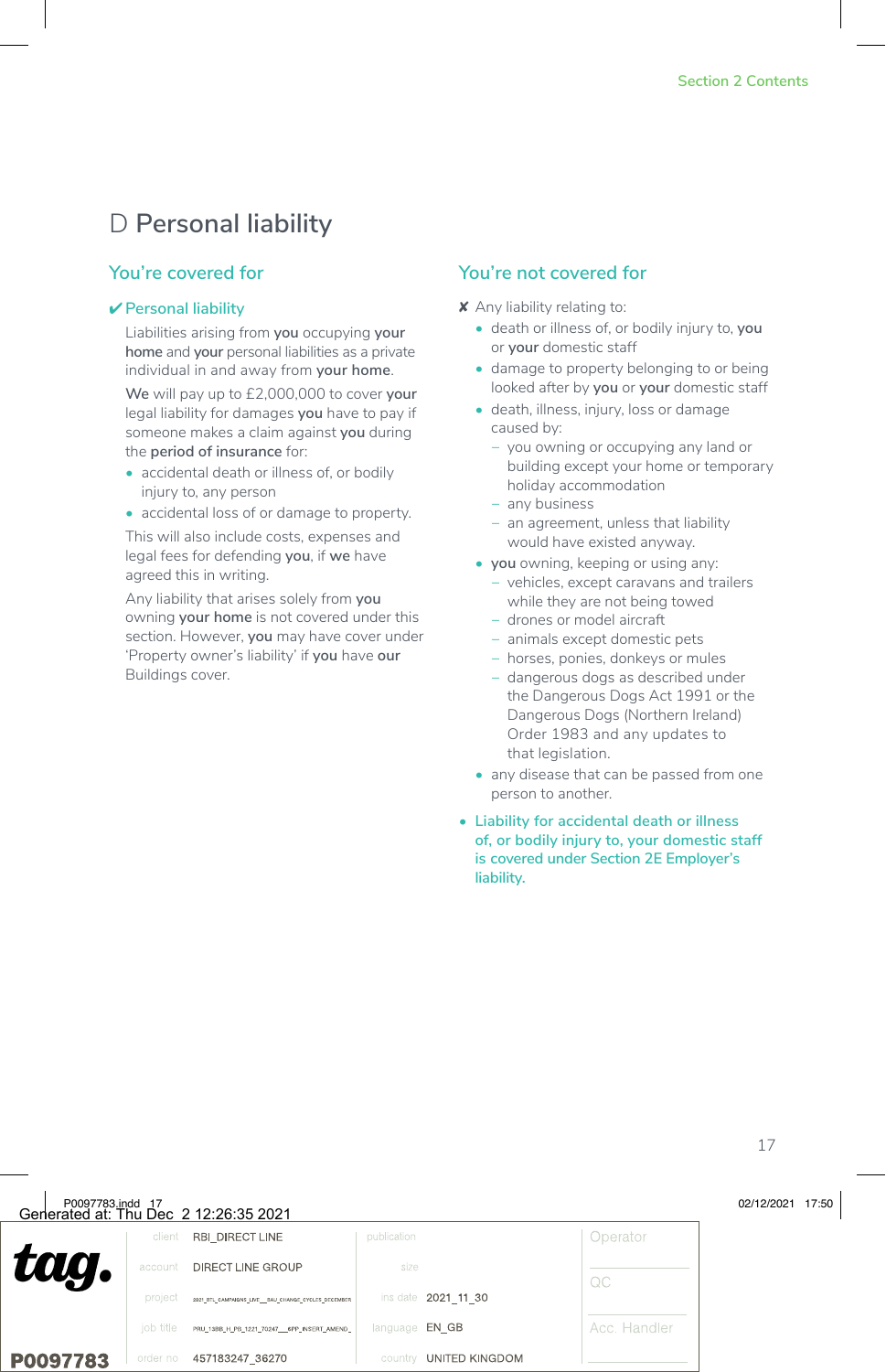### E **Employer's liability** F **Tenant's liability**

#### **You're covered for**

#### ✔ **Employer's liability**

**We** will pay up to £5,000,000 to cover damages **you** become legally liable to pay for any claim caused by a single incident involving accidental death or illness of, or bodily injury to, **your** domestic staff.

This will also include costs, expenses and legal fees for defending **you**, if **we** have agreed this in writing beforehand.

**We** only cover incidents that happen within the **period of insurance** on **your** schedule.

#### **You're covered for**

#### ✔ **Tenant's liability**

**We** will pay up to £5,000 for any claim resulting from a single incident for amounts **you** become legally liable to pay as a tenant of **your home** for damage caused to the **buildings** by any cause covered by Section 1A.

If **you** have **contents accidental damage** (Section 2C), this also includes any amounts **you** become legally liable to pay for **accidental damage** to:

- underground drains, pipes, cables and tanks which **you** are legally responsible for and which provide services to or from **your home**
- fixed glass in windows, doors or roofs, fixed ceramic hobs, sinks and bathroom fittings in **your home**.

**Accidental damage** is sudden and unintentional physical damage that happens unexpectedly.

- ✘ **We** won't pay for:
	- breakages caused by **your** paying guests or tenants
	- loss or damage when it has been more than 60 days since **you** last slept at **your home** on a regular basis (which doesn't include occasional visits or stays).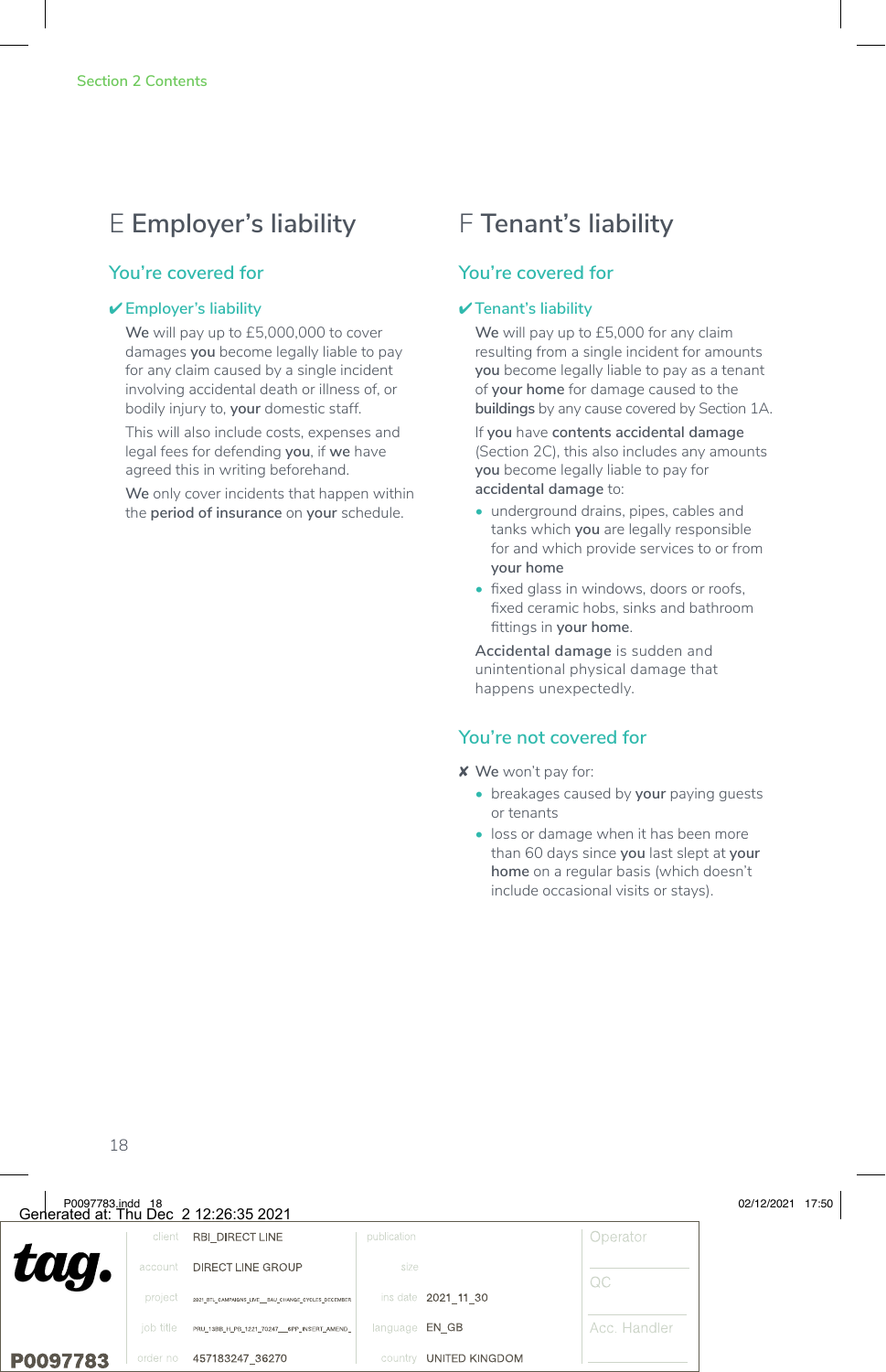## G **If you claim**

#### **How we settle claims**

For any item of **contents** that is lost or damaged **we** will choose whether to:

- replace or repair the item or part
- pay the cost of replacing or repairing the item or part, up to the amount it would have cost to replace or repair using **our** own suppliers, or
- make a cash payment.

**We** won't pay more than the amount it would have cost **us** to replace or repair using **our** own suppliers.

If appropriate parts or replacement items are not available, **we** will pay the full cost of the item, provided the sum insured is adequate.

#### How much we will pay

The most **we** will pay for any claim will be:

- the Contents sum insured shown in **your** schedule
- the amount shown in **your** schedule for any loss of or damage to **valuables** that **you** haven't included as specified items
- £2,000 for any one **valuable** (whether an item, set or collection) unless **your** schedule shows otherwise
- the sum insured shown in the schedule for any specified item
- £5,000 for **business equipment**
- £500 for **money**
- £500 for guests' belongings
- £2,500 for theft from garages or outbuildings
- the amounts shown in Section 2 under the headings:
	- − Alternative accommodation, kennel fees and storage
	- − Contents temporarily away from your home
	- − Contents at university, college or boarding school
	- − Downloaded content
	- − Contents outside
	- − Garden plants

On top of **your** total sum insured, **we** will also pay for:

• Alternative accommodation, kennel fees and storage

- Loss of keys
- Oil and metered water
- Title deeds.

If the sum insured isn't enough to cover the cost to replace all of the **contents** of **your home** as new, **we** will reduce any payment in line with the premium shortfall.

For example, if **your** premium was 75% of what it would have been if the sum insured was enough to replace the entire **contents** of **your home** as new, **we** will pay no more than 75% of **your** claim.

#### Your excess

**You** will have to pay any **excesses** shown in **your** schedule. This includes the specific escape of water **excess**.

**We** will only take off one **excess** for each claim, unless there is an **endorsement** shown in **your** policy schedule to say otherwise.

If **we** have asked one of **our** suppliers to deal with all or part of **your** claim, **we** may ask them to collect the **excess** from **you**.

#### Sets and suites

If part of a set, suite, group or collection of items is lost or damaged, **we** will not pay the cost to replace or alter any of the undamaged items solely because they are part of the same set, suite, group or collection.

If **we** ask **you** to, **you** will have to give up the undamaged parts of the set or suite to **us** where the full replacement cost has been paid.

#### Specified items

If **you** claim for an item listed in **your** schedule, **you** will need to give **us** proof of the item's value. To help **you** do this, **we** recommend that **you** keep receipts and copies of valuations.

#### Reducing your sum insured

**We** will not reduce the sum insured after paying a claim.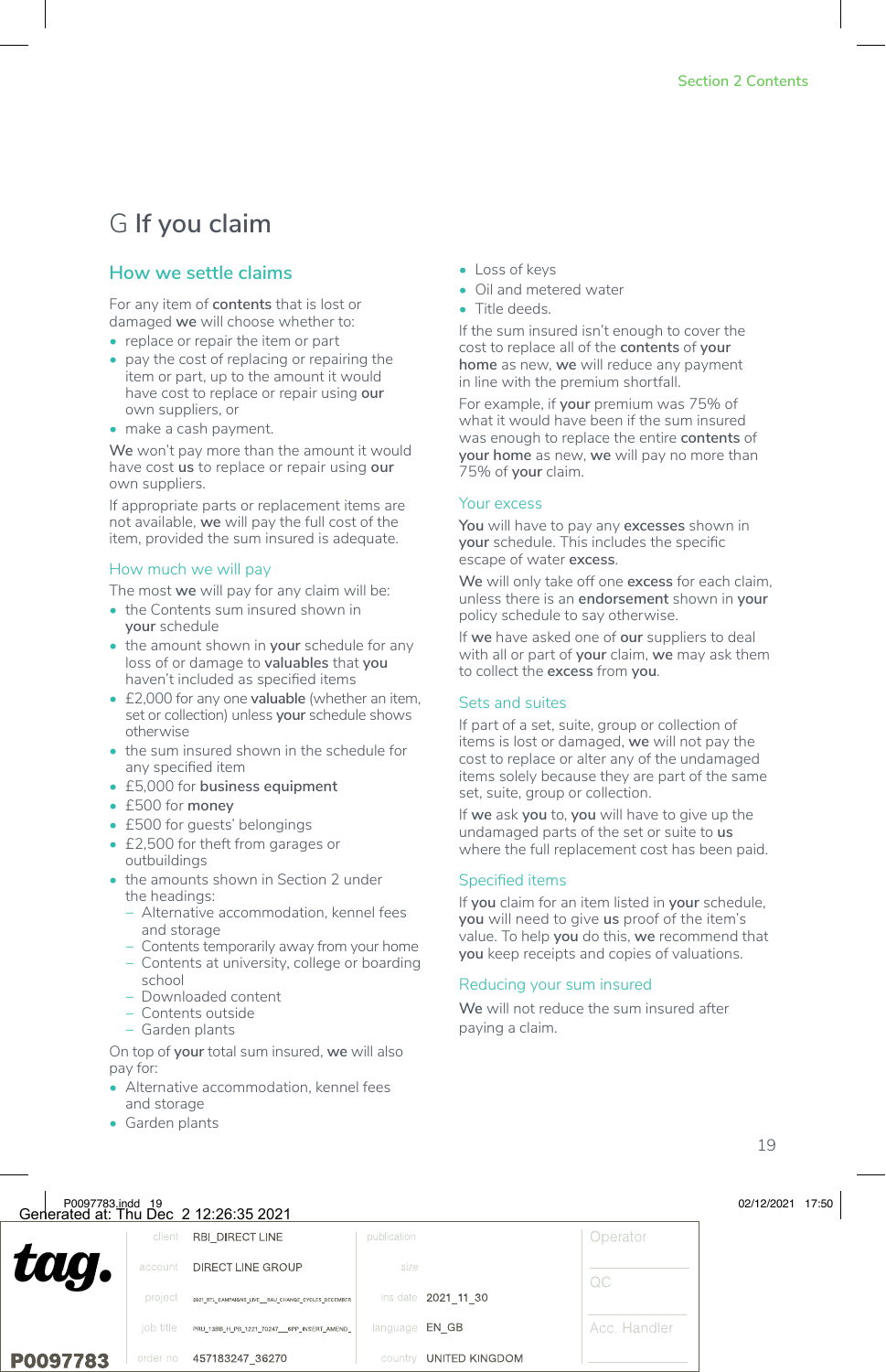# Section 3 Personal Possessions

**!** Defined words appear in **bold** – see page 39 for definitions. **Your** schedule will show if **you** have this cover.

#### **Your personal possessions are covered for**

#### ✔ **Accidental loss and damage**

**We** will pay for accidental loss of or damage to:

- **• your personal possessions**
- any other items listed on **your** schedule under 'Personal possessions'

while they are within the **British Isles**.

This includes cover for:

- possessions stolen from **your** unattended **vehicle**, but only if the **vehicle** is locked and **your** possessions are hidden from view in a closed glove compartment or locked boot
- loss or damage to **bicycle** tyres and accessories, but only if the **bicycle** is lost or damaged at the same time
- the theft of an unattended **bicycle**, but only if it is in a locked building or secured with a bike lock to an immovable object.

#### **Your personal possessions aren't covered for**

- ✘ **We** don't pay for loss of or damage to
	- **• business equipment**
	- **• vehicles**
	- watercraft propelled by hand (such as a surfboard or rowing boat)
	- **• sports equipment** while it is in use
	- camping equipment while it is set up or in use
	- items taken by Customs or other officials
	- any **bicycle** while it is being used for organised racing, pace-making or trials
	- **• money**. You may have cover under Section 3B Money.
- ✘ **We** also don't pay for loss or damage:
	- for theft involving deception
	- by any paying guest or tenant
	- covered under Section 2A.

### A **Core cover** B **Additional cover**

#### **You're covered for**

#### ✔ **Items in a bank**

**We** will pay for accidental loss of or damage to items listed on **your** schedule as being in a bank or safe deposit box.

**We** will also cover items when they are taken out of the bank or safe deposit box if **we** have agreed that they can be temporarily taken out.

#### ✔ **Money**

**We** will pay up to £500 for the theft or accidental loss of **money** which is either with **you**, or which **you** have left in a secure place, anywhere in the world. **You** must report the theft or loss to the police within 24 hours.

- ✘ **We** don't pay for:
	- shortages caused by mistake (eg someone shortchanging **you**)
	- any loss in value (eg as a result of currency devaluation)
	- **• money** confiscated by Customs or other officials.

#### ✔ **Overseas travel**

**We** will cover items that are insured under Section 3A for up to 60 days while they are temporarily outside the **British Isles**. **You** must either have the items with **you**, or have left them in a secure place.

#### **You're not covered for**

✘ **We** don't pay for anything that is excluded under Section 3A.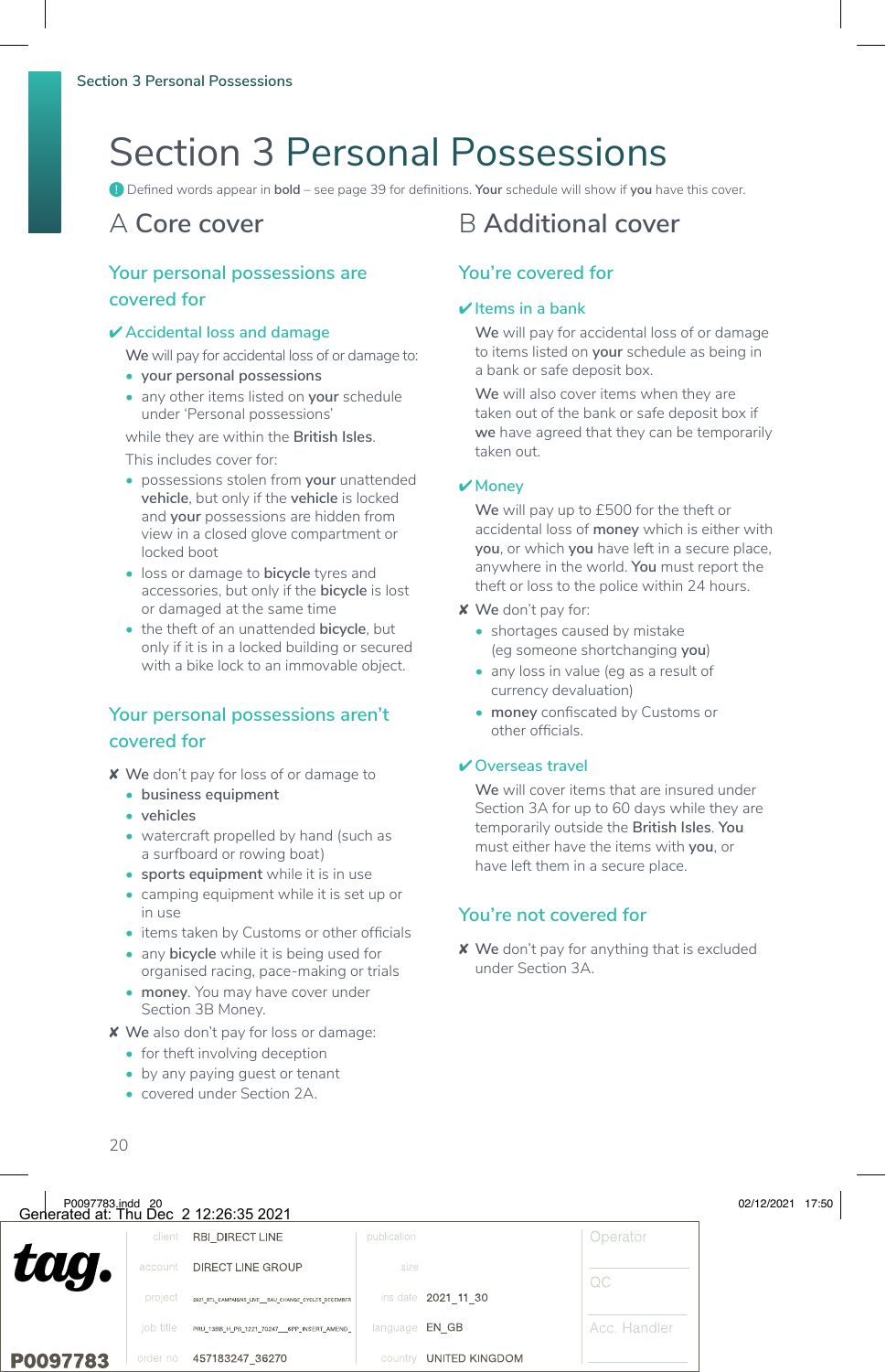## C **If you claim**

#### **How we settle claims**

For any **personal possession**, set or part of a set that is lost or damaged **we** will choose whether to:

- replace or repair the item or part
- pay the cost of replacing or repairing the item or part, up to the amount it would have cost to replace or repair using **our** own suppliers, or
- make a cash payment.

**We** won't pay more than the amount it would have cost **us** to replace or repair using **our** own suppliers.

If appropriate parts or replacement items are not available, **we** will pay the full cost of the item, provided the sum insured is adequate.

#### How much we will pay

The most **we** will pay for any claim will be:

- the Personal Possessions sum insured shown on **your** schedule
- £2,000 for any one item, set or collection unless **your** schedule shows otherwise
- £500 for any **bicycle** unless it is specified on **your** schedule
- £1,000 for theft from an unattended motor **vehicle**.

#### Your excess

**You** will have to pay any **excesses** shown on **your** schedule.

**We** will only take off one **excess** for each claim, unless there is an **endorsement** shown in **your** policy schedule to say otherwise.

If **we** have asked a supplier to deal with all or part of **your** claim, **we** may ask them to collect the **excess** from **you**.

#### Sets and suites

If part of a set, suite, group or collection of items is lost or damaged, **we** will not pay the cost to replace or alter any of the undamaged items solely because they are part of the same set, suite, group or collection.

If **we** ask **you** to, **you** will have to give up the undamaged parts of the set or suite to **us** where the full replacement cost has been paid.

#### Specified items

If **you** claim for an item listed in **your** schedule, **you** will need to give **us** proof of the item's value. To help **you** do this, **we** recommend that **you** keep receipts and copies of valuations.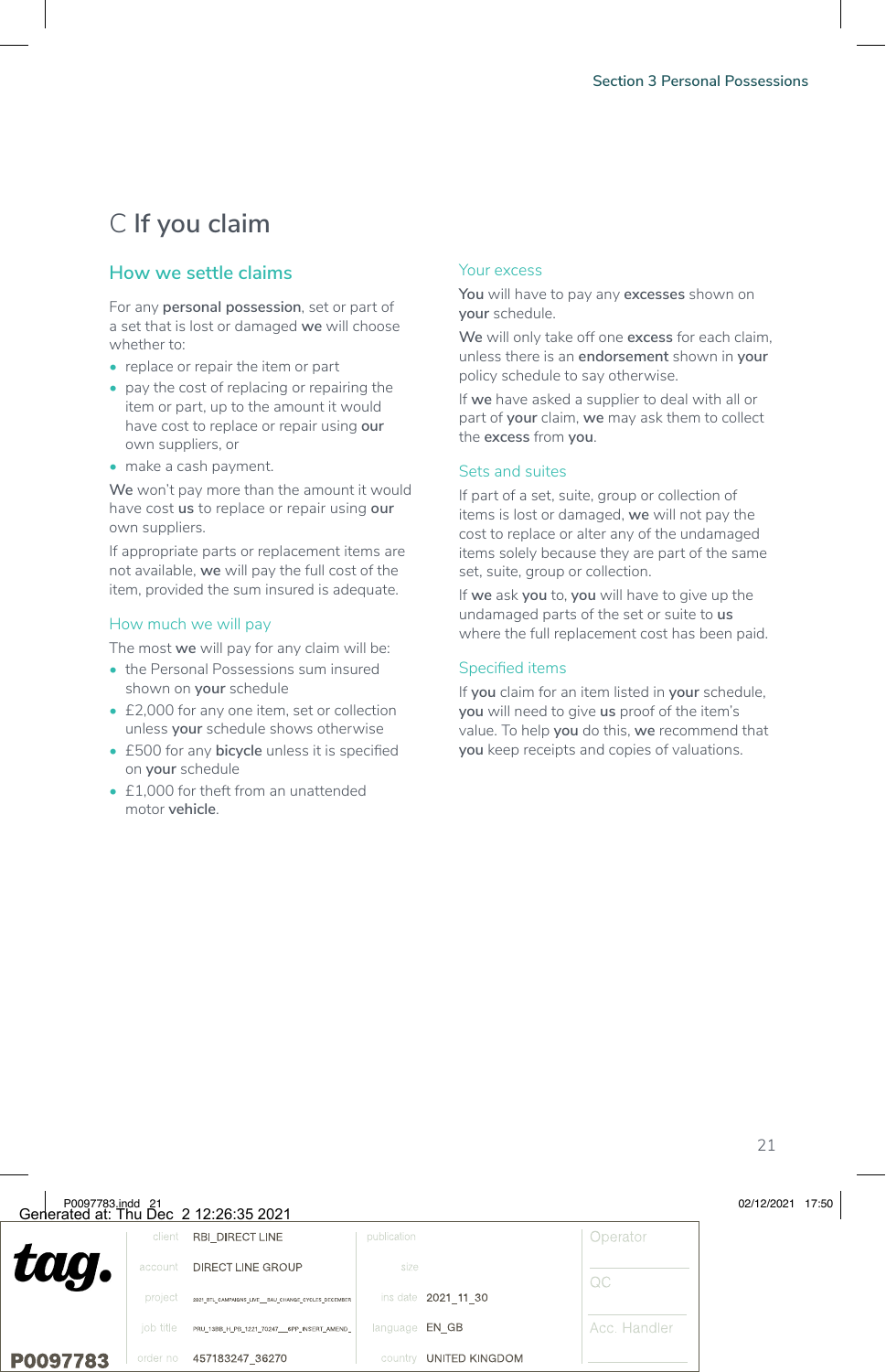# Section 4 Home Emergency Legal Protection

**!** Defined words appear in **bold** – see page 39 for definitions. **Your** schedule will show if **you** have this cover.

### **The cover we provide**

#### We will provide cover under section 4 Home Emergency Legal Protection as long as:

- **• we** and the **appointed representative** agree that **your** claim has **reasonable prospects of success** for the duration of the claim
- the incident happens within the **territorial limits** and the **date of incident** is during a period cover was in force, and
- any legal proceedings are carried out within the **territorial limits** by a **court**.

#### Legal expenses

Before **you** incur any **costs**, **you** must contact the legal helpline on **0345 605 9268**. The helpline is open 24 hours a day, 365 days of the year.

**You** can ring the legal helpline to talk about any private legal problem under **United Kingdom** law, whether or not it results in a claim. **We** will advise **you** of **your** legal rights, what courses of action are available to **you** and whether **you** need to consult a lawyer.

The legal helpline does not provide advice in relation to any claim made under this policy or in relation to any business, trade, profession or venture for gain.

Please have **your home** insurance policy number with **you** when **you** call.

### A **Core cover**

#### **You're covered for**

#### ✔ **Personal injury**

**We** will pay **costs** for an incident that causes physical bodily injury to **you**, or leads to **your** death.

**We** will only pay **costs** for claims relating to mental health if they result from an accident that also causes physical bodily injury to **you**.

- ✘ **We** don't cover claims arising from or relating to:
	- illness or injury that develops gradually or isn't caused by a specific or sudden accident
	- defending **your** legal rights in claims against **you**
	- clinical negligence other than those covered under 'Clinical negligence' below.

#### ✔ **Clinical negligence**

**We** will pay **costs** where negligent surgery, clinical or medical procedure or treatment leads to:

- physical bodily injury to **you**, or
- **• your** death.

**We** will only pay **costs** for claims relating to mental health if they result from negligent surgery, clinical or medical procedure or treatment that also causes physical bodily injury to **you**.

- ✘ **We** don't pay for claims arising from or relating to:
	- negligent surgery, clinical or medical procedures, or treatment that occurred before cover started
	- any alleged failure to correctly diagnose **your** condition.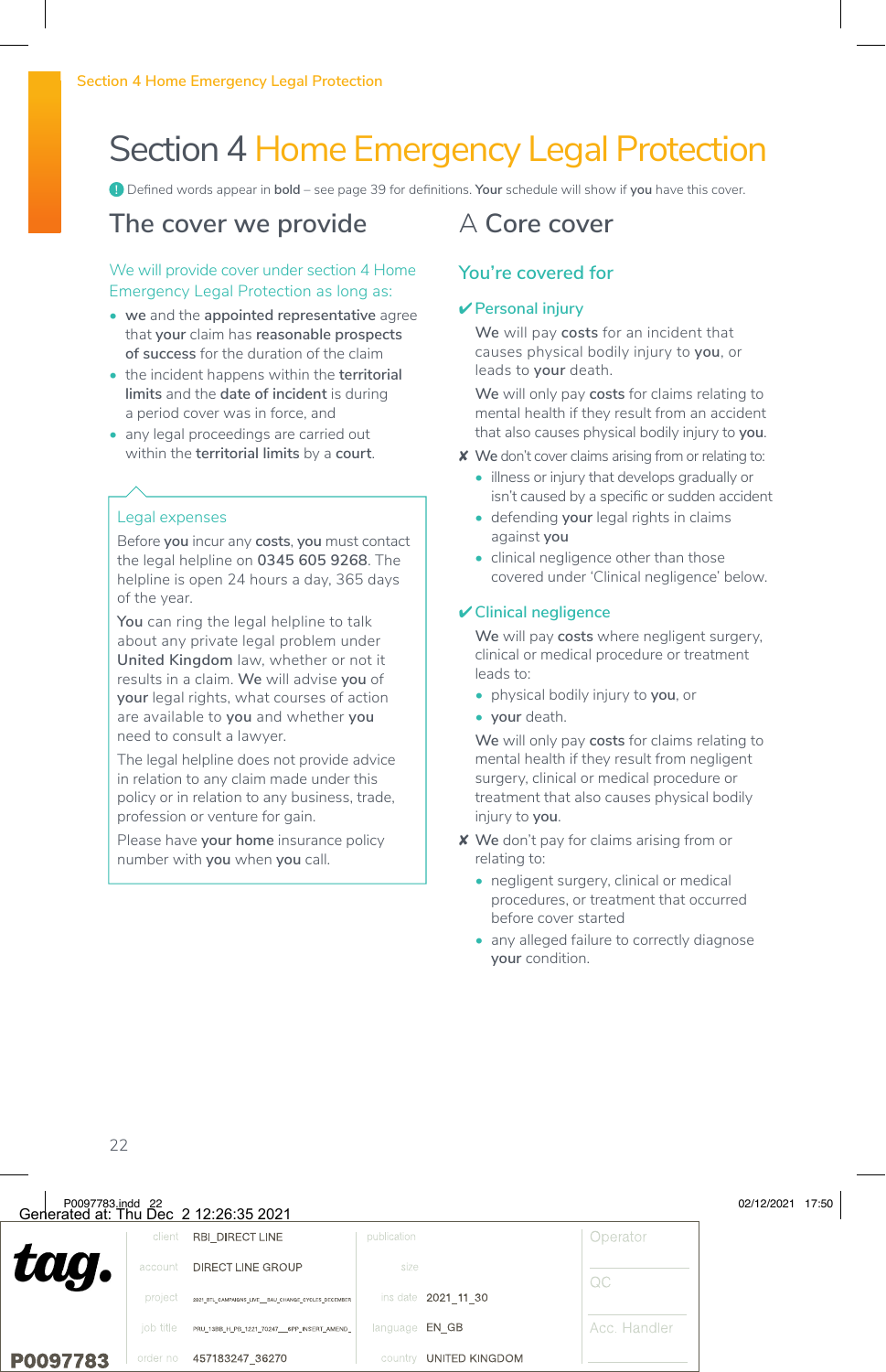#### ✔ **Employment**

**We** will pay **costs** for any dispute **you** have with **your** current or former employers at an Employment Tribunal.

**We** will only pay the **costs** of defending **your** legal rights in claims against **you** where **you** are defending a counter-claim.

**We** will only pay **costs** relating to settlement agreements if **you** are also in a position to make an Employment Tribunal claim.

✘ **We** don't cover claims arising from or relating to:

- any disciplinary, investigatory or grievance procedures within the company **you** work for, or any appeals against the outcomes of these procedures
- redundancy consultations
- disputes that start in or are transferred to the county court or high court or the equivalent courts in the **territorial limits**.

#### ✔ **Contract disputes**

**We** will pay **costs** for breach of contract claims for:

- buying or hiring goods or services
- selling goods
- buying or selling **your home**.

**We** will only pay **costs** for claims relating to advice, specification, design, construction, conversion, extension, renovation or demolition relating to any land or buildings, if they are part of **your home** and the contract value is less than £20,000 (including VAT).

- ✘ **We** don't cover claims arising from or relating to:
	- contracts **you** entered into before **your** cover started
	- leases, tenancies or licences to occupy land or buildings
	- contracts connected with a profession, business, trade or venture for gain
	- contracts connected with **your** employment other than those covered under 'Employment' below
	- loans, mortgages, pensions, investments or borrowing
	- planning (eg town and country planning)
	- professional negligence in connection with any matter not covered under this section (Section 4).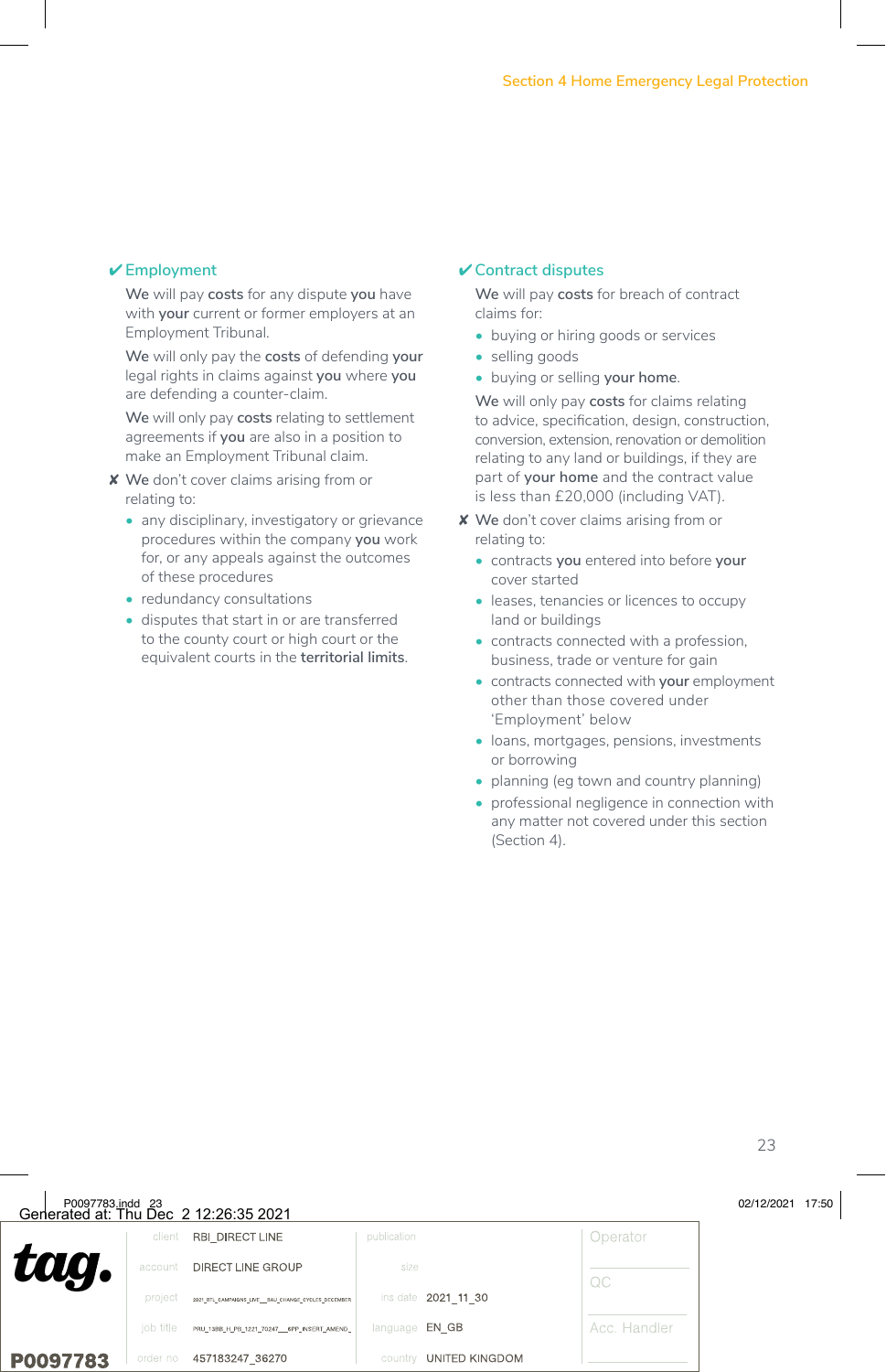### A Core cover continued

#### ✔ **Protecting your property**

**We** will pay **costs** for the following claims arising out of owning or living in **your home**:

- **• legal nuisance**
- trespass to **your home**
- physical damage to **your home**.

**We** will only pay for claims relating to works carried out by a government, public or local authority or their contractors if they are for accidental physical damage.

**We** will only pay the **costs** of defending **your** legal rights in claims against **you** if **you** are defending a counter-claim.

- ✘ **We** don't cover claims arising from or relating to:
	- any building or land other than **your home**
	- planning (eg town and country planning)
	- advice, specification, design, construction, conversion, extension, renovation or demolition on any land or relating to any buildings
	- leases, tenancies or a licence to occupy land or buildings.

#### ✔ **Motoring offences**

**We** will cover **costs** to defend **you** if **you** are being prosecuted for an offence connected with using or driving a motor vehicle. **You** must send **us** a copy of **your** summons within 7 days of receiving it.

- ✘ **We** don't cover claims arising from or relating to:
	- prosecutions resulting from drink- or drug-related offences
	- **• you** driving a motor vehicle without valid motor insurance
	- offences related to driving licences or vehicle documentation
	- parking or obstruction offences.

#### ✔ **Inheritance disputes**

**We** will cover the **costs** of claims for a dispute over something left to **you** in a will.

- ✘ **We** don't cover claims arising from or relating to:
	- disputes with executors about the management of the estate
	- disputes between **you** and another beneficiary regarding the administration or disposal of any item left to **you** in a will
	- the negligent drafting of a will
	- situations where a will has not been made or concluded, or can't be traced (this is called 'intestacy').

#### ✔ **Legal defence**

**We** will cover the **costs** of claims arising from **you** carrying out **your** duties of work as an employee that lead to:

- **• you** being prosecuted in a criminal court within the **territorial limits**
- civil action being taken against **you** for unlawful discrimination.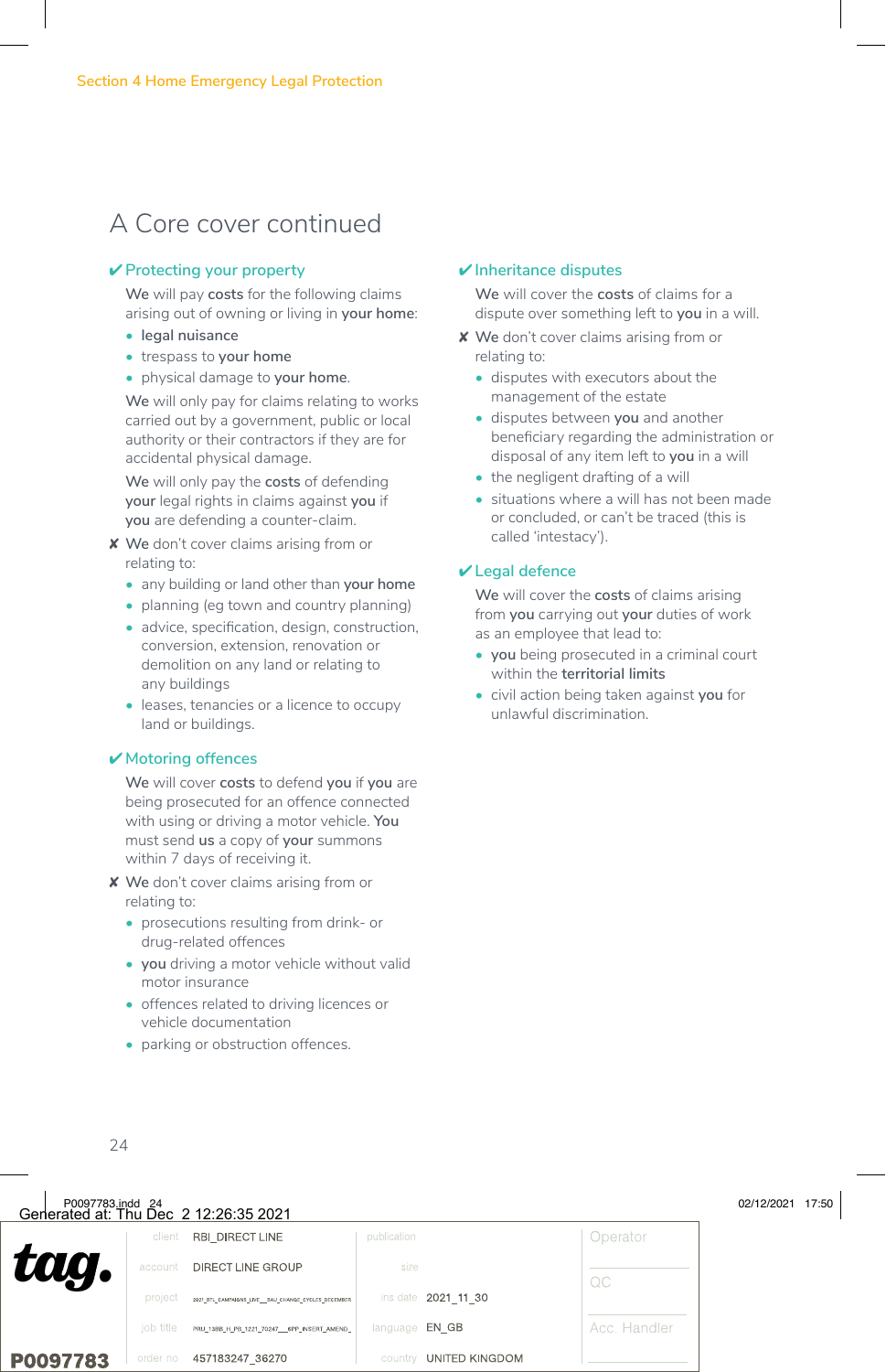## B **If you attend jury service**

#### **You're covered for**

#### ✔ **Salary while you attend jury service**

**We** will pay **your** salary or wages for each complete half day **you** carry out jury service if **you** can't claim them back from the court or **your** employer.

### **If you claim**

The most **we** will pay, including any appeal or counterclaim, is:

- £100,000 **costs** (including VAT) for all claims arising from the same incident under Section 4A Core cover
- £100,000 for **your** salary or wages for all claims arising from the same incident under Section 4B Salary while **you** attend jury service.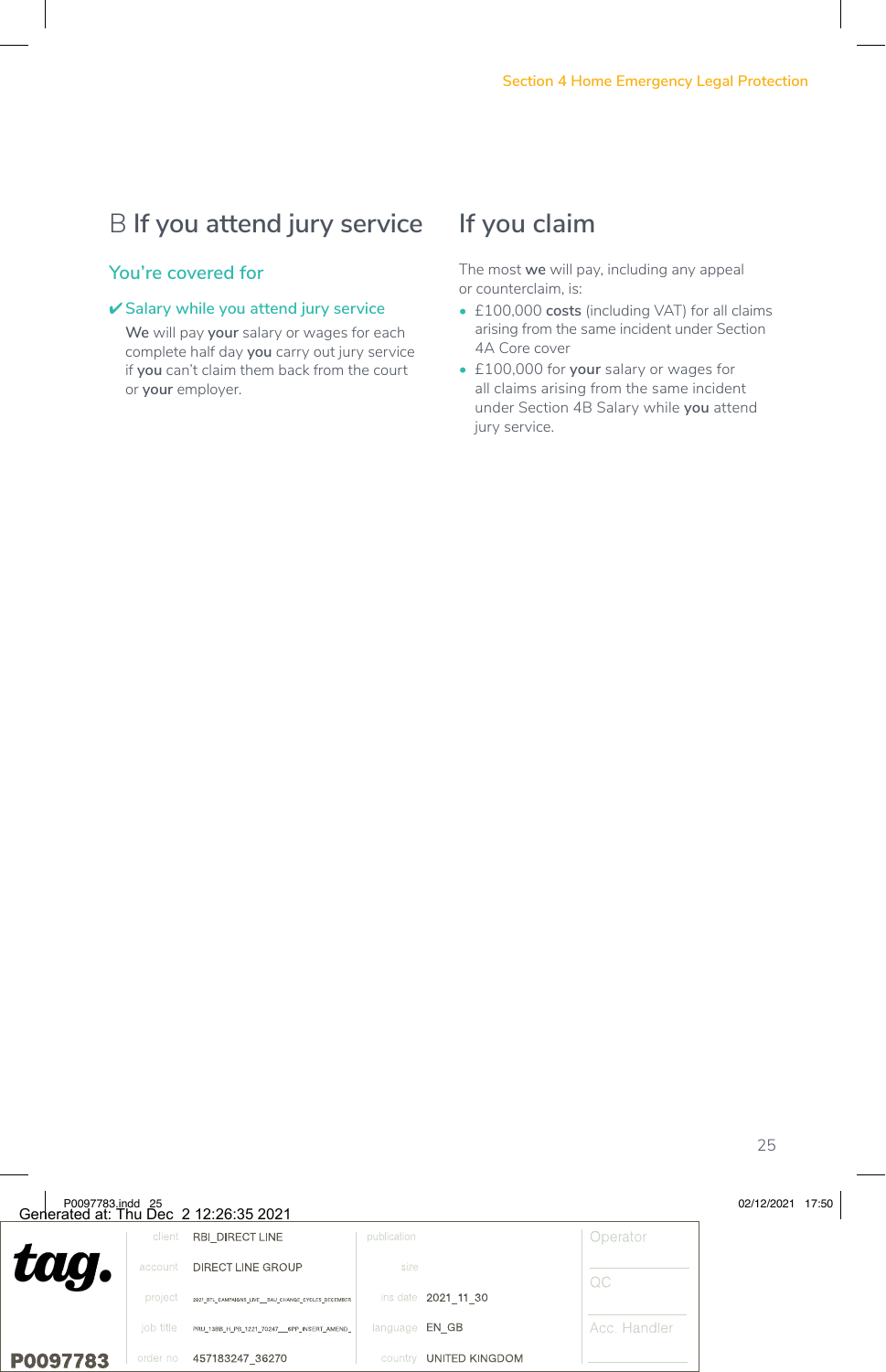### **Conditions and losses not covered**

### **Losses not covered that only apply to Section 4 Home Emergency Legal Protection**

The losses not covered apply to this section in addition to the losses not covered on pages 7 and 38.

- ✘ **We** don't cover claims arising from or relating to:
	- **• costs** relating to the period before **we** accept **your** claim
	- action against another person who is insured by this policy
	- fines, penalties, compensation or damages which **you** are ordered to pay by a **court**
	- any dispute between **you** and someone **you** live with or have lived with
	- divorce, separation, matrimonial or civil partnership issues, cohabitation, joint property ownership, joint financial obligations or maintenance, financial or custody arrangements involving children
	- a judicial review an application for a judge to review the legality of a decision made or action taken by a public body
	- any dispute with **us** about this insurance policy other than as shown under 'How to make a complaint' (see page 43)
	- incidents that begin before cover started
	- loss or damage that is insured under another section of this policy or any other insurance policy
	- any appeal or enforcement action where **we** did not provide cover for the original claim
	- a group action (unless the claims are brought under "Employment"). This means any dispute where more than one person can claim against the same opponent(s) for the same (or similar) issues, whether or not the claims are heard together by the same **Court** or other body. This includes any claims brought under a Group Litigation Order (or the equivalent procedure) or as a standalone claim.

### **Conditions that only apply to Section 4 Home Emergency Legal Protection**

#### These conditions apply to this section in addition to the general conditions on page 35.

Note that the following conditions do not apply to Section 4 Home Emergency Legal Protection:

- The general conditions under 'Policy terms and conditions' and 'Preventing loss'.
- The claims conditions listed on page 34.

#### Following the policy terms

**You** must follow all of the terms and conditions of this policy, and take all reasonable precautions to prevent a claim from happening. Where a claim is unavoidable, **you** must take all reasonable precautions to minimise the amount of the claim.

If **our** position is affected because **you** have not followed the terms and conditions of this policy, **we** have the right to:

- refuse or withdraw from any claim
- refuse to pay **costs we** have already agreed to meet
- claim back from **you costs** that **we** have paid.

#### Reporting your claim

**You** must report full and factual details of **your** claim to **us** within a reasonable time of the **date of incident**.

**You** must send **us** any reasonable and relevant information that **we** ask for. **You** must pay for any charges involved in doing this.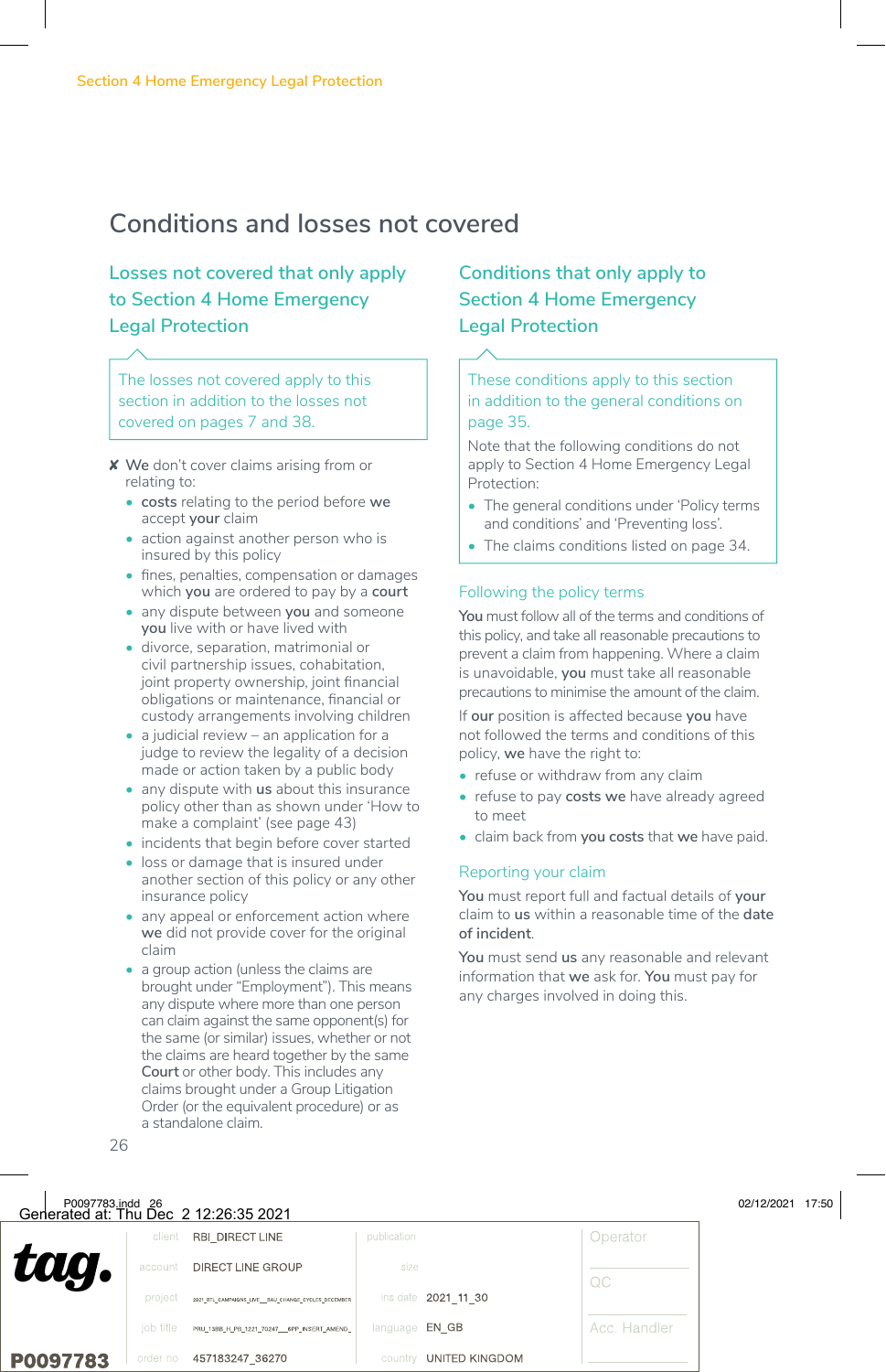#### Choosing who represents you

If **we** accept **your** claim, **we** will choose a **preferred law firm** to try to settle the matter without having to go to **court**.

If it is necessary to take **your** claim to **court**, or if there is a conflict of interests, **you** can choose a law firm to act as the **appointed representative**.

If **you** choose an **appointed representative** who isn't a **preferred law firm** they must agree to act for **you** in line with **our terms of appointment** (**you** can ask **us** for a copy). **We** will only cover their **costs** from the date they agree to **our terms of appointment**.

The **appointed representative** will enter into a separate contract of appointment directly with **you**. **You** will be responsible for any of their **costs** that aren't authorised by **us**.

#### Co-operating with the appointed representative and us

If **we** ask, **you** must tell the **appointed representative** to give **us** any documents, information or advice that they have or know about.

**You** must fully co-operate with the **appointed representative** and with **us**.

**You** must not take any action that has not been agreed by **your appointed representative** or by **us**.

**You** must keep **us** and **your appointed representative** promptly informed of all developments relating to the claim and provide **us** and the **appointed representative** immediately with all information, evidence and documents that **you** have or know about.

**You** must get **our** permission before instructing a barrister or expert witness.

**We** can contact the **appointed representative** at any time, and they must co-operate with **us** at all times.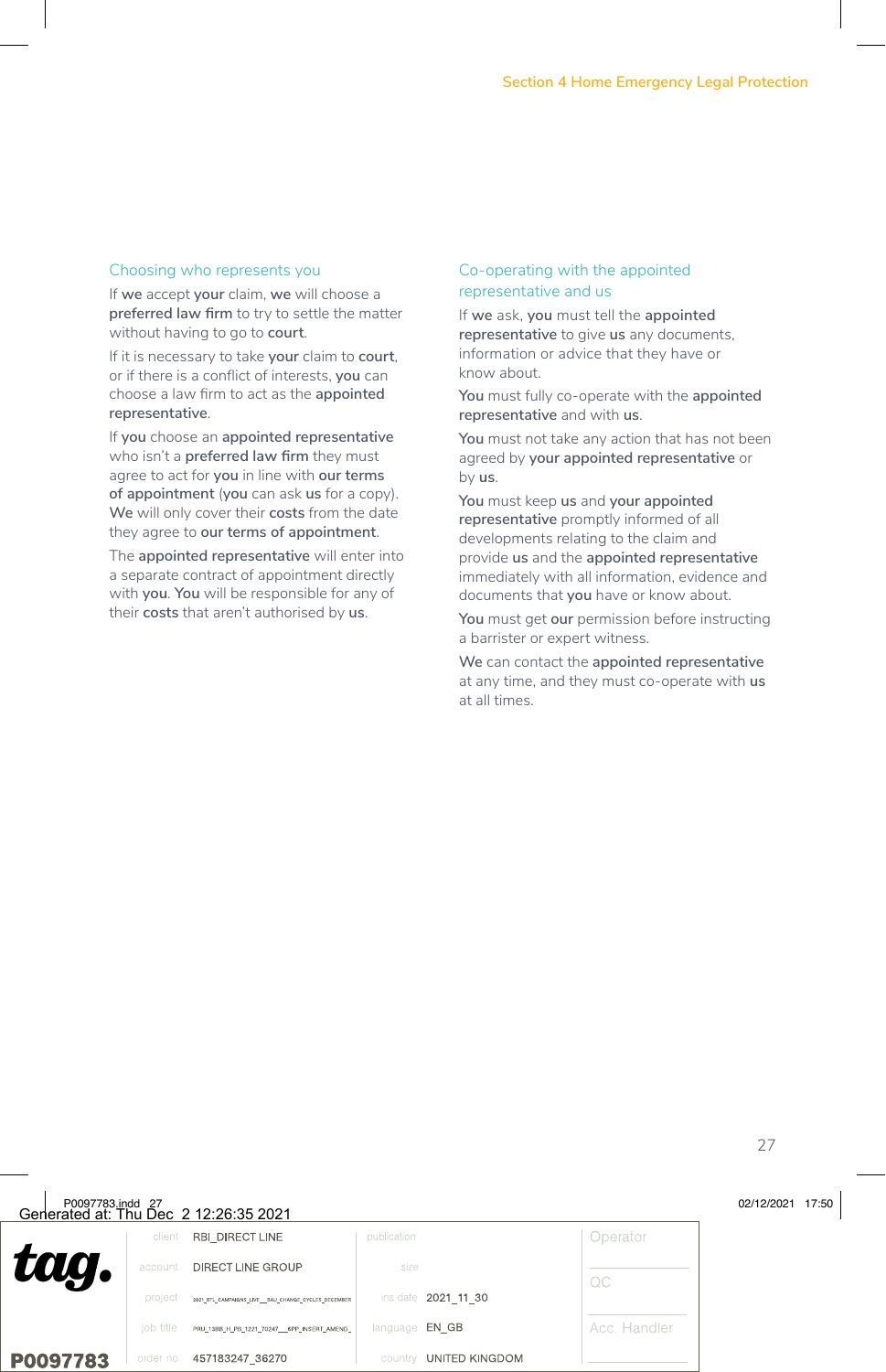### Conditions and losses not covered continued

#### Barrister's opinion

If there are conflicting opinions over the **reasonable prospects of success**, **we** will ask **you** to get an opinion from a barrister. **We** will agree the choice of barrister with **you**. **You** will have to pay for the opinion unless it shows that **your** claim has **reasonable prospects of success**.

#### Offers to settle your claim

You must tell us if anyone makes a payment into court or offers to settle your claim.

**We** can refuse to pay further **costs** if **you** do not accept a payment into **court**, or an offer to settle a claim, which **we** or your **appointed representative** considers should be accepted.

#### Approval to settle or end your claim

**You** must not stop, settle, negotiate or withdraw from a claim or withdraw instructions from the **appointed representative** without **our** approval. **We** won't withhold approval without good reason.

#### If the appointed representative refuses to continue acting for you, or if you dismiss them

If an **appointed representative** refuses to continue acting for **you** with good reason, or if **you** dismiss them without good reason, cover for your claim will end immediately unless **we** agree to appoint another **appointed representative**.

#### Economically settling your claim

**We** can decide to settle **your** claim by paying **you** the compensation **you** are likely to be awarded by a **court** instead of starting or continuing **your** claim or legal proceedings. If **your** claim is not for damages, **we** may decide to settle **your** claim by paying **you** the equivalent financial value of **your** claim.

#### If costs become disproportionate

**We** can refuse to pay further **costs** if **we** or the **appointed representative** consider that those **costs** would be disproportionate to the value of the claim.

#### If your claim no longer has reasonable prospects of success

**You** must tell **us** if **your** claim no longer has **reasonable prospects of success**.

**We** can refuse to pay further **costs** if **your** claim no longer has **reasonable prospects of success**.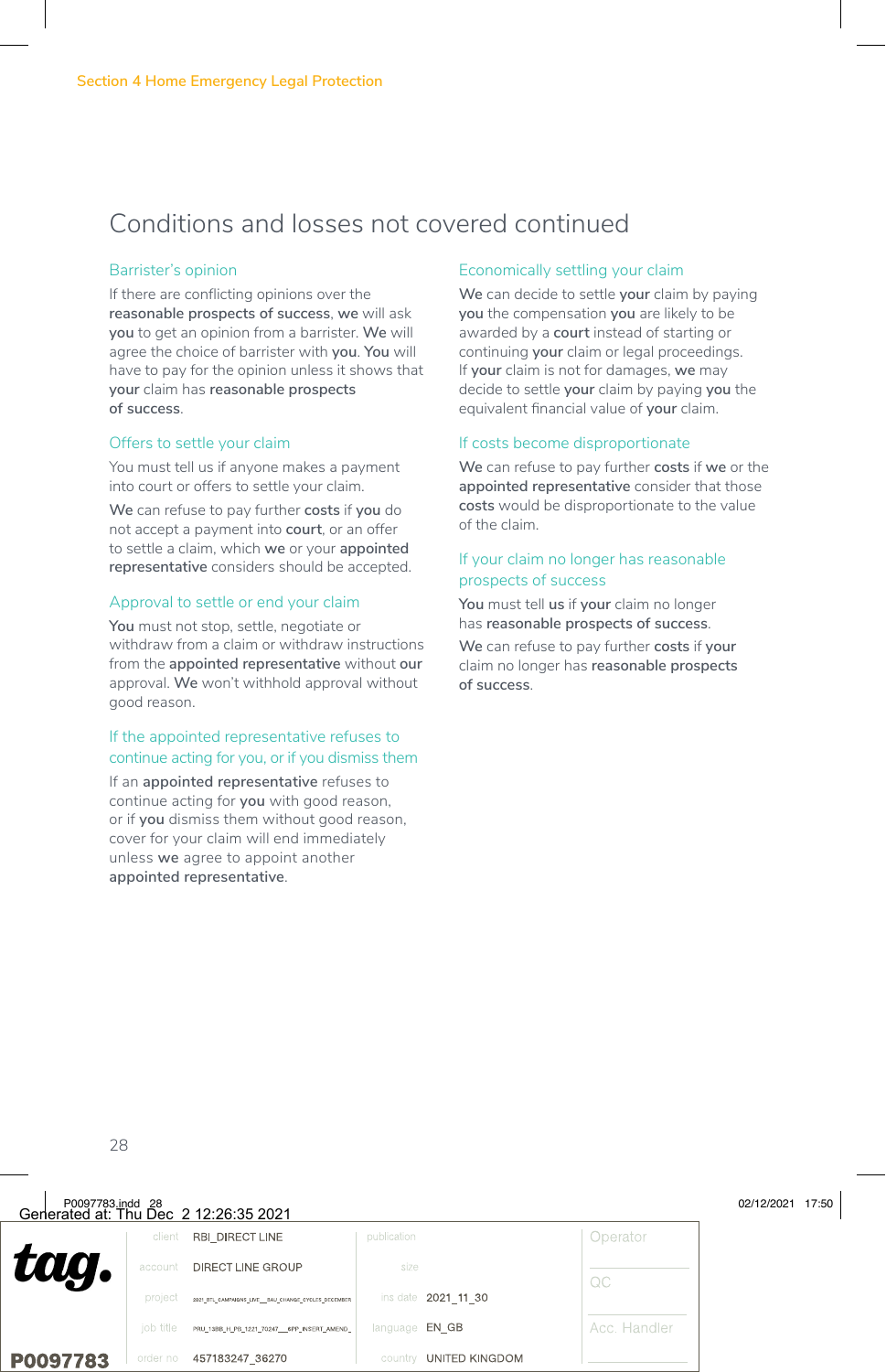#### Assessing costs

**We** have the right to have **costs**:

- certified by the appropriate professional body
- audited by an **costs** draftsman we choose
- assessed by a **court**.

#### Recovering costs

**You** must tell the **appointed representative** to claim back all **costs** that **you** are entitled to. If **costs we** have paid are recovered, **you** must refund them to **us**.

**We** and **you** will share any **costs** recovered where:

- **• we** refused to pay further **costs** and **you** paid more **costs** to end **your** claim
- **• you** chose to pay the difference between the **costs we** offered to the **appointed representative** under **our terms of appointment** and the **costs** charged by the **appointed representative**.

Recovered **costs** will be split in the same ratio as the **costs** originally paid: so if **you** paid 60% of the original **costs**, **you** will receive 60% of the recovered **costs**.

#### Cancellation

**You** may cancel this section of **your** policy at any time by contacting **us** on **0345 605 9275** or sending **us** notice in writing.

- If **you** cancel before the new period of insurance is due to start, **we** will return any premium paid in full.
- If **you** cancel this section after it has started **we** will return any premium paid less a charge for the number of days **you** have had cover.

**We** will not refund any premium if:

- **• you** have made a claim during the **period of insurance**
- a claim has been made against **you** during the **period of insurance**.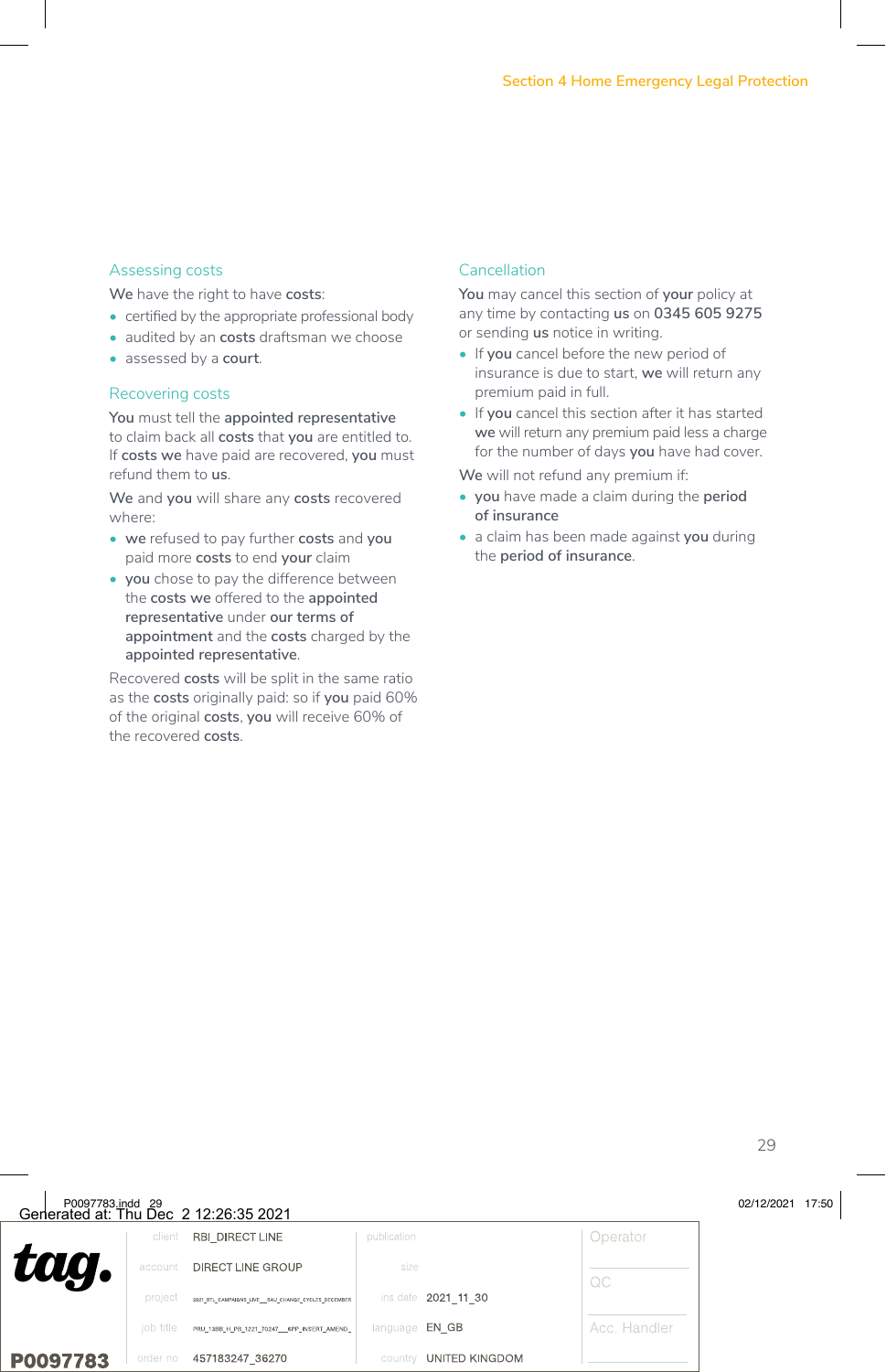# Section 5 Home Emergency

**!** Defined words appear in **bold** – see page 39 for definitions. **Your** schedule will show if **you** have this cover. Please note this section of cover is provided by an external company appointed by **us**.

### **If you have an emergency**

If there is an **emergency** in **your home**, when **you** call **us**:

- **• we** will tell **you** what **you** can do in order to protect yourself and **your home**
- **• we** will send an **authorised repairer** to **your home**
- **• we** will pay up to £500 (including VAT) for each **emergency assistance call out** to cover the cost of:
	- − the call out
	- − labour at your home
	- − parts.

In the event that **your home** is not fit to be lived in as a result of an **emergency** and remaining so overnight, **we** shall also at **your** request, arrange and pay up to £250, including VAT in total for:

- one night's accommodation for **you** and
- one night's kennel fees for **your** dogs and/or cats.

including transport costs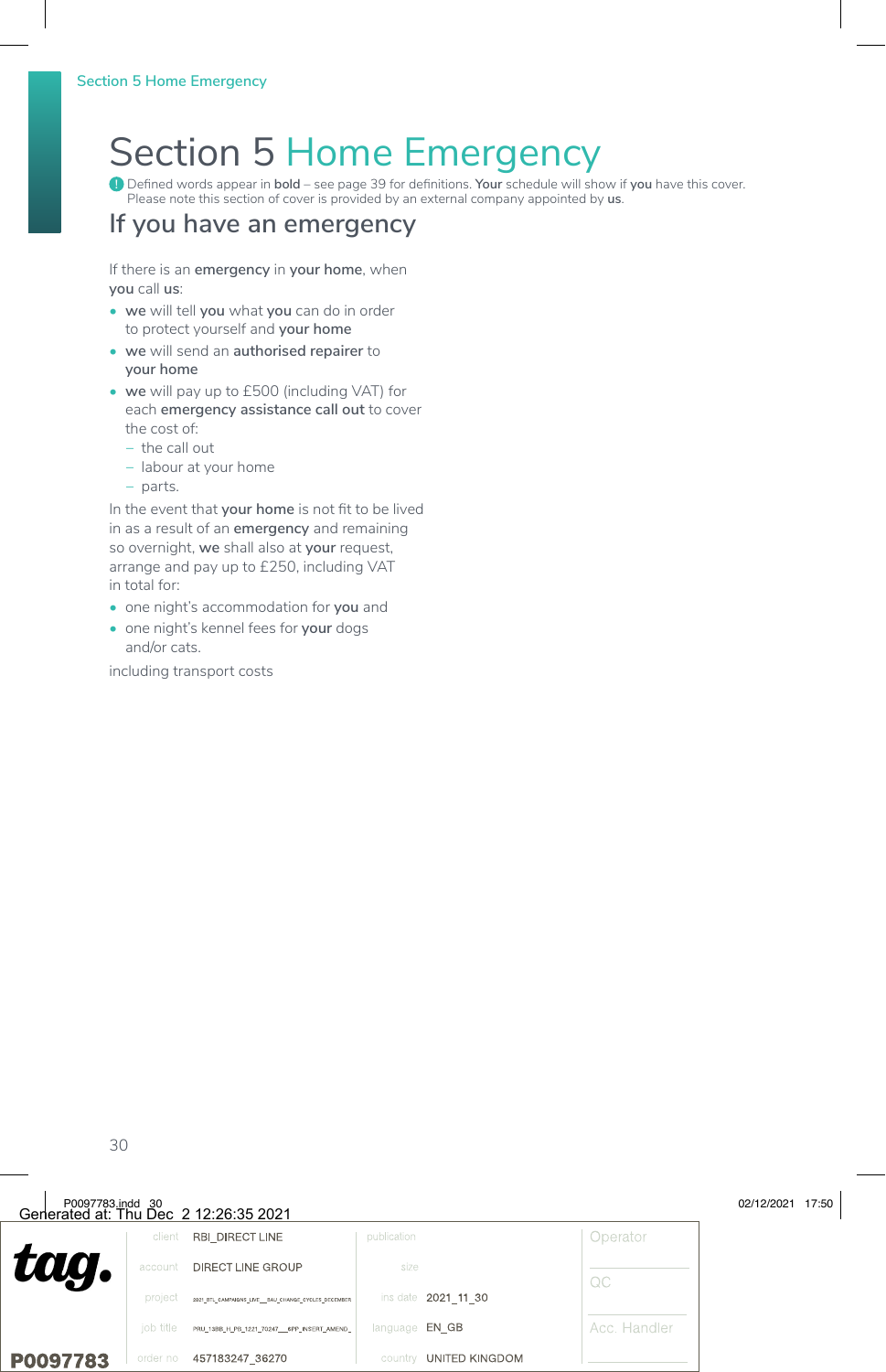### **Home Emergency cover**

#### **You're covered for**

#### ✔ **Plumbing and drainage**

**We** will pay the cost of **emergency assistance** needed for an **emergency** involving:

- **• internal plumbing and drainage**
- **• underground external drainage** for which **you** are legally responsible.

#### ✘ **We** won't pay:

- the cost of repairs to the underground water supply to **your home**
- more than **your** share of the cost, if **your** property is a flat or maisonette
- to replace pumps, water tanks, radiators, cylinders, water softeners, waste disposal units, macerators or part of **your** central heating
- for loss or damage when it has been more than 60 days since **you** last slept at **your home** on a regular basis (which doesn't include occasional visits or stays).

#### ✔ **Heating**

**We** will pay for **emergency assistance** needed if the **main source of heating** in **your home** fails.

If **we** find out **your** boiler is **beyond economic repair**, **we** will pay £250 towards the cost of a new one.

- ✘ **We** won't pay:
	- to repair leaks from any gas pipe or gas-fired appliance
	- to repair a boiler that is **beyond economic repair**
	- to replace **your main source of heating**
	- to repair or replace **your** cold water supply tank, its supply and outlet
	- to repair or replace water supply pipes to or from:
		- − your hot water cylinder
		- − any gas appliance
	- to repair, replace, bleed or clear the airlocks of any radiators
	- to remove asbestos connected to any repair
	- for loss or damage when it has been more than 60 days since **you** last slept at **your home** on a regular basis (which doesn't include occasional visits or stays).

#### ✔ **Electrical supply**

**We** will pay the cost of **emergency assistance** needed if the permanent **electrical supply** to **your home** fails.

- ✘ **We** don't cover:
	- any temporary electrical wiring
	- wiring that is outside **your home**
	- the **electrical supply** to outbuildings or garages that aren't attached to **your home**.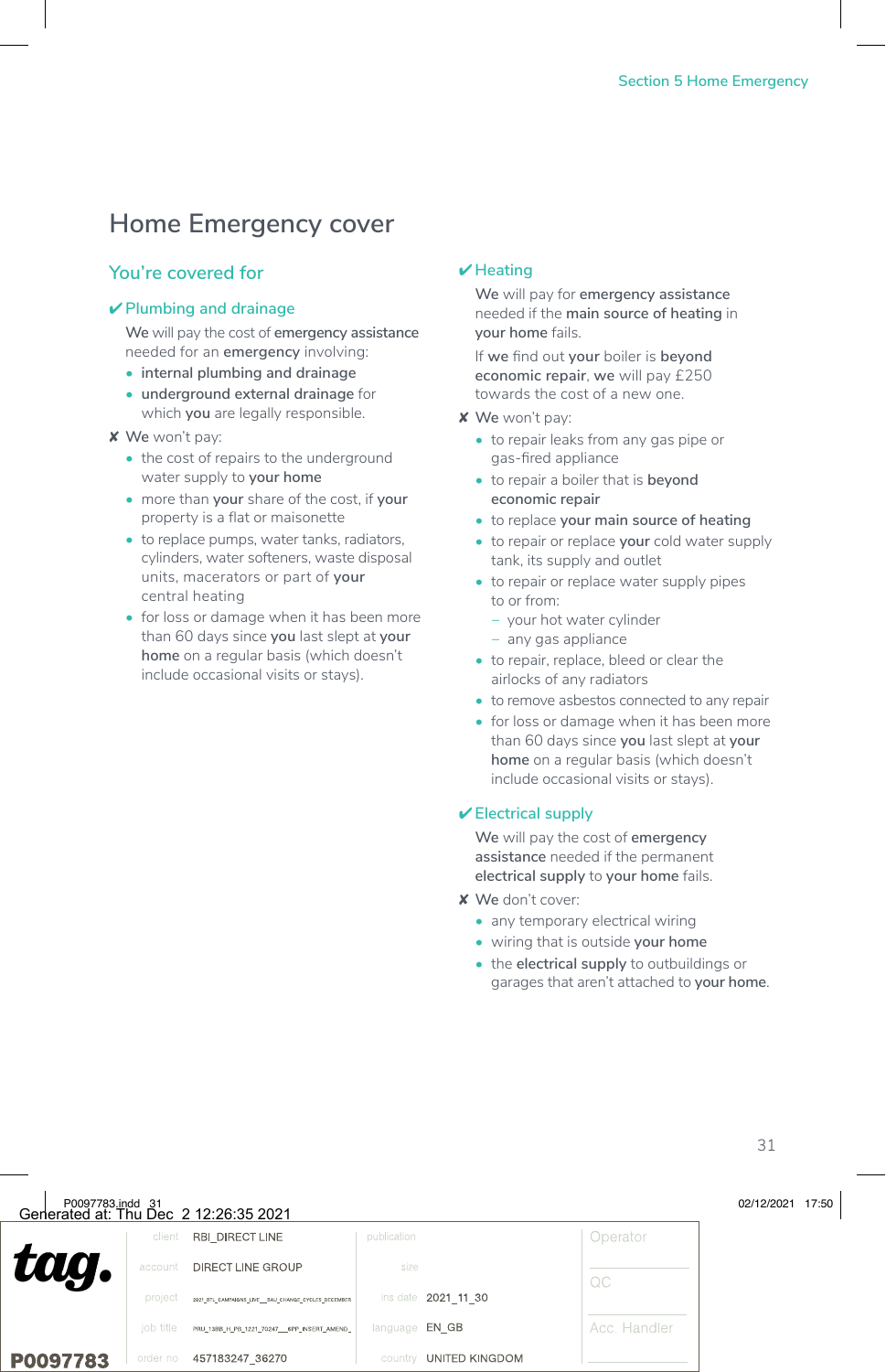### Home Emergency cover continued

#### ✔ **Security**

**We** will pay for **emergency assistance** if the locks on the external doors or windows of **your home**:

- are damaged
- stop working unexpectedly.

**We** will only pay to repair damage to windows or glass in external doors if not doing so would leave **your home** unsafe or insecure.

#### ✘ **We** won't pay for:

- replacement locks if the keys to **your home** are lost or stolen (note **you** may be covered if **you** have cover under Sections 1 and/or 2 of this policy)
- repair or replacement of any intruder or fire alarm systems
- loss or damage when it has been more than 60 days since **you** last slept at **your home** on a regular basis (which doesn't include occasional visits or stays).

#### ✔ **Pests**

**We** will pay the cost of dealing with **pests** that cause an **emergency** in **your home**.

- ✘ **We** won't pay:
	- if **you** haven't followed any recommendations **we** have previously given **you** on how to control **pests**
	- for loss or damage when it has been more than 60 days since **you** last slept at **your home** on a regular basis (which doesn't include occasional visits or stays).

### **Conditions and losses not covered**

### **Losses not covered that only apply to Section 5 Home Emergency**

The losses not covered apply to this section in addition to the losses not covered on pages 7 and 38.

✘ **We** won't pay for:

- loss or damage before **your** cover starts
- loss or damage that happens in the first 14 days of cover
- the cost of work carried out by anyone except the **authorised repairer we** have sent
- things that need replacing after normal use, like light bulbs and fuses
- loss or damage caused by any interruption of mains services to **your home**
- any system or appliance which: − has not been installed, maintained or repaired in line with the manufacturer's instructions
	- − has not been used properly
	- − has not been modified correctly
	- − has a manufacture or design fault.
- loss of or damage to any decoration, fixtures or fittings that happens during an **emergency assistance call out** (note **you** may be covered if **you** have cover under Sections 1 and/or 2 of this policy)
- replacing any system or appliance if spare parts can't be found after a thorough search
- loss or damage caused by fire, lightning, explosion, earthquake, flood, storm, subsidence, heave, landslip, malicious damage, theft or attempted theft (unless the **emergency** involves the locks to external doors or windows), structural repairs alteration or demolition
- any work, including power flushing, due to water scale deposits or sludge caused by corrosion
- any household appliances such as, but not limited to, washing machines or dishwashers.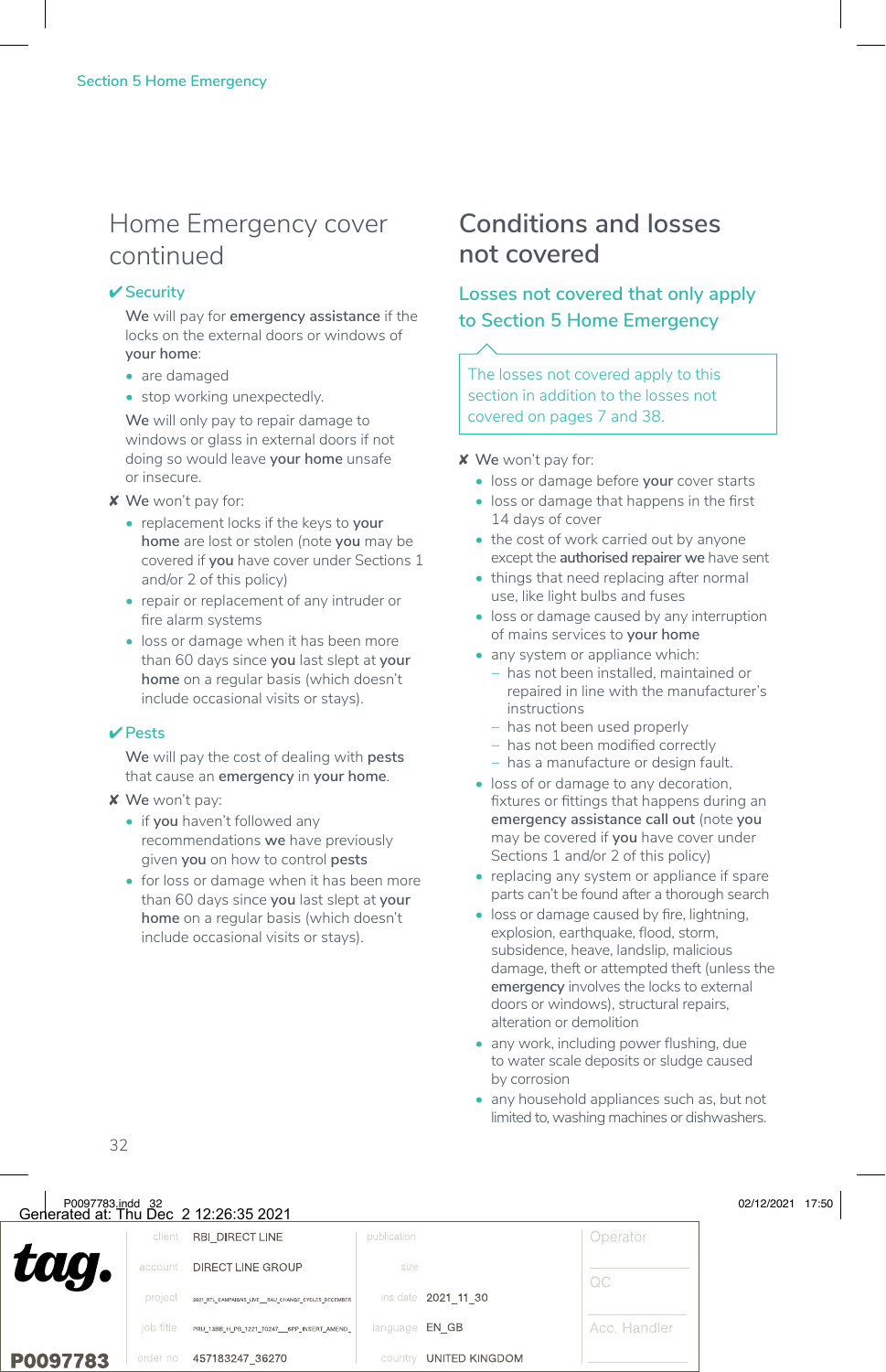### **Conditions that only apply to Section 5 Home Emergency**

These conditions apply to this section in addition to the general conditions on page 35.

#### Asking for emergency assistance

If an **emergency** happens that may need an **emergency assistance call out**, **you** must contact **us** straight away on **0345 878 5122**.

#### Preventing loss

You must take all reasonable steps to prevent loss, damage or breakdown and keep **your home**, its systems and appliances in a good state of repair.

#### Spare or replacement parts

The spare or replacement parts **we** use:

- may not be from the original manufacturer
- may not be a like-for-like replacement.

**We** are not responsible for any delay in supplying spare or replacement parts.

#### Help when it's not an emergency

If something happens that's not an **emergency** under this policy **we** can arrange for an **authorised repairer** to call at **your home**.

**You** will have to pay any costs and the contract will be between **you** and the repairer.

**We** don't class this as a **call out**.

#### **Cancellation**

**You** may cancel this section of **your** policy at any time by contacting **us** on **0345 605 9275** or sending **us** notice in writing.

- If **you** cancel before the new **period of insurance** is due to start, **we** will return any premium paid in full
- If **you** cancel this section after it has started **we** will return any premium paid less a charge for the number of days **you** have had cover.

**We** will not refund any premium if:

- **• you** have made a claim during the **period of insurance**
- a claim has been made against **you** during the **period of insurance**.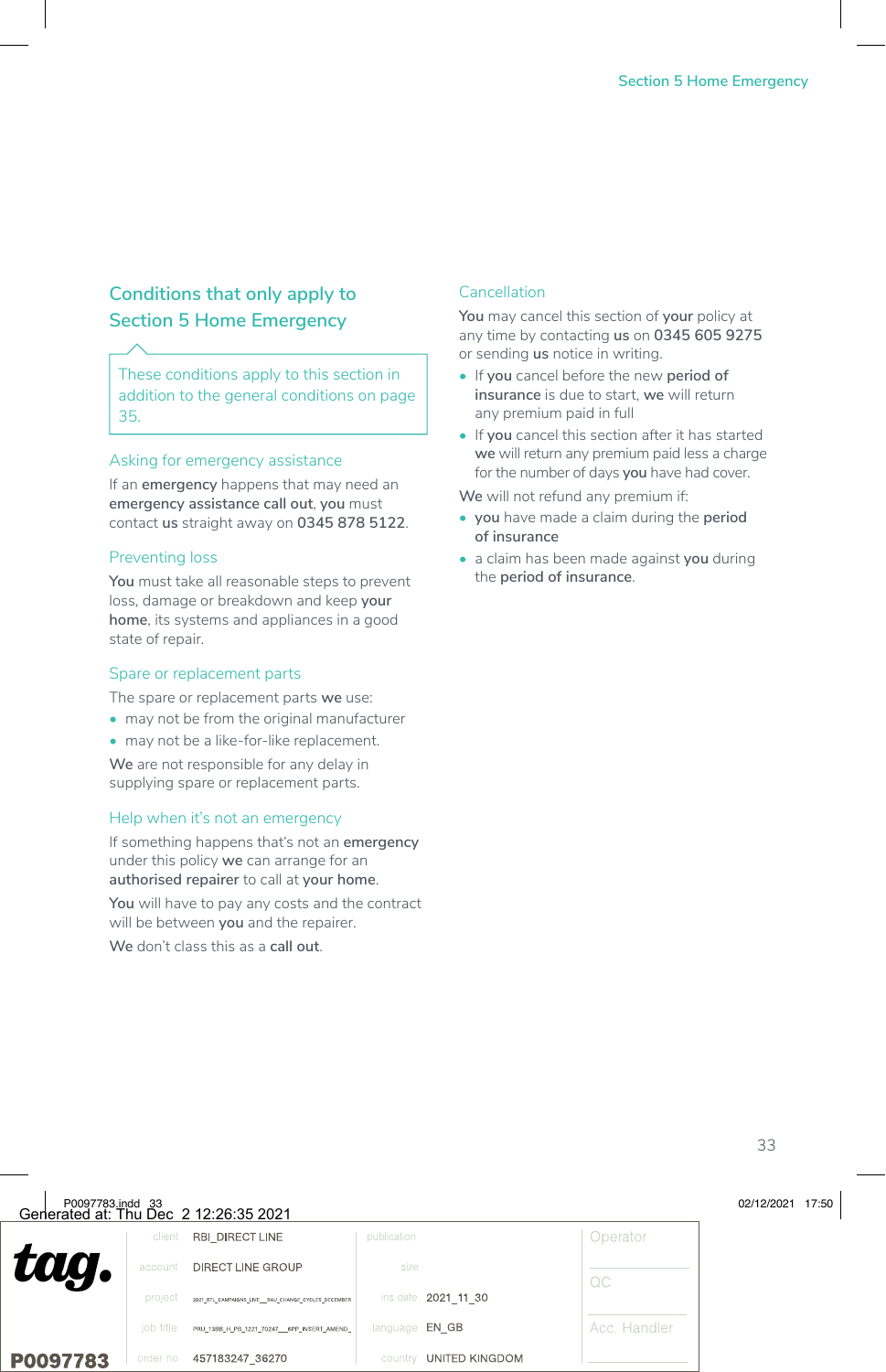# Other policy conditions

## **Claims conditions**

#### These apply to:

- Section 1 Buildings
- Section 2 Contents
- Section 3 Personal Possessions
- Section 5 Home Emergency

These conditions do not apply to Section 4 Home Emergency Legal Protection.

#### Reporting claims

When **you** find out about anything **you** need to claim for, or may need to claim for, **you** must tell **us** as soon as possible.

#### If you make a buildings, contents, personal possessions or home emergency claim (but not a liability claim)

For any claim **you** must:

- give **us** any relevant information and evidence that **we** ask for, including proof of ownership or value of the lost or damaged item and written estimates for repair. **You** will have to do this at **your** own expense
- allow **us** (or **our** appointed suppliers) to access or inspect the damaged items and/or property
- immediately tell the police:
	- − about any loss or damage by deception, theft, attempted theft, vandalism or malicious acts.

#### If you make a liability claim

For any claim **you** must:

- send **us** any letter, claim, writ or summons in connection with the claim or potential claim as soon as **you** receive it
- get **our** written consent before admitting, denying, negotiating or settling a claim.

**We** may take over, defend or settle the claim, or take up any claim in **your** name for **our** own benefit. **You** must give **us** all the information and help **we** need.

#### Professional Customer Representative

**We** will not deal with a **professional customer representative** unless they are authorised and regulated in the jurisdiction in which they operate by an appropriate regulatory authority. If that is the Financial Conduct Authority or the Claims Management Regulator within the Ministry of Justice, **you** can check the Financial Services

Register www.fca.org.uk/register/ or www.claimsregulation.gov.uk/search.aspx for details about **your professional customer representative.**

**We** will not continue dealing with a **professional customer representative** and instead only deal with **you** directly if: (i) the **professional customer representative's** behaviour is unreasonable; (ii) the negotiations regarding settlement are not concluded within a reasonable timeframe; and/or (iii) there is no reasonable prospect of a settlement being concluded in line with the policy within a reasonable timeframe.

**You** may not assign or transfer **your** policy, or any right or obligation under that policy to any third party, including a **professional customer representative**, without **our** prior express written consent.

We will always retain the right to communicate directly with **you** even if **you** have instructed a **professional customer representative.** If **you** instruct a **professional customer representative, we** may still pay any claim settlement directly to **you**. If **you** ask **us**, **we** may at **our** own discretion agree to pay the claim settlement to the **professional customer representative**. If **we** do this **we** will have paid **your** claim in full, and will not be responsible for the work carried out by **your professional customer representative,** or whoever they appoint, and will not be liable for any further costs associated with that work.

#### If you don't follow our claim conditions, and this negatively affects our position:

- **• we** will reject **your** claim or be unable to deal with it, or
- **• we** will not pay **your** claim in full.

#### Handing over damaged items

**You** should only hand over damaged items when **we**, or **our** suppliers, ask **you** to do so.

#### Enforcing your rights

**We** may at **our** expense and in **your** name take steps to enforce **your** rights against any other person either before or after **we** pay a claim. **You** must give **us** any information or assistance **we** need.

#### Other insurance policies

**We** will not pay any claim if **you** have cover under any other insurance policies.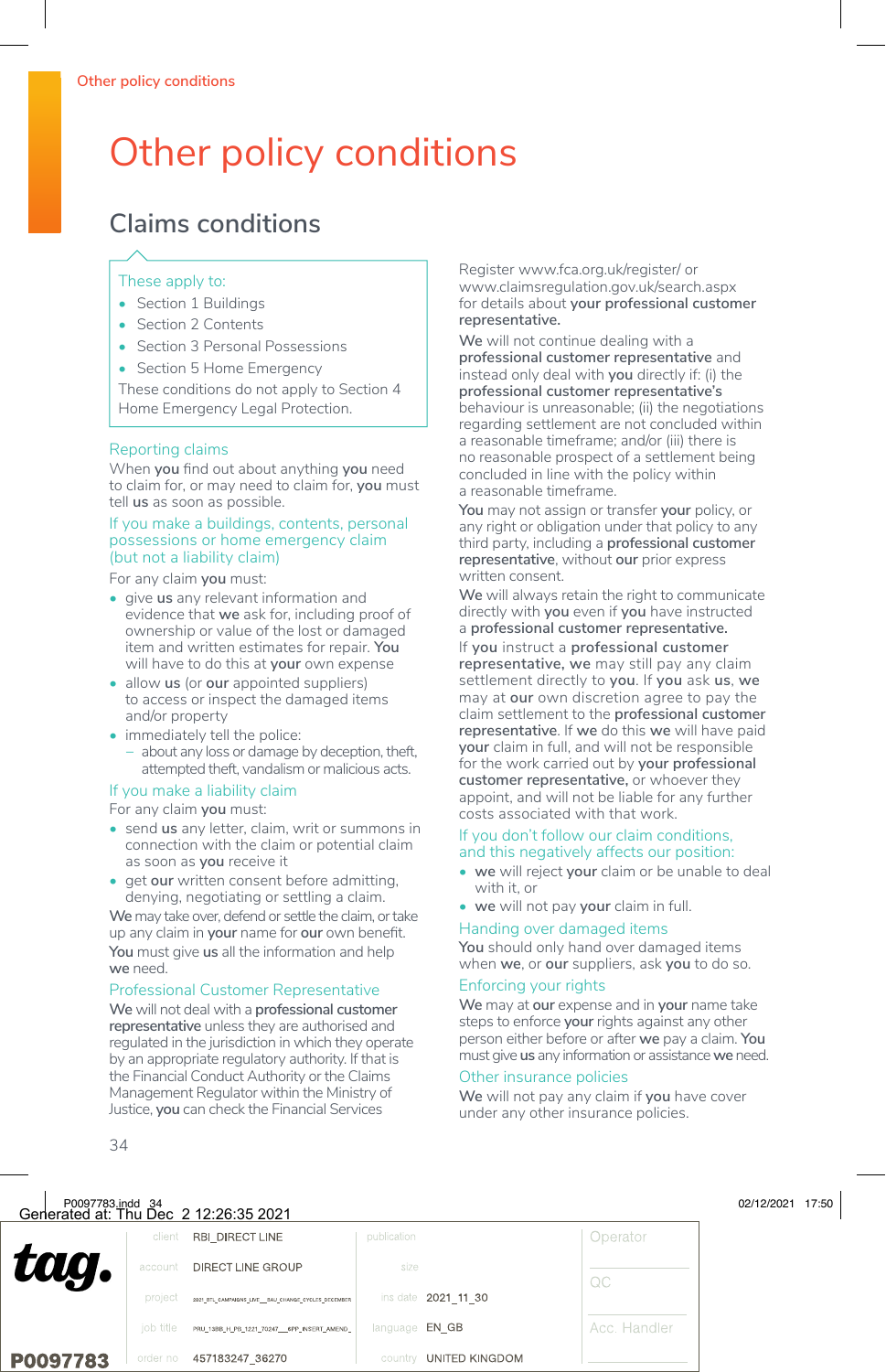### **General conditions**

#### These apply to all sections

#### Policy terms and conditions

**You** must keep to the policy terms, conditions and **endorsements**.

If **you** don't:

- **• your** policy may be invalidated
- **• we** may reject **your** claim
- **• we** may not pay **your** claim in full.

#### Preventing loss

**You** must take reasonable care to prevent loss, injury or liability, damage or accidents to the **buildings** and **contents** covered under this policy.

#### Maintaining your buildings and contents

**You** must keep the **buildings**, **contents** and **personal possessions** covered under this policy in good condition.

#### Fraud

**You** must be honest in **your** dealings with **us** at all times.

**We** will not pay a claim that is in any way fraudulent, false or exaggerated.

If **you**, any person insured under this policy or anyone acting on **your** behalf attempts to deceive **us** or knowingly makes a fraudulent, false or exaggerated claim:

- **• your** policy may be cancelled
- **• we** may reject **your** claim and any subsequent claims
- **• we** may keep any premium **you** have paid.

#### **What happens if we discover fraud**

**We** have the right to cancel any other products **you** hold with **us** and share information about **your** behaviour with other organisations to prevent further fraud.

**We** may also involve the relevant authorities who are empowered to bring criminal proceedings.

If a fraudulent, false or exaggerated claim has been made under any other policy **you** hold with **us**, **we** may cancel this policy.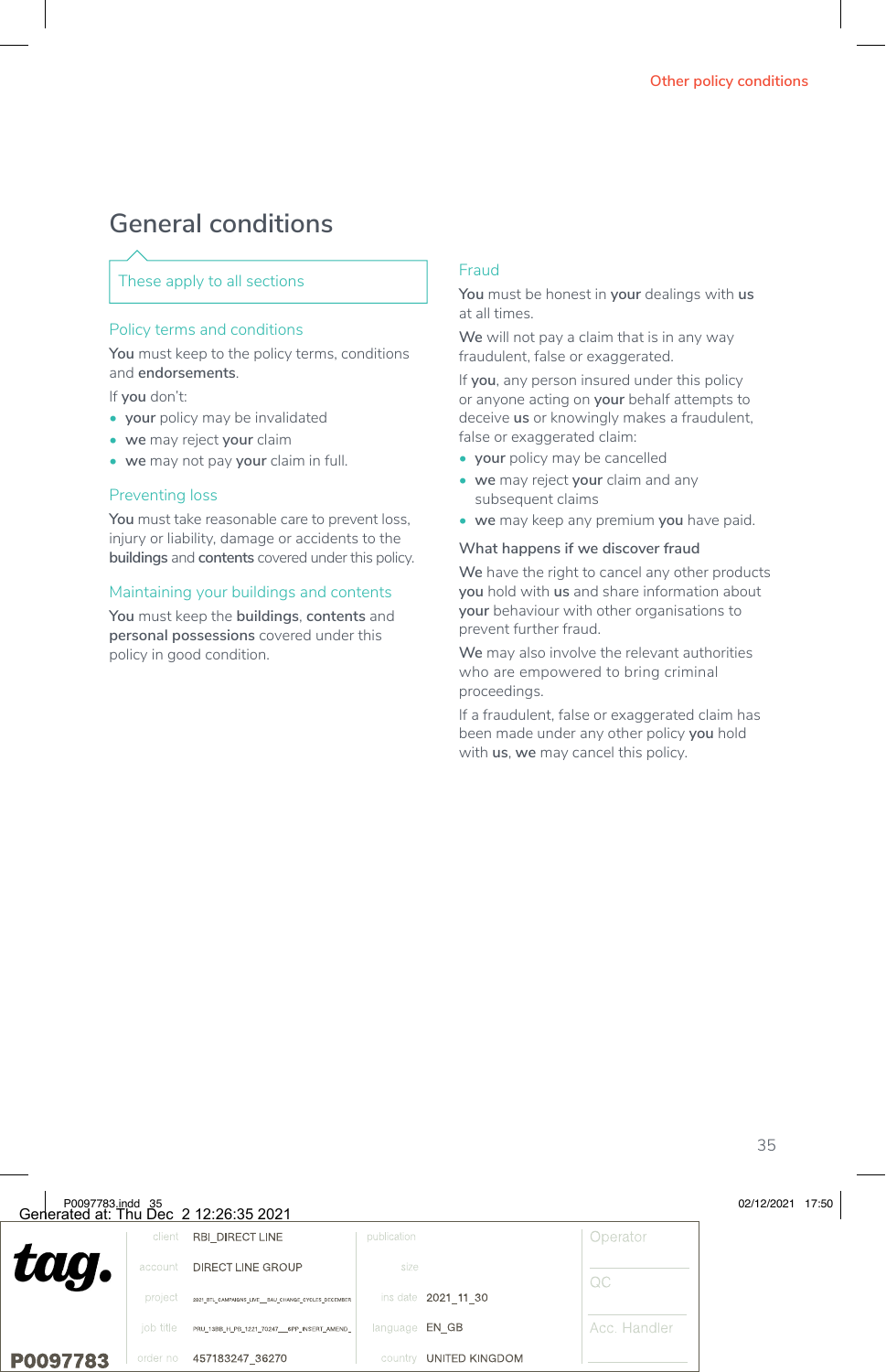### General conditions continued

#### Changes that may affect your cover

**You** must tell **us** as soon as possible about any changes that could affect the level and/or cover of **your** insurance, eg:

- **• you** change the address where **you** normally live
- any work is being done to **your home** other than routine maintenance or decoration
- **• you** are prosecuted for or convicted of any offence (excluding motoring offences)
- **• you** let **your home** out to tenants or a lodger moves in
- **• your home** is used for **business** purposes or as a holiday **home**.

The list above does not set out all the changes **you** must tell **us** about. If **you** are not sure whether a change may affect **your** cover, please contact **us**.

#### **What will we do when you tell us about a change**

**We** may reassess **your** cover and/or premium.

#### **What happens if you don't tell us about a change**

If **you** don't tell **us** about any changes:

- **your** policy may be invalidated
- **we** may reject **your** claim
- **we** may not pay **your** claim in full.

#### Paying the premium

**You** will only be covered if **you** pay **your** premiums.

If **we** can't collect **your** premium on the date it is due, **we** will assume that **you** do not want to continue with **your** policy unless **you** tell **us** otherwise.

**We** may cancel **your** policy on that date. Before **we** do, **we** will write to **you** to give **you** another opportunity to make the payment. If **you** do not pay the premium by the date stated in **our** letter, **we** will write to **you** to confirm that **your** policy was cancelled on the date the missed payment was due.

If **you** have made a claim, or one has been made against **you**, before that date **you** will need to pay the balance of the year's premium.

#### People involved in this contract

Unless **we** have stated otherwise, nothing in the policy is intended to confer a directly enforceable benefit on any other party under the Contracts (Rights of Third Parties) Act 1999.

#### Automatic renewal

When **your** policy is due for renewal, **we** may offer to renew it for **you** automatically using the payment details **you** have already given, unless **you** or **we** have advised otherwise.

**We**'ll contact **you** at least 21 days before **your** policy ends to confirm **your** renewal premium and policy terms, and before taking any payment. If **you** don't want to renew **your** policy, **you** must contact **us** before **your** renewal date to let **us** know.

If **we** don't hear from **you**, **we** will debit **your** account with the payment details **we** hold on record, and **your** policy will automatically continue without a break in cover from **your** stated renewal date. **You** can contact **us** by phone if at any time **your** circumstances change and **you** no longer want **your** policy to renew automatically. If **you** choose not to renew automatically, **your** policy - including any additional products or benefits - will lapse on the renewal date, and **you** will be uninsured unless **you** contact **us** (or an alternative insurer) to arrange cover.

It's not possible to offer automatic renewal with all payment methods, so please check **your** renewal invite for further details. In some instances, **we** may be unable or choose not to offer renewal terms. If so, **we** will write to **you** at **your** last known address to let **you** know.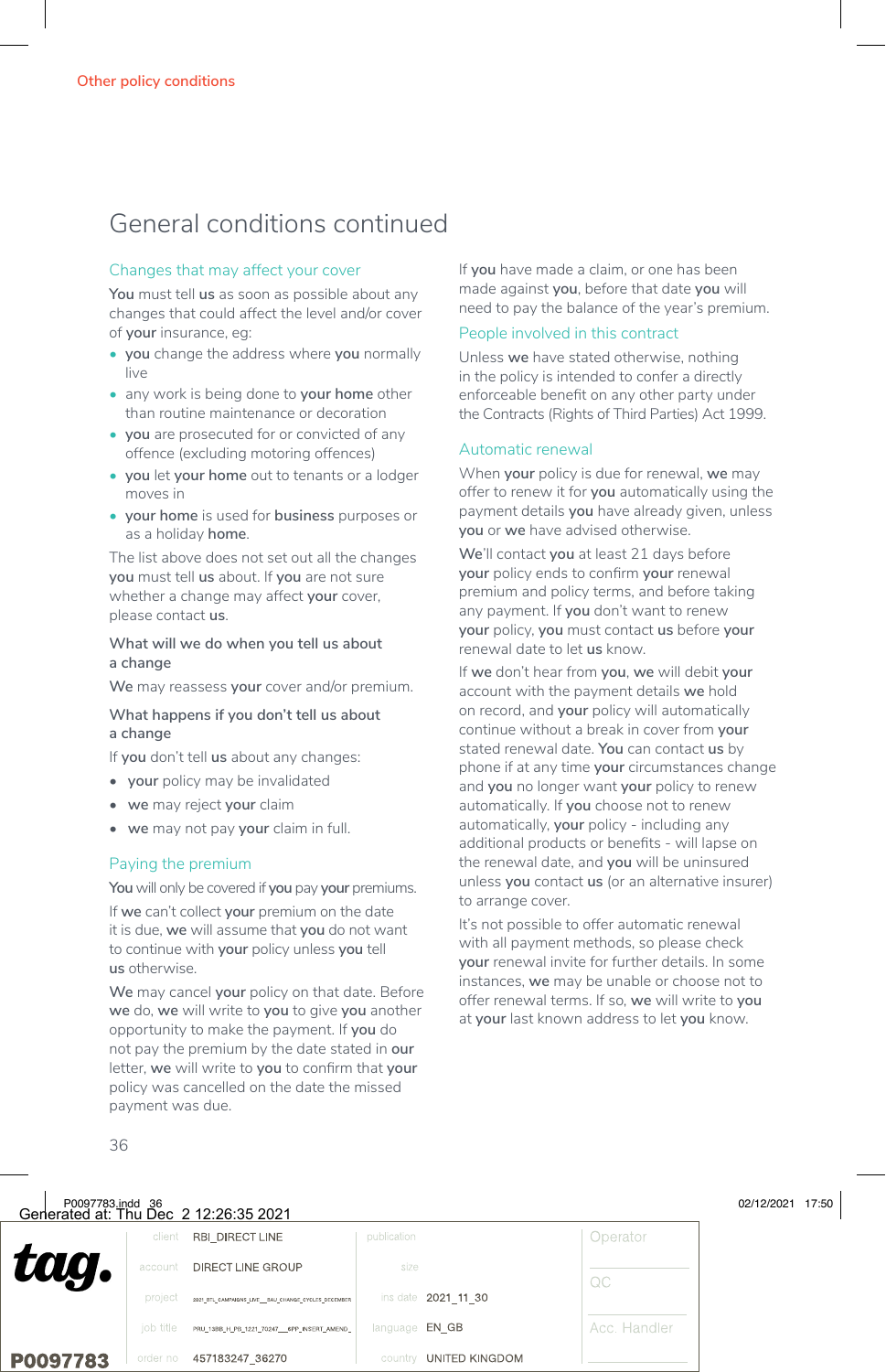#### Cancellation by us

**We** have the right to cancel **your** policy at any time if there is a valid reason. **We** will give **you** 14 days' notice in writing. **We** will send **our** cancellation letter to the last known address **we** have for **you**.

Valid reasons may include but are not limited to:

- **• you** failing to co-operate with **us** or send **us** information or documentation as required by the terms of **your** policy where this significantly affects **our** ability to process **your** claim or deal with **your** policy
- changes to **your** circumstances that mean **you** no longer meet **our** criteria for providing home insurance
- **• you** using threatening or abusive behaviour or language with **our** staff or suppliers.

If **we** cancel **your** policy, **we** will return the premium paid less the amount for the period the policy has been in force.

#### Cancellation by you

**You** may cancel **your** policy at any time by contacting **us** on **0345 605 9275** or sending **us** notice in writing.

#### **If you cancel at renewal**

If **you** cancel before the new **period of insurance** is due to start, **we** will return any premium paid in full.

If **you** cancel within 14 days of the start of the new **period of insurance** or within 14 days of receiving **your** renewal documents (whichever is the later), **we** will return any premium paid in full.

**We** will not refund any premium if:

- **• you** have made a claim during the **period of insurance**
- a claim has been made against **you** during the **period of insurance**.

#### **• If you cancel at any other time**

If **you** cancel **your** policy before it is due to start, **we** will return any premium paid in full.

If **you** cancel within 14 days of **your** policy starting or within 14 days of receiving **your** documents (whichever is the later) **we** will return any premium paid, less the administration fee shown in **your** schedule.

If **you** cancel after 14 days have passed, **we** will return any premium paid, less the administration fee shown in **your** schedule and an amount for the period the policy has been in force.

**We** will not refund any premium if:

- **• you** have made a claim during the **period of insurance**
- a claim has been made against **you** during the **period of insurance**.

#### Index linking – buildings cover

If **you** have set **your** own building sum insured, **we** will index link the amount shown on **your** schedule using the House Rebuilding Cost Index prepared by the Royal Institution of Chartered Surveyors or another appropriate index.

Your building sum insured will go up by at least £1,000 each year even if the index linked increase is less than that.

**We** do not apply index linking to **our** other policy limits.

#### Index linking – contents cover

If **you** have set **your** own contents sum insured, **we** will index link the amount shown on **your** schedule using the Retail Price Index or another appropriate index.

Your contents sum insured will go up by at least £500 each year even if the index linked increase is less than that amount.

**We** do not apply index linking to **our** other policy limits.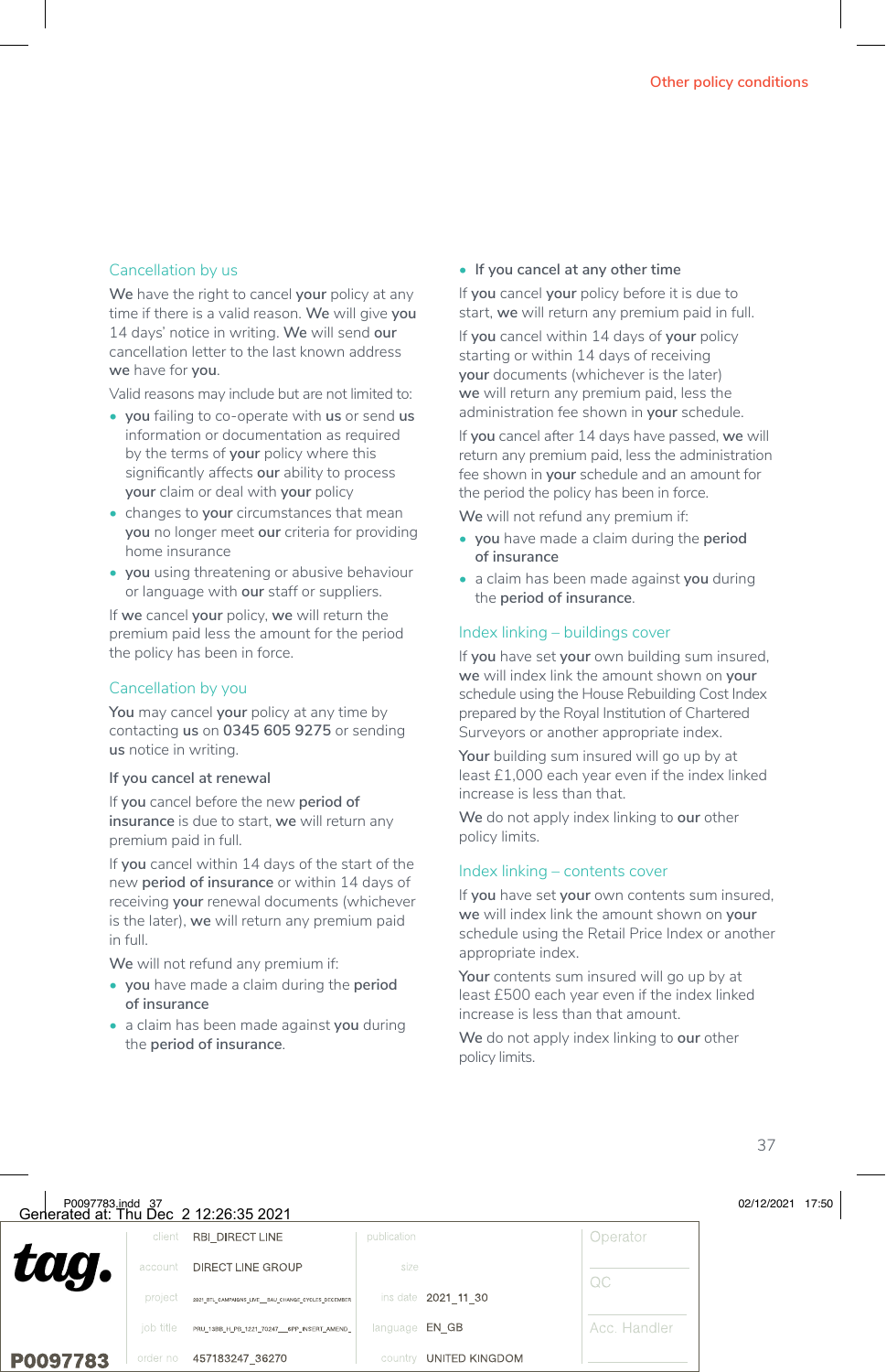### **General exclusions**

#### These apply to all sections

- ✘ **We** don't cover any pre-existing loss or damage that happened before **your** cover started.
- ✘ **We** don't cover any loss, damage or legal liability caused by:
	- radioactive contamination. This is:
		- − ionising radiation or radioactive contamination from any nuclear fuel or from any nuclear waste from burning nuclear fuel
		- − the radioactive, toxic, explosive or other dangerous properties of any explosive nuclear equipment or nuclear part of that equipment
	- war, invasion, act of foreign enemy, hostilities (whether war is declared or not), civil war, rebellion, revolution or similar event
	- sonic bangs from aircraft or other flying objects travelling at or above the speed of sound
	- pollution or contamination unless it is caused by oil leaking from:
		- − any fixed heating installation in your home
		- − any domestic appliance in your home
	- failure of computers and electrical equipment caused by computer viruses
	- terrorism by a person or people acting alone or in connection with any organisation or government, using biological, chemical or nuclear force or contamination.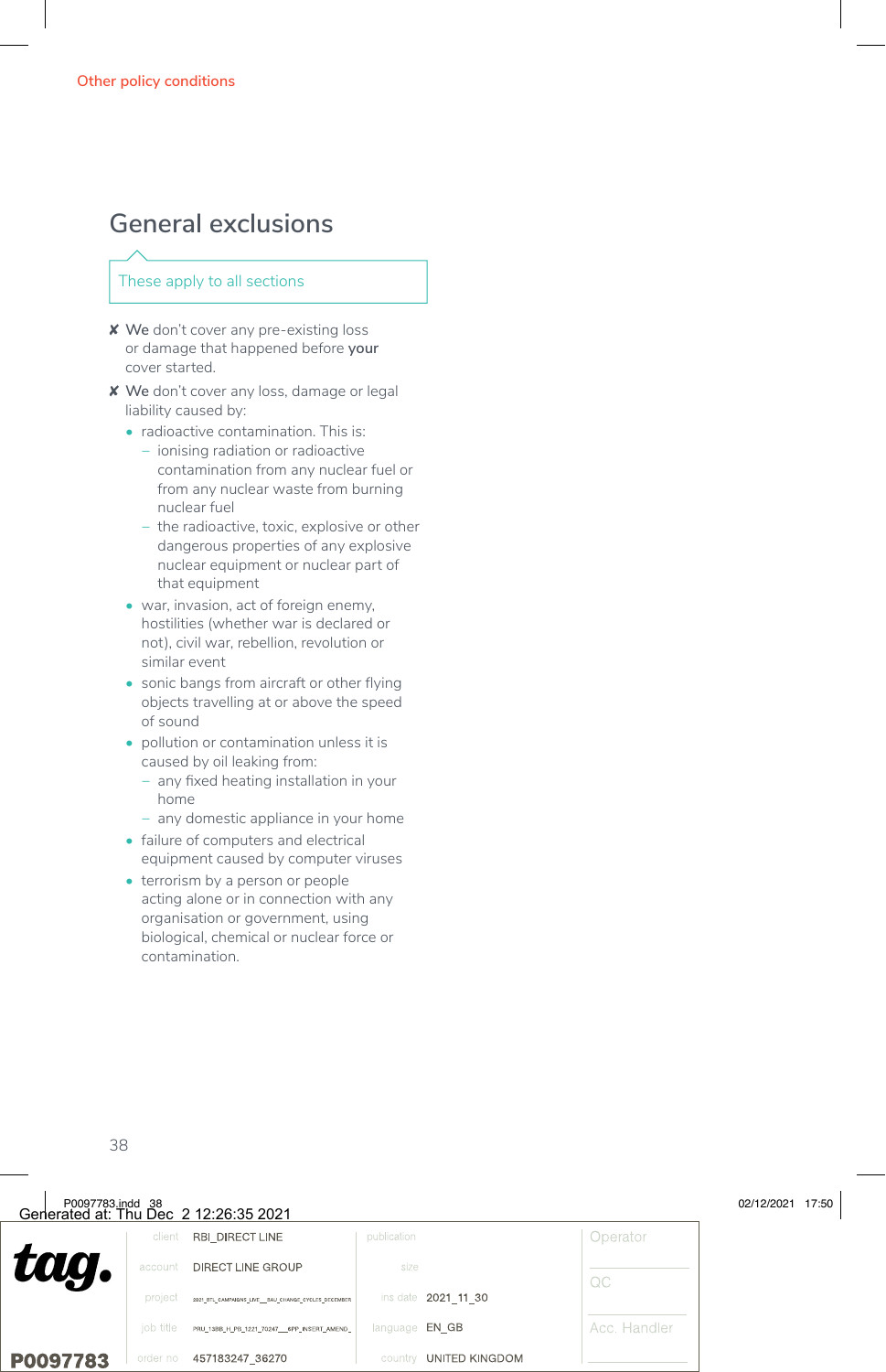# Policy definitions

#### Certain words in this policy booklet, your schedule and endorsements will have the same meaning wherever they appear.

The definitions listed below will apply to the whole policy, unless **we** say that they have a different meaning when used in particular sections of the policy.

**We** have highlighted these definitions in bold in this policy booklet.

Accidental Damage **Accidental damage** is sudden and unintentional physical damage that happens unexpectedly.

Appointed representative (section 4) The **preferred law firm**, solicitor or other suitably qualified person appointed by **us** to represent **you** under this section of the policy.

Authorised repairer (section 5) A person, company or organisation appointed by **us** to carry out a temporary or permanent **emergency** repair, or prevent further damage.

Beyond economic repair (section 5) When the cost of repairing **your** boiler exceeds 85% of the manufacturer's current retail price (or if this is not available, the average current retail price available through leading UK suppliers) for a boiler of the same or similar make and model to **your** boiler.

Bicycle Any bicycle, including electrically powered models, and its accessories.

British Isles England, Scotland, Wales, the Isle of Man, the Channel Islands, Northern Ireland and the Republic of Ireland.

Buildings **Your** private **home**, fixtures and fittings, swimming pools, permanently fixed hot tubs, tennis courts, patios, terraces, service tanks, drains, septic tanks, pipes and cables, central heating fuel storage tanks, drives, footpaths, garden walls, hedges, gates and fences.

Business Any employment, trade or profession.

Business equipment Any electronic office equipment used for **business** purposes while it is being kept in **your home**. (eg computers, printers and photocopiers).

✘ But not:

- smart phones
- mobile phones
- tablet computers.

Call out (section 5) **Our** sending an **authorised repairer** out after **you** ask for **emergency assistance**, even if **you** then cancel **your** request.

Contents Household goods, **personal possessions**, **business equipment**, camping equipment, **money**, satellite dishes, aerials and other articles which **you** are responsible for or that belong to **you**, domestic staff who live in or guests, except paying guests.

- ✘ But not:
	- **• vehicles except as set out in the paragraph below**
	- any living creature.
	- landlord's fixtures and fittings.
	- securities (financial certificates except those defined as **money**), certificates and documents, except driving licences and passports.

**We** will provide cover for theft or fire damage caused to electric scooters, electric skateboards, hoverboards, segways and powered unicycles whilst not in use and in **your home** or a locked garage or locked outbuilding.

**We** will pay up to the theft from outbuildings or garages policy limit for any contents claim.

There is no cover for any liability whilst in use.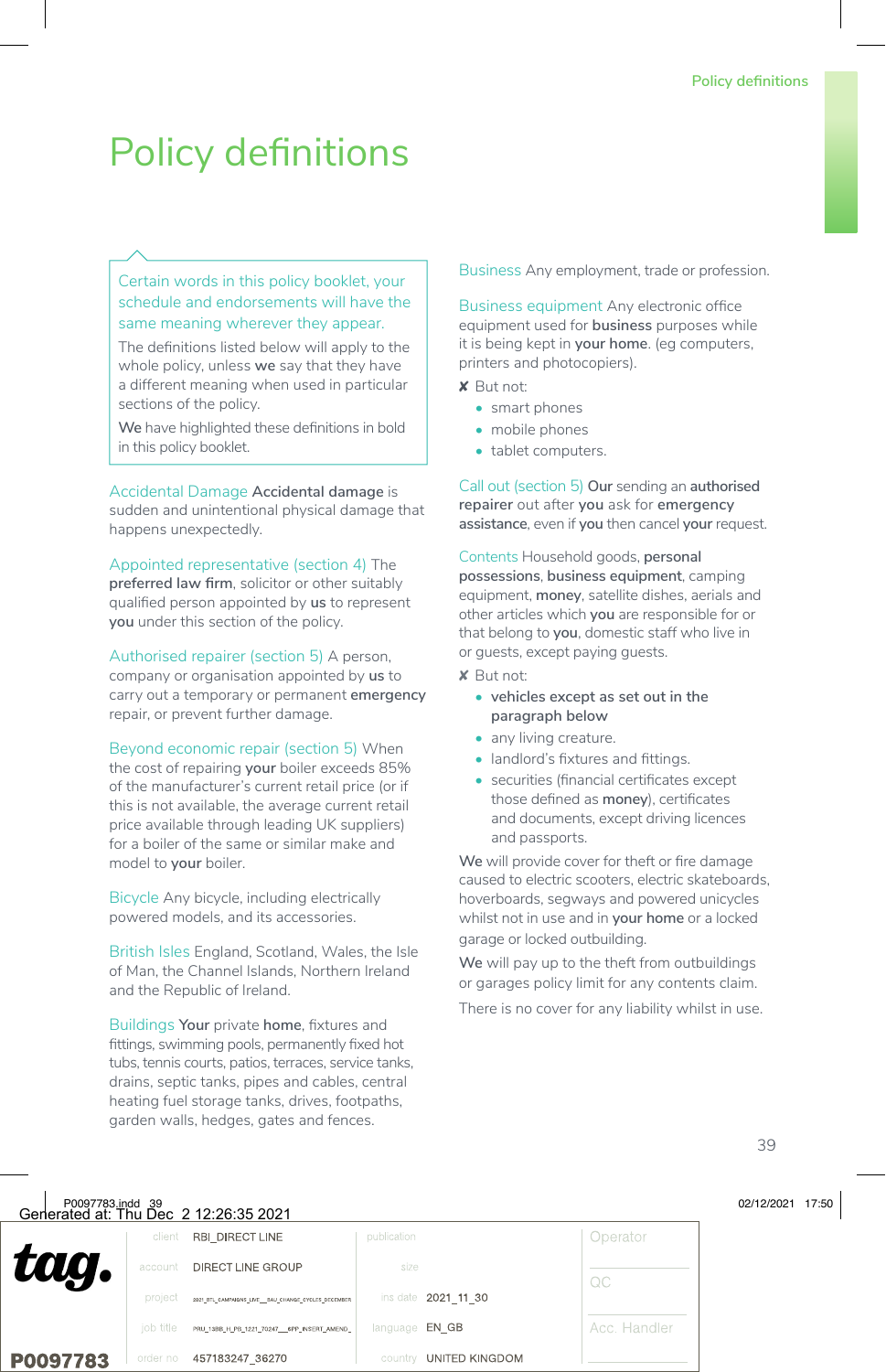#### Costs (section 4)

- All properly incurred, reasonable and proportionate fees, expenses and disbursements charged by the **appointed representative** and agreed by **us**. Legal fees and disbursements will be assessed on the standard basis or in accordance with any fixed recoverable **costs** scheme, if applicable.
- The fees incurred by **your** opponent that **you** are ordered to pay by a **court** and any other fees **we** agree to in writing.

Court (section 4) Court, tribunal or other suitable authority.

#### Date of incident (section 4)

- For civil cases, the date of the incident that leads to a claim. If more than one incident arises at different times from the same cause, the **date of incident** is the date of the first of these incidents.
- For criminal cases, the first date of any alleged offence.

Electrical supply (section 5) The permanent electrical wiring system supplying power to **your home** from the mains service through **your** electricity supply meter.

Emergency (section 5) An incident in the **home** that happens during the **period of insurance** and which needs to be dealt with quickly to avoid:

- making the **home** unsafe or insecure for **you**
- damaging the **home** and its **contents**, or
- the **home** losing its **main source of heating**, lighting or water (hot or cold).

Emergency assistance (section 5) Work carried out by an **authorised repairer** to temporarily or permanently deal with an **emergency**, carry out **emergency** repairs or prevent further damage.

#### ✘ But not:

• repairing paths and driveways that need to be lifted to deal with the **emergency**.

Endorsement An agreed change to the terms of the policy shown in **your** policy schedule.

Excess The amount **you** must pay towards any claim.

Geographical limits (section 5) The United Kingdom including the Isle of Man, the Channel Islands, the Isles of Scilly and the Scottish Islands.

Home The main residence occupied by **you**, at the address shown in **your** schedule, including its domestic garages and outbuildings.

Home (section 5) The private **home** at the address shown in **your** schedule, together with any integral or attached garages used for domestic purposes.

- ✘ But not:
	- detached garages and outbuildings.

Internal plumbing and drainage (section 5) The fixed sinks and bathroom fittings, hot or cold water supply, and storage and drainage systems that **you** are responsible for and that are inside the **home**.

Legal nuisance (section 4) Any continuous activity by another party causing a substantial and unreasonable interference with **your** use or enjoyment of **your home**.

Main source of heating (section 5) The main hot water or central heating system in **your home** including:

- one domestic boiler
- any controls forming part of the boiler
- the programmer, central heating pump, hot water cylinder, room thermostat and radiators.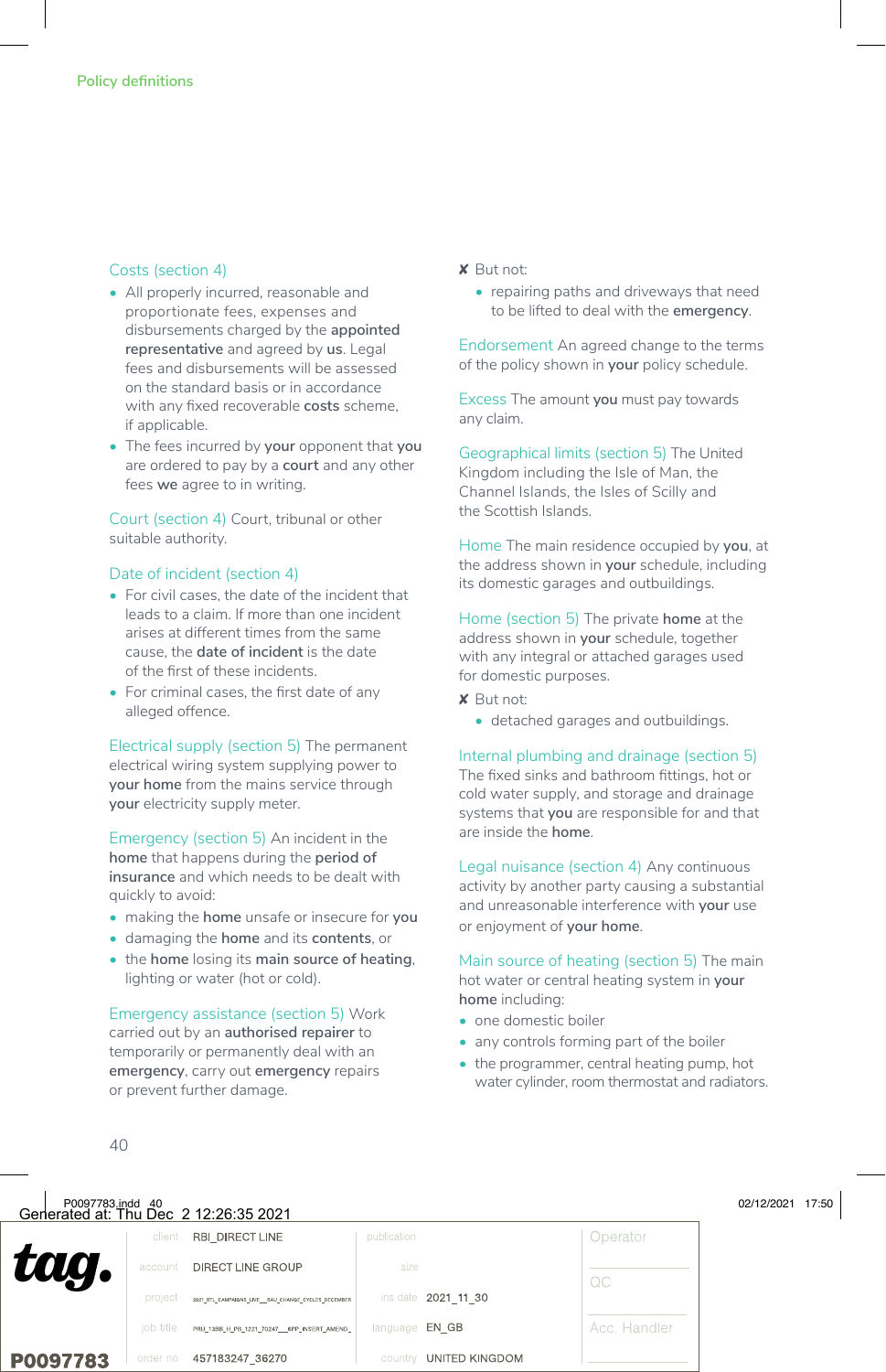#### ✘ But not:

- any form of underfloor heating, solar heating system or warm-air heating system
- any non-domestic boiler and associated system
- any boiler with an output of over 70Kw
- any secondary or other boiler
- oil-fired and solid fuel systems
- open fires
- air-conditioning units.

Money Cash, bank notes, cheques, money orders, postal orders, traveller's cheques, savings certificates, share certificates, Premium Bonds, travel tickets, postage stamps (that are not part of a collection), phone cards, luncheon vouchers, and vouchers and cards with a cash value that belong to **you** and are not used for **business** purposes.

Period of insurance The period for which the policy covers **you** shown in **your** schedule.

Personal possessions **Valuables**, **sports equipment** and **bicycles** that belong to **you** and luggage, clothes and any other items **you** normally wear or carry that belong to **you** or for which **you** are legally responsible.

#### Pests (section 5)

- Wasps' nests.
- Hornets' nests.
- Mice.
- Rats.
- **•** Grey squirrels.

Preferred law firm (section 4) The law firm **we** choose to provide legal services. These legal specialists are chosen as they have the expertise to deal with **your** claim and must comply with **our** agreed service standards.

#### Professional customer representative

For these purposes is a claims handler or a company acting in a professional or a business capacity and may include, for example, claims management companies or loss assessors but would not include a person acting in a private capacity, for example a relative.

#### Reasonable prospects of success (section 4)

For civil cases, **we** and the **appointed representative** agree that there is a better than 50% chance that **you** will:

- obtain a successful judgment, and
- recover **your** losses or damages or obtain any other legal remedy **we** agree to, including an enforcement of judgment or making a successful defence, appeal or defence of an appeal.

For criminal cases, **we** and the **appointed representative** agree that there is a better than 50% chance of **you** successfully reducing **your** sentence or fine or making a successful appeal or defence of an appeal.

Security (section 5) The locks to external doors and windows of **your home**.

Sports equipment Items used for sports activities, including sports clothes designed to be used for any sports activity.

- ✘ But not
	- **• bicycles**.

Terms of appointment (section 4) A separate contract which **we** will require the **appointed representative** to enter into with **us** if they aren't a **preferred law firm**. It sets out the amounts **we** will pay them under **your** policy and their responsibilities to report to **us** at various stages of the claim.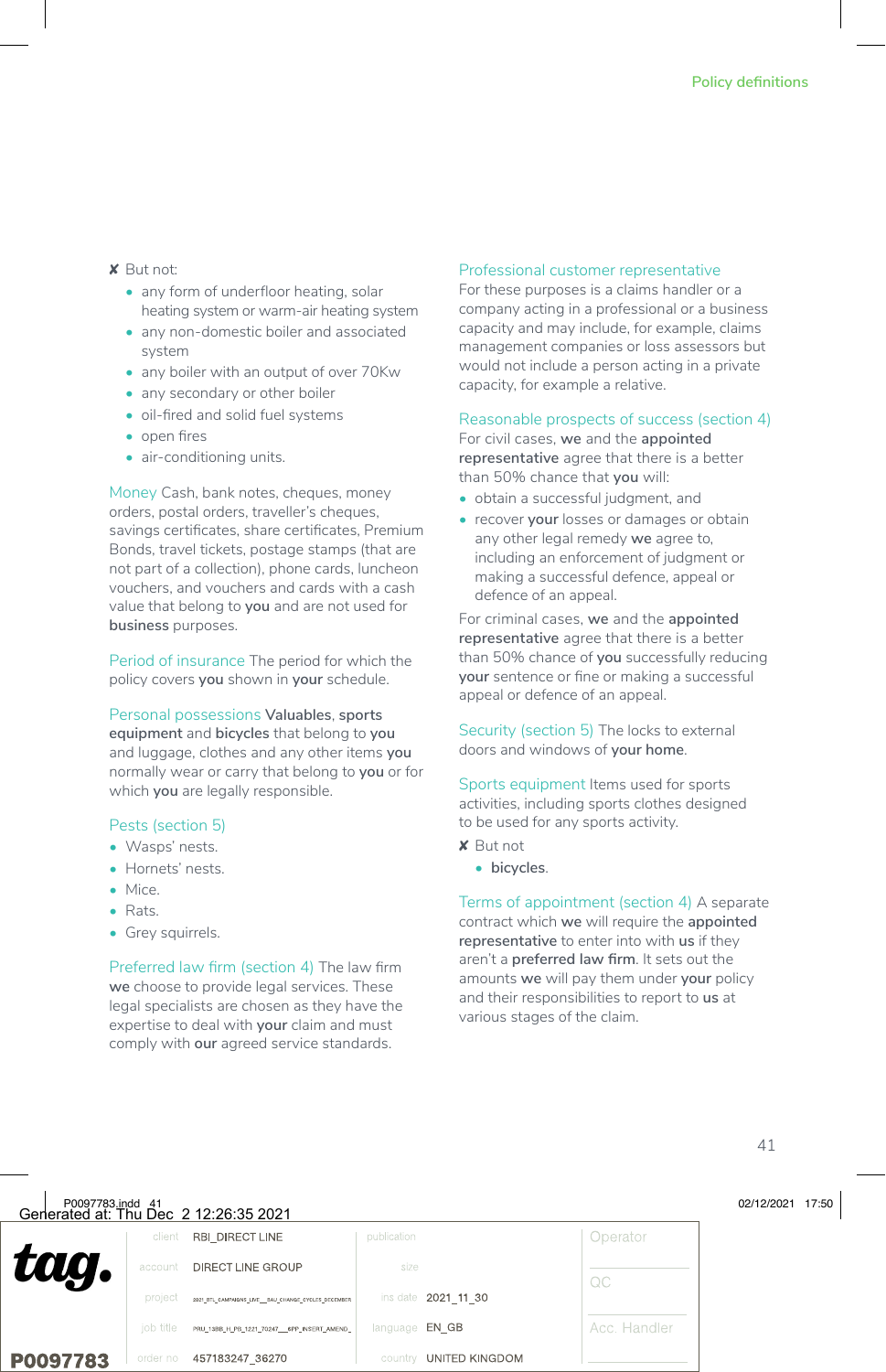#### Territorial limits (section 4) The **United Kingdom**.

Underground external drainage (section 5) The underground drainage pipes and sewers serving **your home**, for which **you** are legally responsible.

✘ But not:

- cesspits
- septic tanks
- treatment plants and associated pipe work and equipment.

United Kingdom (section 4) Great Britain, the Isle of Man, the Channel Islands and Northern Ireland.

#### Valuables

- Sets of coins, stamps or medals.
- Furs.
- Items or sets or collections of gold, silver or other precious metals.
- Jewellery.
- Watches.
- Works of art.

Vehicles Any vehicle or toy propelled by a motor of any kind, caravans, trailers, hovercraft, aircraft, watercraft, land yacht, wind powered or assisted vehicles, as well as any of their keys, key-fobs, parts and accessories (except for removable entertainment or navigation equipment while it is removed from the vehicle)

- ✘ But not the following while being used for their intended purpose and by a person for whom they were designed:
	- ride-on lawnmowers
	- electrically powered wheelchairs and mobility scooters
	- electrically powered children's ride on toys
	- electrically assisted **bicycles**
	- pedestrian controlled electrically powered golf trolleys
	- model watercraft
	- hand-propelled watercraft (such as a surfboard or rowing boat).

#### We, us, our, the company U K Insurance Limited.

You, your The person or persons named in your schedule and any of the following who normally live with them: their husband, wife, partner (a person living with them as though married), civil partner, children, parents and other relatives normally living with them.

You, your (section 5) The person named as the policyholder on your schedule or any person authorised by you to be in the **home** at the time of the **emergency**.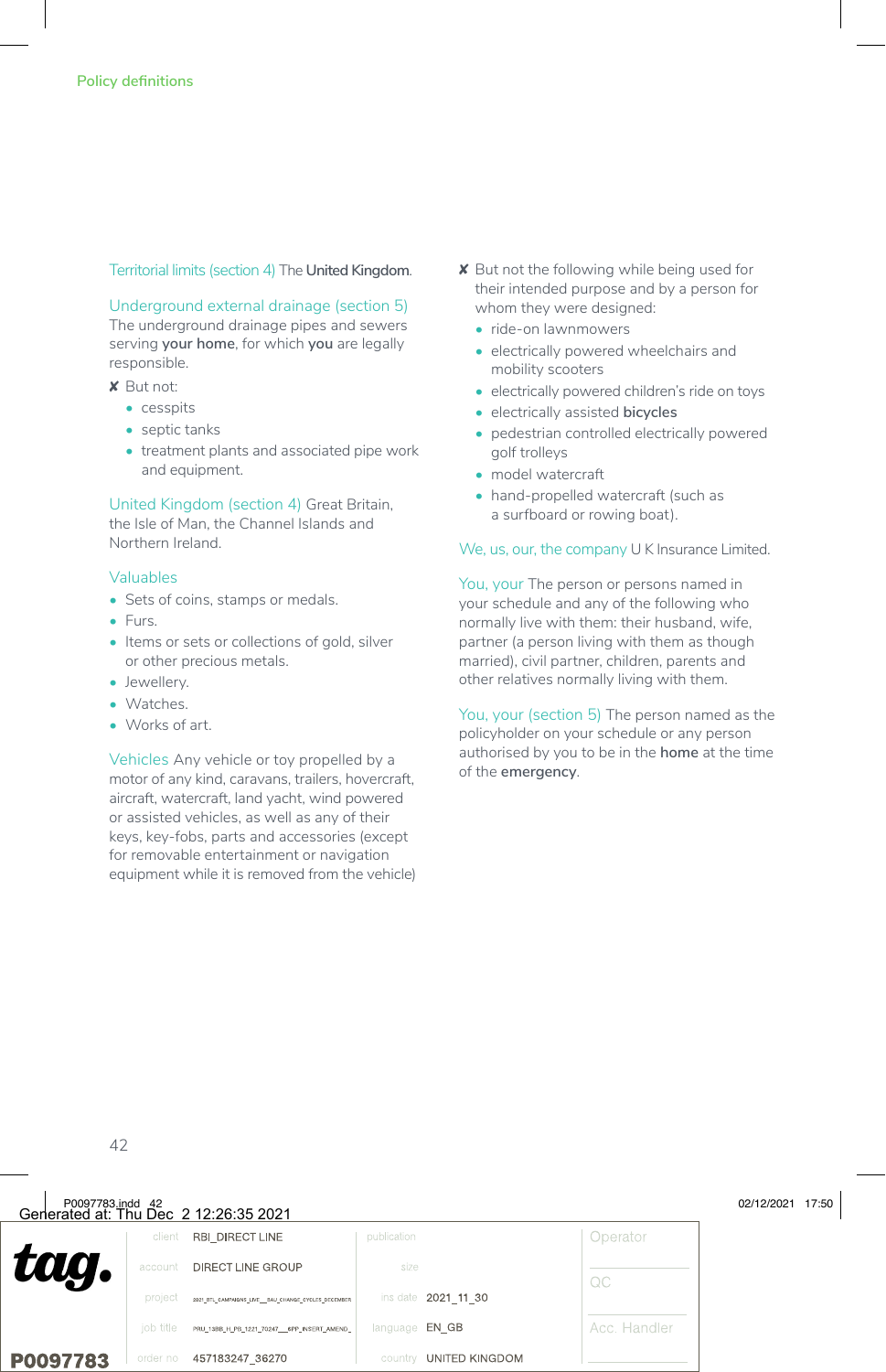# How to make a complaint

We understand that things don't always go to plan and there may be times when you feel we've let you down. If this happens, we want you to tell us. We'll do our best to put things right as soon as possible or explain something we could have made clearer.

We'd like you to speak to us about your problem by calling **0800 051 0174** or **01903 636 958**. If you'd prefer to write to us you can send the letter to:

Customer Relations Manager Churchill Court Westmoreland Road Bromley BR1 1DP

Our staff are empowered to support you and will aim to resolve most issues within three working days, following receipt of your complaint.

If your complaint can't be resolved within three working days, we'll contact you to let you know who will be dealing with it and what the next steps are.

We will keep in regular contact with you. You'll also receive the following written communication from us depending on how long it takes us to resolve your complaint:

| <b>Communication Type</b>                       | When will you get this?                                                                                                                                                                                                        | What will it tell you?                                                                                                                                                                                                                 |
|-------------------------------------------------|--------------------------------------------------------------------------------------------------------------------------------------------------------------------------------------------------------------------------------|----------------------------------------------------------------------------------------------------------------------------------------------------------------------------------------------------------------------------------------|
| <b>Summary Resolution</b><br>Communication      | If we've been able to resolve<br>your complaint to your satisfaction<br>within 3 working days, following<br>receipt of your complaint.                                                                                         | It will let you know your<br>complaint has been resolved<br>and tell you about the Financial<br>Ombudsman Service.                                                                                                                     |
| Acknowledgement                                 | If we've been unable to resolve<br>your complaint to your satisfaction<br>within 3 working days, following<br>receipt of your complaint.                                                                                       | It will let you know our<br>complaint handling process<br>and information about the<br>Financial Ombudsman Service.                                                                                                                    |
| Unable to reach<br>resolution within<br>8 weeks | If we've been unable to resolve<br>your complaint within 8 weeks.                                                                                                                                                              | It will let you know why we are<br>not in a position to give you our<br>final response and when we<br>expect to be able to provide<br>this. We'll also let you know<br>about your right to contact the<br>Financial Ombudsman Service. |
| <b>Final Response</b>                           | If we've been unable to resolve<br>your complaint within 3 working<br>days, we'll send you our<br>Final Response when we've<br>completed our investigations.<br>We'll do our best to send this<br>at the earliest opportunity. | This is a detailed response,<br>which will outline:<br>• our investigation<br>• the decision<br>• next steps, if applicable<br>It will also provide information<br>about the Financial Ombudsman<br>Service.                           |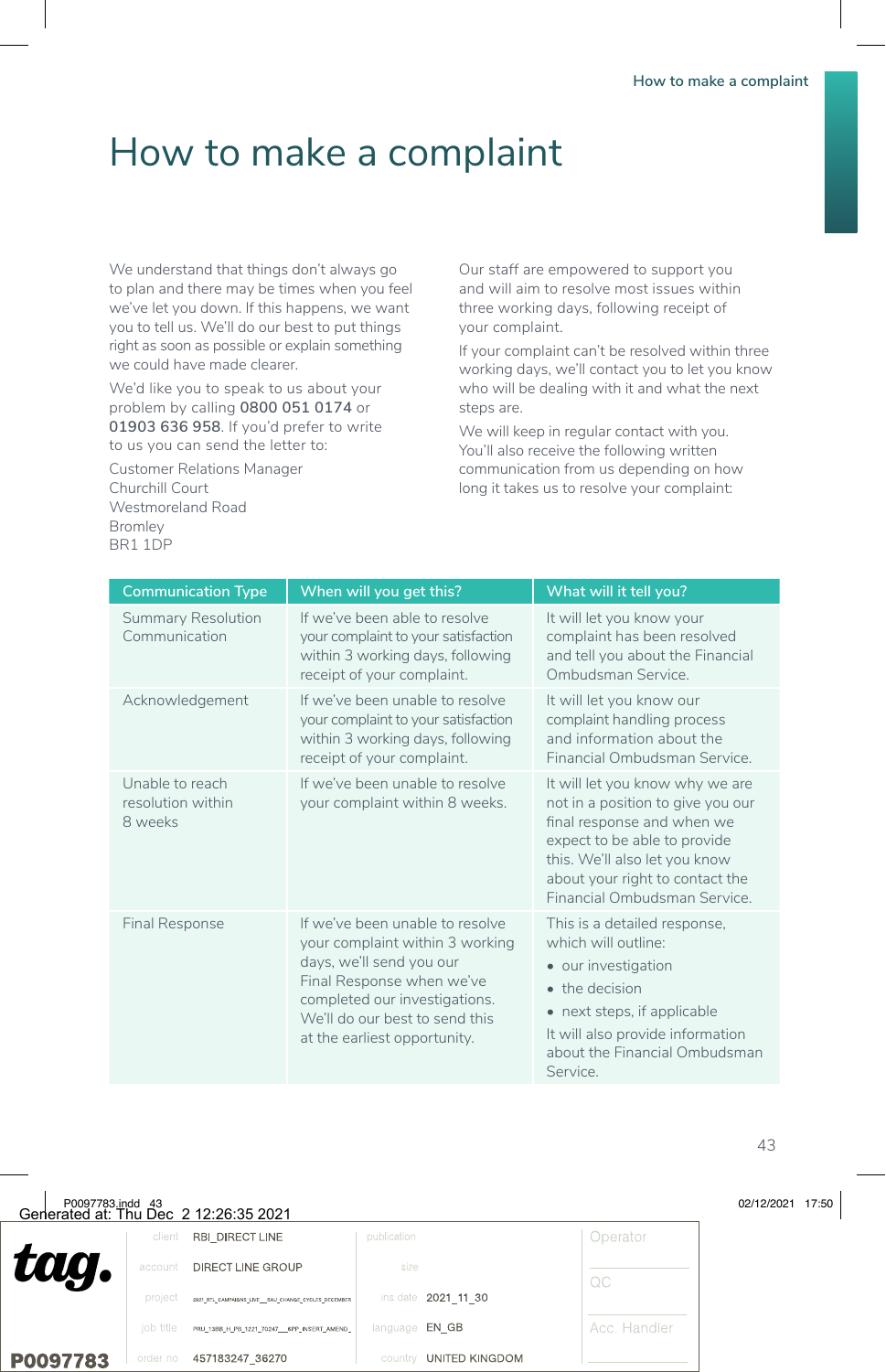#### Independent Review

If we don't complete our investigations within 8 weeks of receiving your complaint or you're unhappy with our response, you may ask the Financial Ombudsman Service to look at your complaint. This is a free and independent service. If you decide to contact them, you should do so within 6 months of our response letter. Referring your case to the Financial Ombudsman Service will not affect your legal rights.

You can contact them by:

#### **Email:**

complaint.info@financial-ombudsman.org.uk

#### **Phone:**

UK: 0300 123 9123 or 0800 023 4567 Abroad: +44 20 7964 0500

#### **Writing to:**

Financial Ombudsman Service Exchange Tower London  $F149SP$ 

Their website also has a great deal of useful information:

www.financial-ombudsman.org.uk

#### For complaints about Section 4 – Home Emergency Legal Protection

If **your** complaint relates to Section 4 – Home Emergency Legal Protection, **you** can refer **your** complaint to arbitration instead. This is where an independent person, known as an arbitrator, makes a decision on how to settle the dispute.

The arbitrator will be a solicitor or barrister or other suitably qualified person that **you** and **we** agree on. If **you** and **we** can't agree, **we** will ask the Chartered Institute of Arbitrators to decide.

The arbitrator's decision will be final and whoever does not win will have to pay all costs and expenses of the arbitration.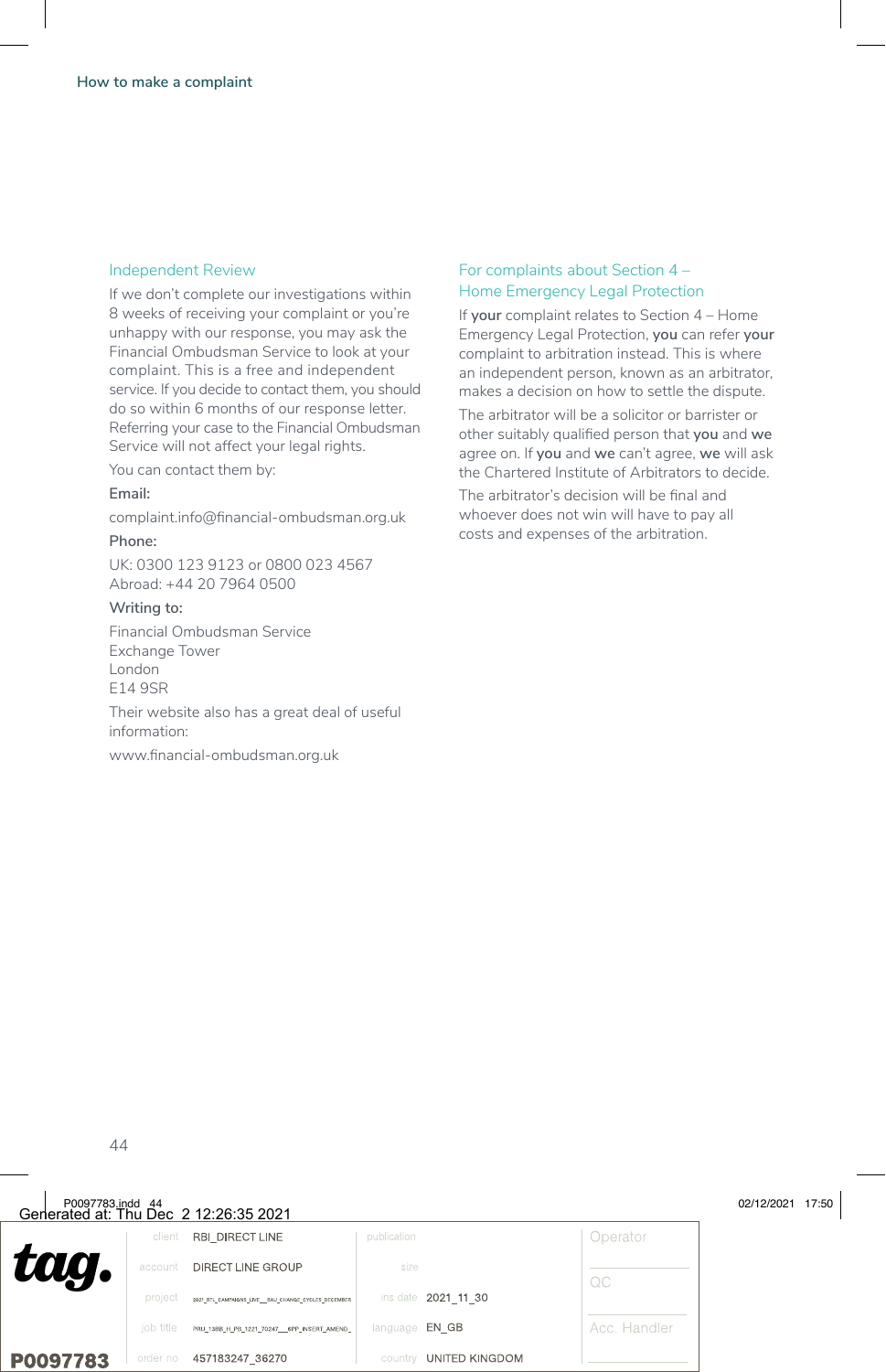# Everything else

### Our regulators

Prudential Home insurance policies are underwritten by U K Insurance Limited which is authorised by the Prudential Regulation Authority and regulated by the Financial Conduct Authority and the Prudential Regulation Authority, registration number 202810.

#### Financial Conduct Authority

- Go to www.fca.org.uk (the website includes a register of all regulated firms).
- Call 0800 111 6768.

#### Prudential Regulation Authority

- Go to www.bankofengland.co.uk/pra
- Call 020 7601 4878.

#### The Financial Services Compensation Scheme

General insurance claims are covered by the Financial Services Compensation Scheme. Full details of the cover available can be found at www.fscs.org.uk. U K Insurance limited is a member of this scheme.